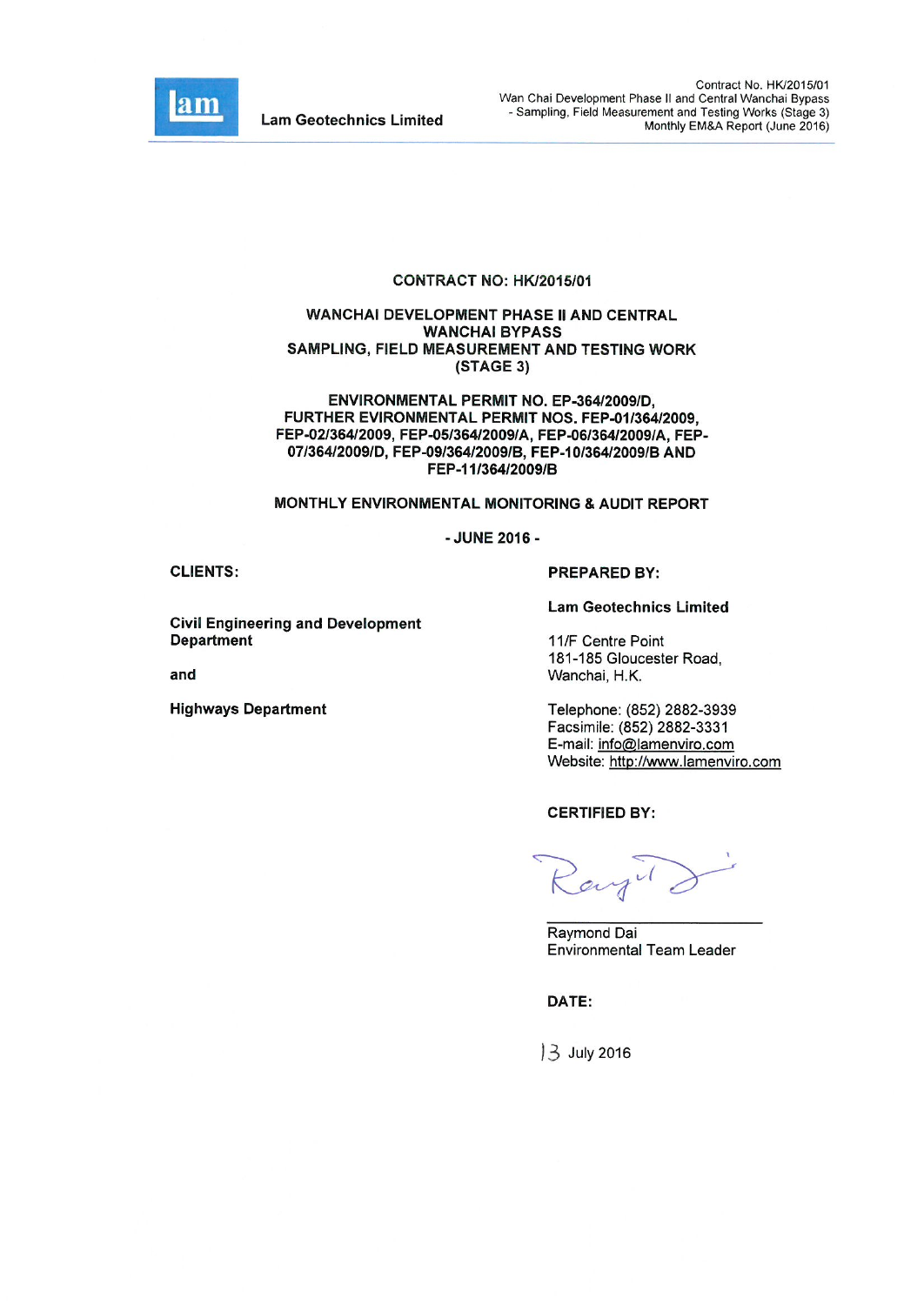

Ref.: AACWBIECEM00\_0\_8307L.16

13 July 2016

By Post and Fax (2691 2649)

**AECOM Asia Company Limited** 11/F Tower 2 Grand Central Plaza 138 Shatin Rural Committee Road **Shatin New Territories** Hong Kong

Attention: Mr. Conrad Ng

Dear Mr. Ng,

#### **Re: Contract No. HK/2015/01** Wan Chai Development Phase II - Central-Wan Chai Bypass **Sampling, Field Measurement and Testing Works (Stage 3)**

# **Monthly Environmental Monitoring and Audit Report (June 2016)** for EP-364/2009/D, FEP-01/364/2009, FEP-02/364/2009, FEP-05/364/2009/A, FEP-06/364/2009/A, FEP-07/364/2009/D, FEP-09/364/2009/B, FEP-10/364/2009/B & FEP-11/364/2009/B

Reference is made to the Environmental Team's submission of the captioned Monthly Environmental Monitoring and Audit (EM&A) Report for June 2016 received by e-mail on 13 July 2016 for our review and comment.

Please be informed that we have no adverse comment on the captioned submission. We write to verify the captioned submission in accordance with Condition 3.4 in the captioned Environmental Permits.

Thank you very much for your attention and please do not hesitate to contact the undersigned should you have any queries.

Yours sincerely,

David Yeung **Independent Environmental Checker** 

| C.C. | HvD.         | Attn: Mr. Eddy Wu                                      | by fax: 2714 5289 |
|------|--------------|--------------------------------------------------------|-------------------|
|      | CEDD.        | Attn: Mr. Stephen Lo                                   | by fax: 2577 5040 |
|      | Lam          | Attn: Mr. Raymond Dai                                  | by fax: 2882 3331 |
|      | <b>AECOM</b> | Attn: Mr. Francis Leong/ Stephen Lai by fax: 2691 2649 |                   |

Q:\Projects\AACWBIECEM00\Corr\AACWBIECEM00\_0\_8307L.16.docx

Ramboll Environ Hong Kong Limited 英環香港有限公司 Room 2403, 24/F., Jubilee Centre, 18 Fenwick Street, Wanchai, Hong Kong Tel: 852.3465 2888 Fax: 852.3465 2899 www.Ramboll-Environ.com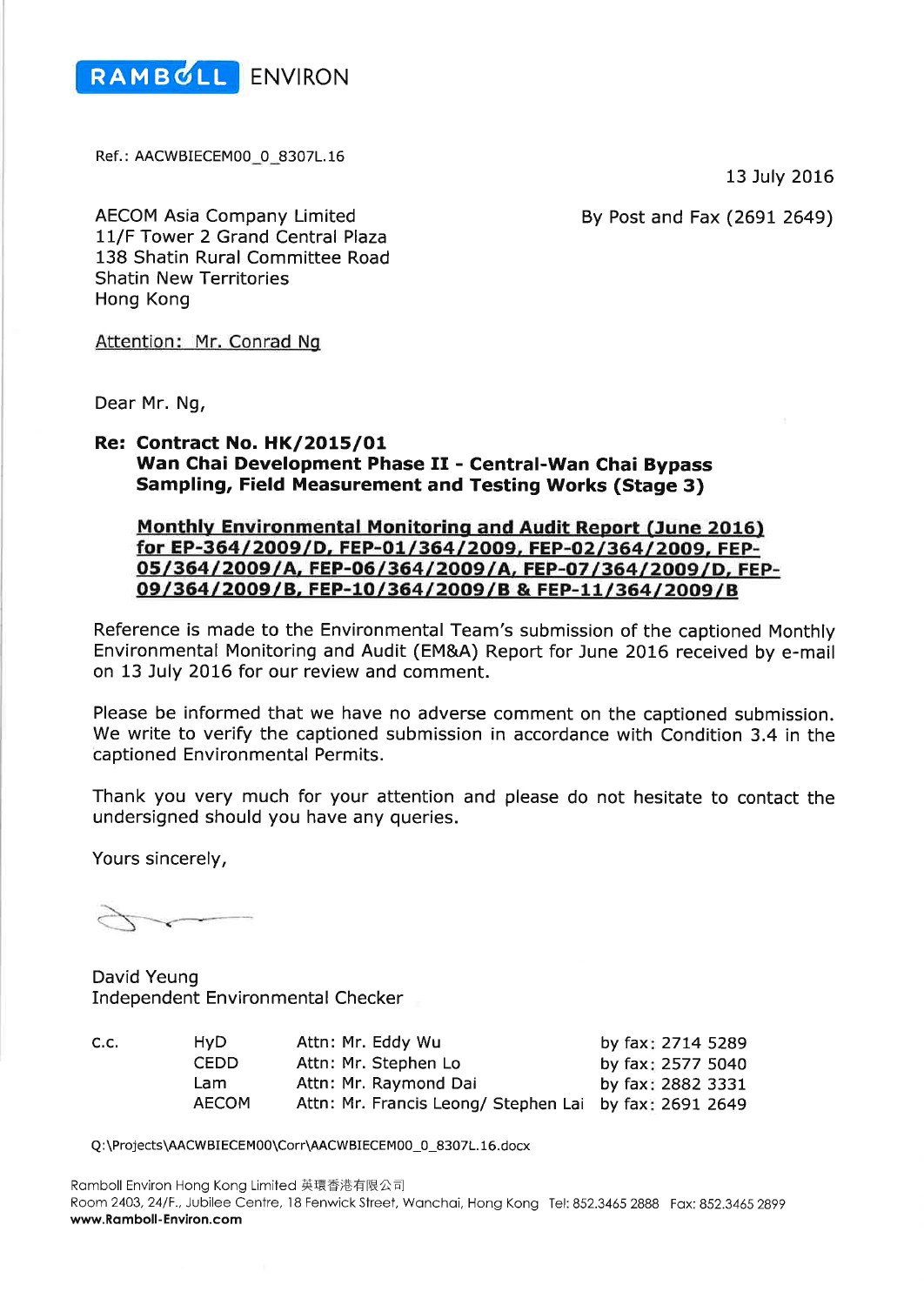

# **TABLE OF CONTENTS**

| 1.  |     |                                                                            |  |
|-----|-----|----------------------------------------------------------------------------|--|
|     | 1.1 |                                                                            |  |
|     | 1.2 |                                                                            |  |
| 2.  |     |                                                                            |  |
|     | 2.1 |                                                                            |  |
|     | 2.2 |                                                                            |  |
|     | 2.3 |                                                                            |  |
|     | 2.4 |                                                                            |  |
| 3.  |     |                                                                            |  |
|     | 3.1 |                                                                            |  |
| 4.  |     |                                                                            |  |
|     | 4.1 |                                                                            |  |
|     | 4.2 |                                                                            |  |
| 5.  |     |                                                                            |  |
|     | 5.1 |                                                                            |  |
|     | 5.2 |                                                                            |  |
|     | 5.3 |                                                                            |  |
|     | 5.4 |                                                                            |  |
| 6.  |     |                                                                            |  |
|     | 6.1 |                                                                            |  |
|     | 6.2 |                                                                            |  |
|     | 6.3 |                                                                            |  |
|     | 64  | Summary of action taken in the event of and follow-up on non-compliance 60 |  |
| 7.  |     | CUMULATIVE CONSTRUCTION IMPACT DUE TO THE CONCURRENT PROJECTS 61           |  |
| 8.  |     |                                                                            |  |
| 9.  |     |                                                                            |  |
| 10. |     |                                                                            |  |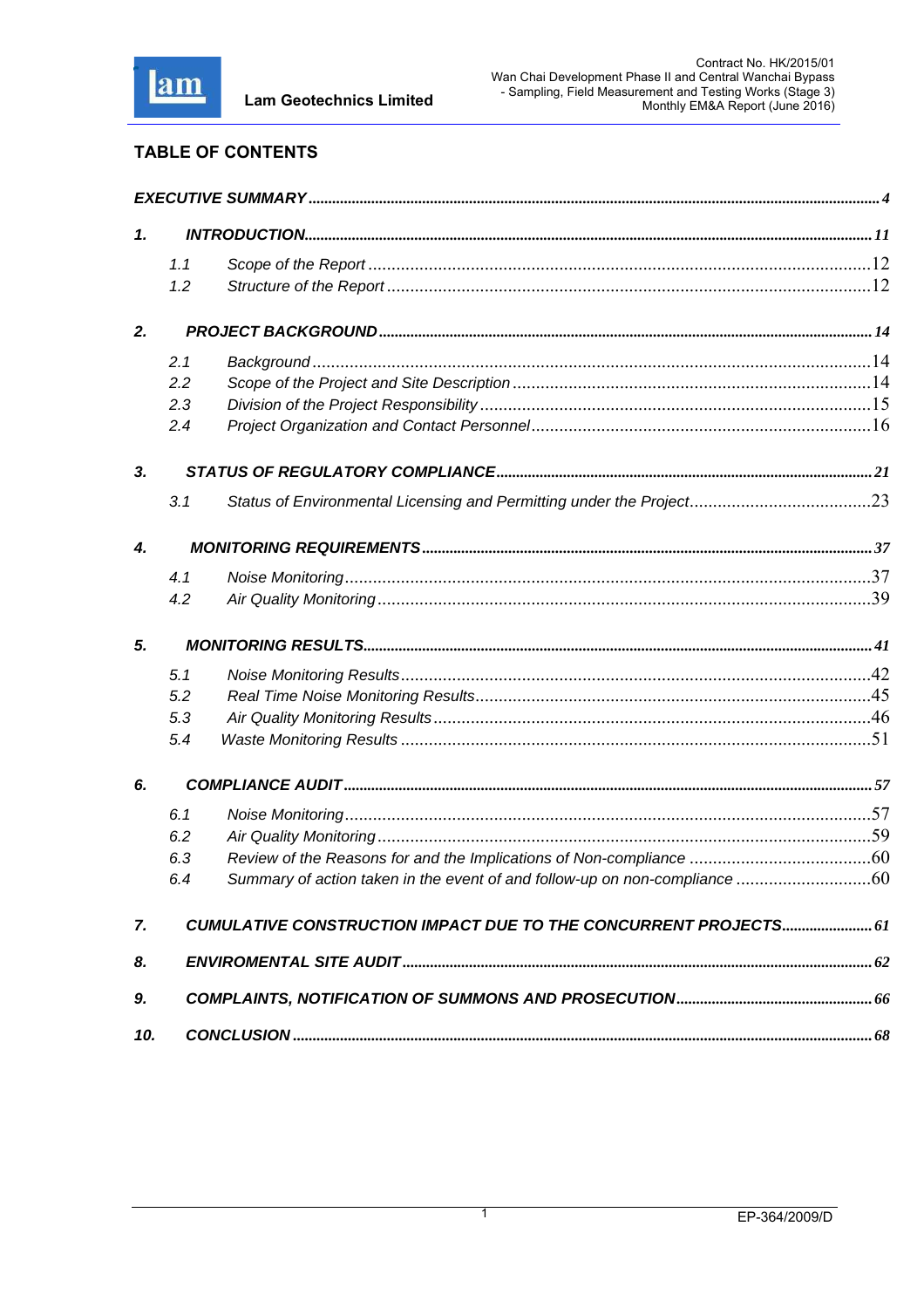

**LIST OF TABLES**  *Table 2.1 Schedule 2 Designated Projects under this Project Table 2.2 Details of Individual Contracts under the Project Table 2.3 Contact Details of Key Personnel Table 3.1 Summary of the current status on licences and/or permits on environmental protection pertinent to the Project Table 3.2 Cumulative Summary of Valid Licences and Permits under Contract no. HK/2009/01 Table 3.3 Summary of submission status under FEP-02/364/2009 Table 3.4 Cumulative Summary of Valid Licences and Permits under Contract no. HK/2009/02*<br>Table 3.5 *Summary o Table 3.5 Summary of submission status under FEP-01/364/2009 Table 3.6 Cumulative Summary of Valid Licences and Permits under Contract no. HY/2009/18 Table 3.7 Summary of submission status under FEP-05/364/2009/A Table 3.8 Cumulative Summary of Valid Licences and Permits under Contract no. HY/2009/15 Table 3.9 Summary of submission status under FEP-06/364/2009/A Table 3.10 Cumulative Summary of Valid License and Permits under Contract no. HY/2009/19 Table 3.11 Summary of submission status under FEP-07/364/2009/D Table 3.12 Cumulative Summary of Valid License and Permits under Contract no. HK/2012/08 Table 3.13 Summary of submission status under FEP-09/364/2009/B Table 3.14 Cumulative Summary of Valid License and Permits under Contract no. HY/2010/08 Table 3.15 Summary of submission status under FEP-10/364/2009/B Table 3.16 Cumulative Summary of Valid License and Permits under Contract no. HY/2011/08 Table 3.17 Summary of submission status under FEP-11/364/2009/B Table 4.1 Noise Monitoring Stations Table 4.2 Real Time Noise Monitoring Stations Table 4.3 Air Quality Monitoring Stations Table 5.1 Noise Monitoring Stations for Contract no. HY/2009/18 Table 5.2 Noise Monitoring Station for Contract no HK/2009/01 and HK/2009/02* **Noise Monitoring Stations for Contract no. HY/2009/15** *Table 5.4 Noise Monitoring Stations for Contract no. HY/2009/19 Table 5.5 Noise Monitoring Stations for Contract no. HY/2010/08 Table 5.6 Noise Monitoring Stations for Contract no. HY/2011/08 Table 5.7 Real Time Noise Monitoring Stations for Contract no. HY/2009/19 Table 5.8 Real Time Noise Monitoring Stations for Contract no. HY/2011/08 Table 5.9 Air Quality Monitoring Station for Contract no. HY/2009/18 Table 5.10 Air Quality Monitoring Station for Contract no. HK/2009/01 Table 5.11 Air Quality Monitoring Station for Contract no. HK/2009/02 Table 5.12 Air Quality Monitoring Stations for Contract no. HY/2009/15 Table 5.13 Air Quality Monitoring Station for Contract no. HY/2009/19 Table 5.14 Air Quality Monitoring Station for Contract no. HK/2012/08 Table 5.15 Air Quality Monitoring Stations for Contract no. HY/2010/08 Table 5.16 Air Quality Monitoring Stations for Contract no. HY/2011/08 Table 5.17 Details of Waste Disposal for Contract no. HK/2009/01 Table 5.18 Details of Waste Disposal for Contract no. HK/2009/02 Table 5.19 Details of Waste Disposal for Contract no. HY/2009/18 Table 5.20 Details of Waste Disposal for Contract no. HY/2009/15 Table 5.21 Details of Waste Disposal for Contract no. HY/2009/19 Table 5.22 Details of Waste Disposal for Contract no. HK/2012/08 Table 5.23 Details of Waste Disposal for Contract no. HY/2010/08 Table 5.24 Details of Waste Disposal for Contract no. HY/2011/08 Table 8.1 Summary of Environmental Inspections for Contract no. HY/2009/15 Table 8.5 Summary of Environmental Inspections for Contract no. HK/2009/02 Table 8.6 Summary of Environmental Inspections for Contract no. HK/2012/08 Table 8.7 Summary of Environmental Inspections for Contract no. HY/2010/08 Table 9.1 Cumulative Statistics on Complaints*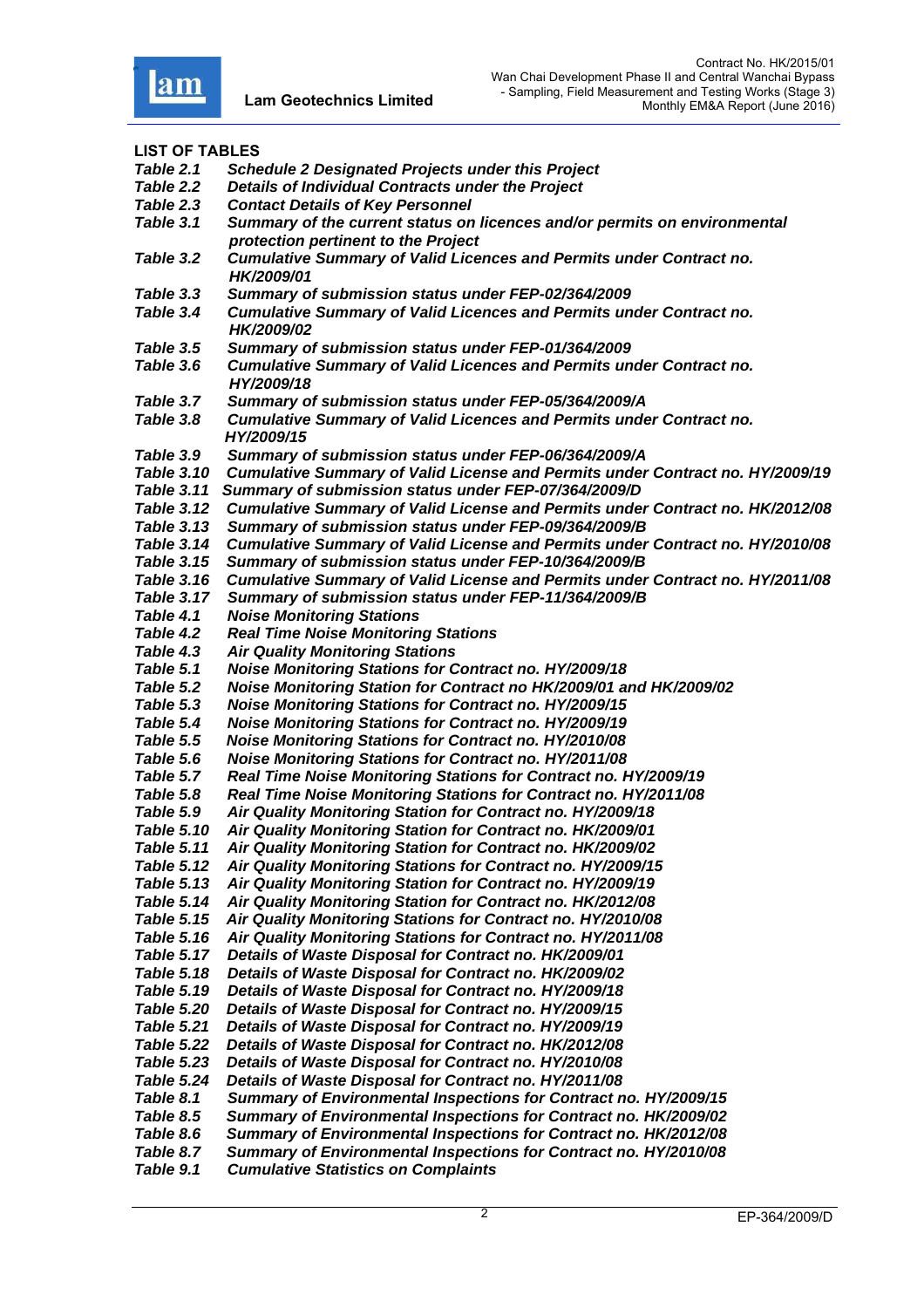

#### *Table 9.2 Cumulative Statistics on Successful Prosecutions Table 10.1 Summary of Key Construction Activities of Individual Contract(s) to be commenced in Coming Reporting Month*

#### *LIST OF FIGUREs*

| <b>Figure 2.1</b> | Project Layout                                 |
|-------------------|------------------------------------------------|
| <u>Figure 2.2</u> | <b>Project Organization Chart</b>              |
| Figure 4.1        | Locations of Environmental Monitoring Stations |

#### **LIST OF APPENDICES**

- Appendix 3.1 Environmental Mitigation Implementation Schedule
- 
- Appendix 4.1 Action and Limit Level<br>Appendix 4.2 Copies of Calibration C
- Appendix 4.2 Copies of Calibration Certificates<br>Appendix 5.1 Monitoring Schedule for Reporting Monitoring Schedule for Reporting Month and Coming month
- Appendix 5.2 Noise Monitoring Results and Graphical Presentations
- Appendix 5.3 Air Quality Monitoring Results and Graphical Presentations
- Appendix 5.4 Real-time Noise Monitoring Results and Graphical Presentations
- Appendix 6.1 Event Action Plans
- Appendix 6.2 Notification of Exceedance
- Appendix 9.1 Complaint Log
- Appendix 10.1 Construction Programme of Individual Contracts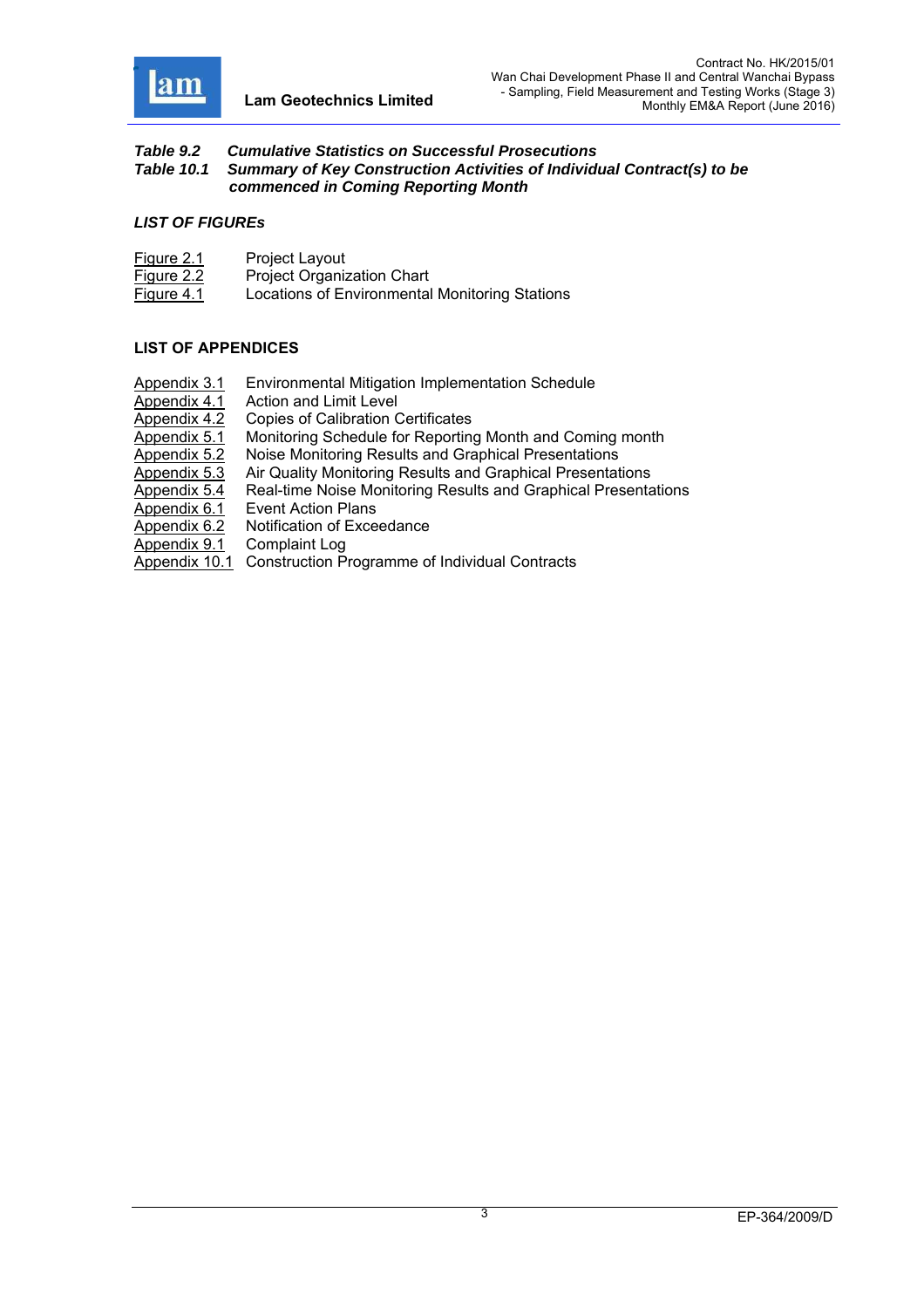

#### **EXECUTIVE SUMMARY**

- i. This is the Environmental Monitoring and Audit (EM&A) Monthly Report June 2016 specific for Environmental Permit no. EP-364/2009/D, Further Environmental Permit nos. FEP-01/364/2009, FEP-02-364/2009, FEP-05/364/2009/A, FEP-06/364/2009/A FEP-07/364/2009/D, FEP-09/364/2009/B, FEP-10/364/2009/B and FEP-11/364/2009/B. The EM&A report is prepared by the Environmental Team (ET) employed under Contract No. HK/2015/01 – Wan Chai Development Phase II and Central Wanchai Bypass – Sampling, Field Measurement and Testing Works (Stage 3). This report presents the environmental monitoring findings and information recorded during the period of 27 May 2016 to 26 June 2016.
- ii. The implementation of the Environmental Monitoring and Audit Programme for the Wan Chai Development phase II and Central-Wan Chai Bypass Project has been taken over by the Lam Geotechnics Limited (LGL) under Contract HK/2015/01 – Wan Chai Development Phase II and Central Wanchai Bypass – Sampling, Field Measurement and Testing Works (Stage 3) from 27 December 2015 in continuation of the previous Environmental Team employed under Contact HK/2011/07 – Wan Chai Development Phase II and Central Wanchai Bypass – Sampling, Field Measurement and Testing Works (Stage 2).
- iii. In the reporting month, the principal work activities of individual contracts are included as follows:

Contract no. HY/2009/18 - Central - Wan Chai Bypass (CWB) - Central Interchange under FEP-05/364/2009/A

- Drainage works
- Road works
- Landscaping works
- Modification and Construction of Sign Gantries / Traffic Signs
- Maintenance works

Contract no. HK/2009/01 - Wan Chai Development Phase II - Central - Wan Chai Bypass at Hong Kong Convention and Exhibition Centre - Tunnel Works under FEP-02/364/2009

- Stage 4 backfilling works was in progress.
- Stage 4 tunnel structure construction was completed.
- Reinstatement of outfall was in progress.

Contract no. HK/2009/02 - Wan Chai Development Phase II - Central - Wan Chai Bypass at Wan Chai East (CWB Tunnel) under FEP-01/364/2009

- Site clearance works was on going at OHVD at Tunnel Portion 1.
- Site clearance works was on going at OHVD at Tunnel Portion 2.
- Waterproofing works for side wall
- Side wall construction
- Tunnel top slab construction
- Cutting of Eastern Bulkhead Wall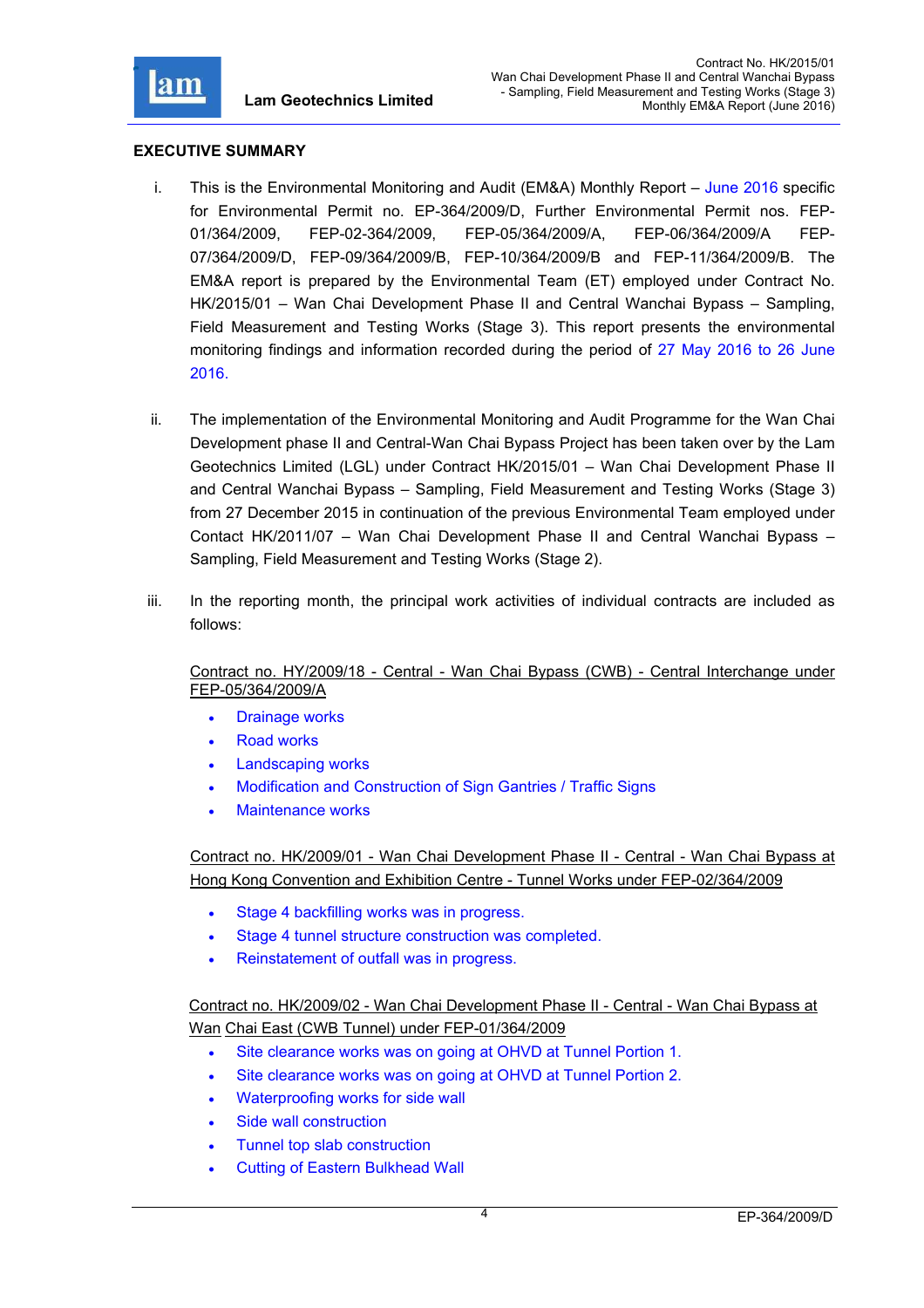

r

- Removal of scaffolds underneath tunnel soffit
- Waterproofing layer at tunnel top slab
- Diaphragm wall panel
- All toe grouting works were
- Instrumentation work
- Excavation work
- Erection of hoarding for the demolition of ex-WSD Salt Water Pumping Station Fabrication of steel hoardings

Contract no. HY/2009/15 - Central-Wanchai Bypass – Tunnel (Causeway Bay Typhoon Shelter Section) under FEP-06/364/2009/A

- Dismantle steel work at TPCWAW
- Remedial works at Mined Tunnel
- Remedial works at TS4, TPCWAE
- Reinstatement of Shaft B between TPCWAW and TPCWAE

#### Contract no. HY/2009/19 - Central - Wanchai Bypass Tunnel (North Point Section) and Island Eastern Corridor Link under FEP-07/364/2009/D

- Pier construction for IEC
- Construction of EVB
- Column modification at F1 to F8
- Oil Street drainage works
- Approach ramp sheet piling and pre-bored piling works
- **•** Bridge construction and segment erection
- Hing Fat Street modification works
- EVA structure construction
- Hing Fat Street Slip Road Bridge E L3 railing construction
- EVB waterproofing works

## Contract no. HK/2012/08 – Wan Chai Development Phase II – Central- Wan Chai Bypass at Wan Chai West under FEP-09/364/2009B

- **•** Grouting
- Construction of MVB and CWB Tunnel
- Construction of concrete plug
- Excavation and lateral support installation for CWB tunnel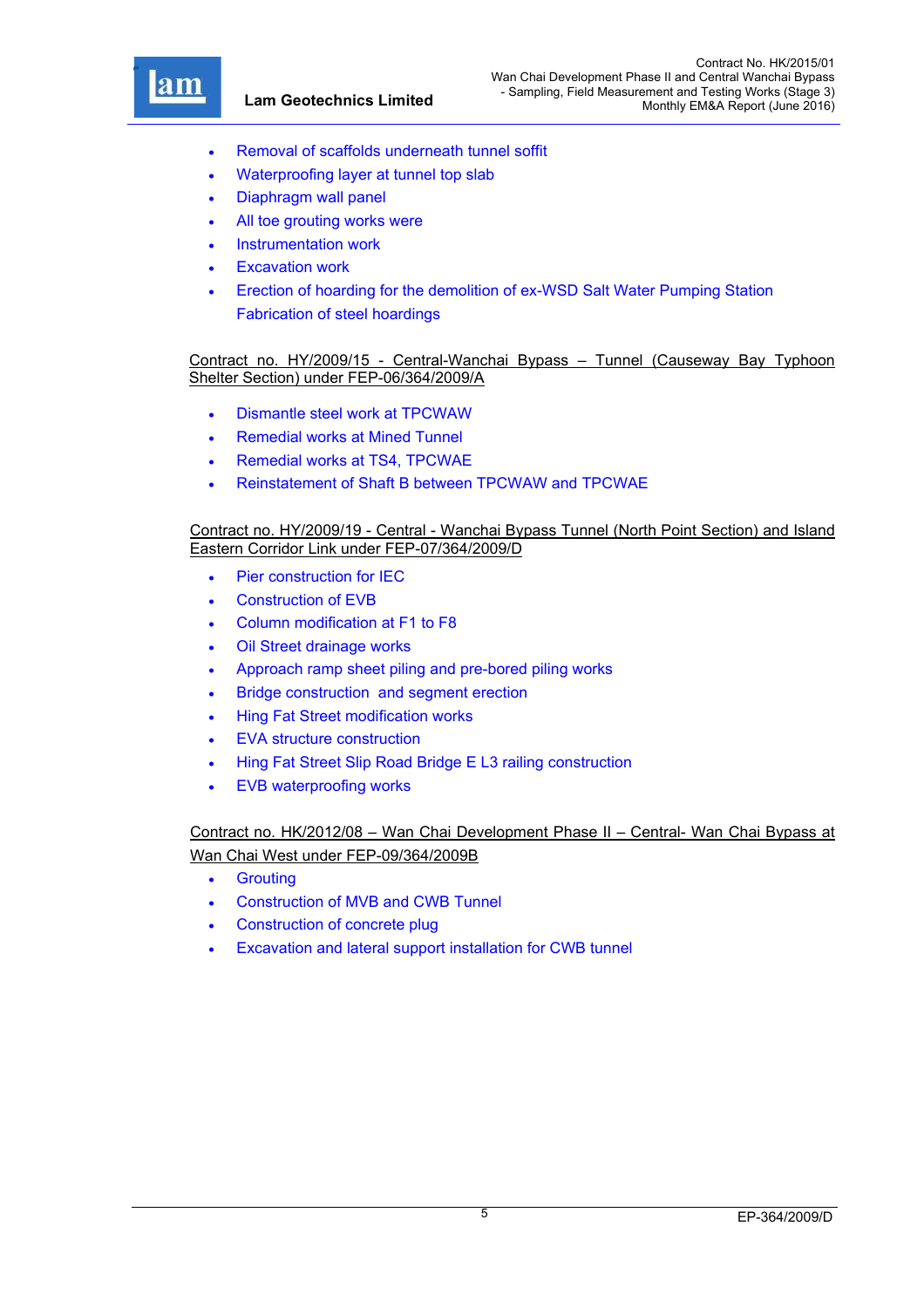

Contract no. HY/2010/08 –Central - Wan Chai Bypass (CWB) –Tunnel (Slip Road 8) under FEP-10/364/2009B

- Tree protection works next to existing BGO,
- Drainage improvement works,
- Excavation and Lateral Support for U-structure,
- Pipe piling & grouting works,
- Utility diversion works,
- Retaining wall works
- ELS works,
- D-wall drill cutting works
- Construction works for subway extension

Contract no. HY/2011/08 –Central - Wan Chai Bypass (CWB) –Tunnel Buildings, Systems and Fittings, and Works Associated with Tunnel Commissioning under FEP-11/364/2009B

- Construction of Ventilation Buildings, inclusive of Administration Building, East Ventilation Shaft, West Ventilation Building
- Construction of Tunnel Thermal Barrier
- Installation of Electricals and Mechanicals
- Installation of Tunnel Features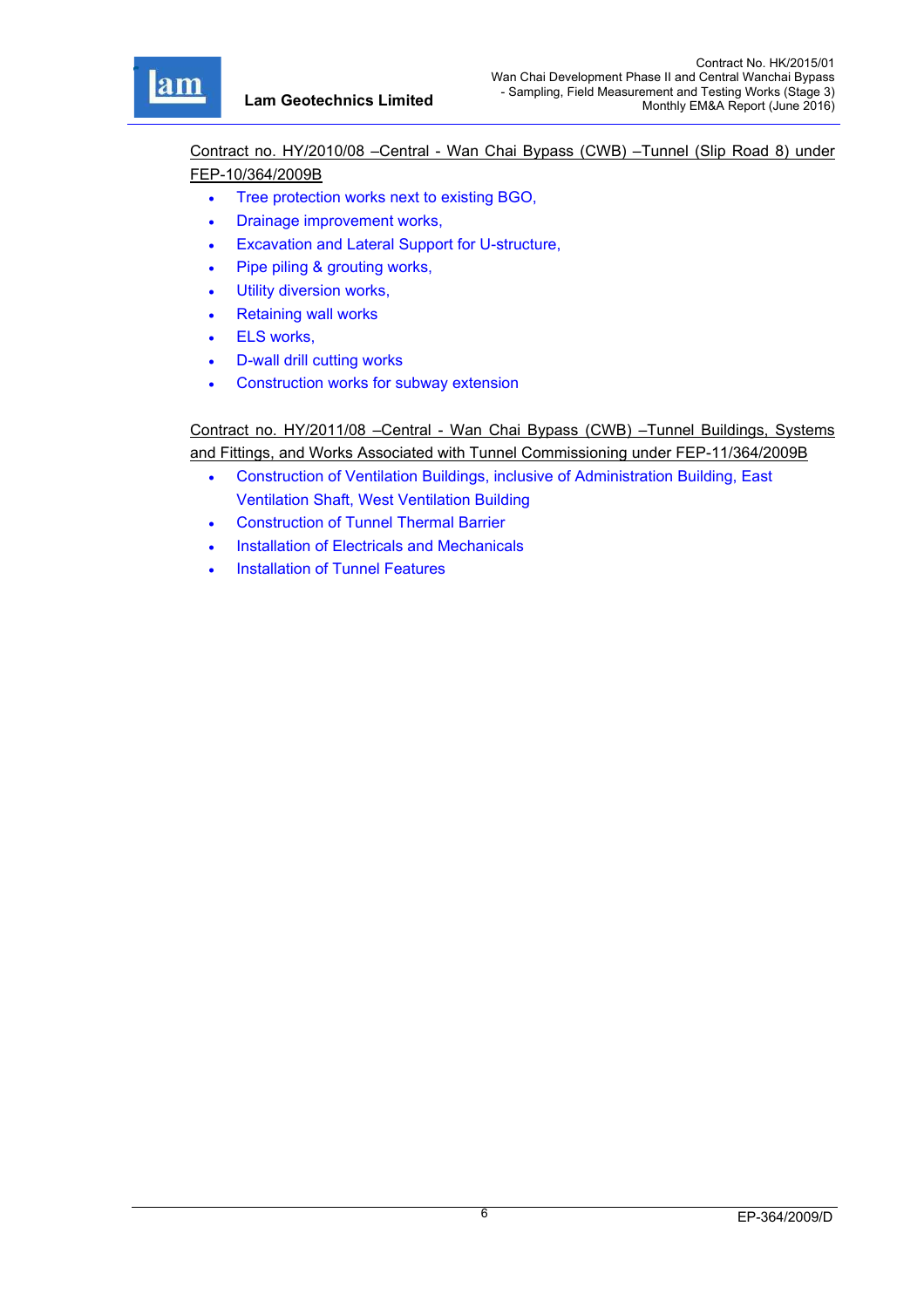

#### Noise Monitoring

- iv. Noise monitoring during daytime was conducted at M1a Harbour Road Sports Center; M2b Noon-day gun area; M3a - Tung Lo Wan Fire Station; M4b - Victoria Center; M5b - City Garden, M6 - HK Baptist Church Henrietta Secondary School, M7e and M7w – International Financial Centre East Podium and International Finance Centre West Podium and M8 – City Hall on weekly basis in the reporting month.
- v. With respect to the shift in major construction site portions at Wan Chai North, the noise monitoring station M1a – Harbour Road Sports Centre was finely adjusted from East of Harbour Road Sports Centre to West of Harbour Road Sports Centre on 21 June 2016.
- vi. Three limit level exceedances were recorded at noise monitoring station M1a Habour Road Sports Center on 07, 13 and 21 June 2016. The exceedances were concluded as non-project related.
- vii. Three limit level exceedances were recorded at noise monitoring station M6 HK Baptist Church Henrietta Secondary School on 07, 13 and 21 June 2016. The exceedances were concluded as non-project related.
- viii. 24-hour real time noise monitoring was conducted at RTN1 FEHD Hong Kong Transport Section Whitfield Depot for construction activities at IEC bridge deck. No limit level exceedance was recorded in the reporting month.
- ix. 24-hour real time noise monitoring was conducted at RTN2a Hong Kong Electric Centre. No project related exceedance was recorded in the reporting month.
- x. 24-hour real time noise monitoring was conducted at RTN3 Yu Lee Mo Fan Memorial School. No limit level exceedance was recorded in the reporting month.
- xi. 24-hour real time noise monitoring was conducted at RTN4 Causeway Bay Community Centre. No limit level exceedance was recorded in the reporting month.

#### Air Quality Monitoring

- xii. 1-hour and 24-hour Total Suspended Particulates (TSP) monitoring were conducted at CMA1b – Oil Street Site Office; CMA2a - Causeway Bay Community Center; CMA3a - CWB PRE Site Office Area; CMA4a – Society for the Prevention of Cruelty to Animals; CMA5b - Pedestrian Plaza; MA1e and MA1w – International Finance Centre eastern and western podium on every six days basis.
- xiii. No action or limit level exceedance was recorded in the reporting month.
- xiv. Due to interruption of electricity supply, the following TSP monitoring were rescheduled :- The 24hr TSP monitoring at air quality monitoring station MA1w was rescheduled from 07 June 2016 to 08 June 2016. Complaints, Notifications of Summons and Successful Prosecutions
- xv. One environmental complaint was received in the reporting month.
- xvi. A EPD complaint was referred by EPD was received by ET on 16 June 2016 (Case Ref.: H08/RS/00014627-16). The complainant reported that his or her properties were covered by many water stains which were splashing from the working area of Island Eastern Corridor near Sea View Estate.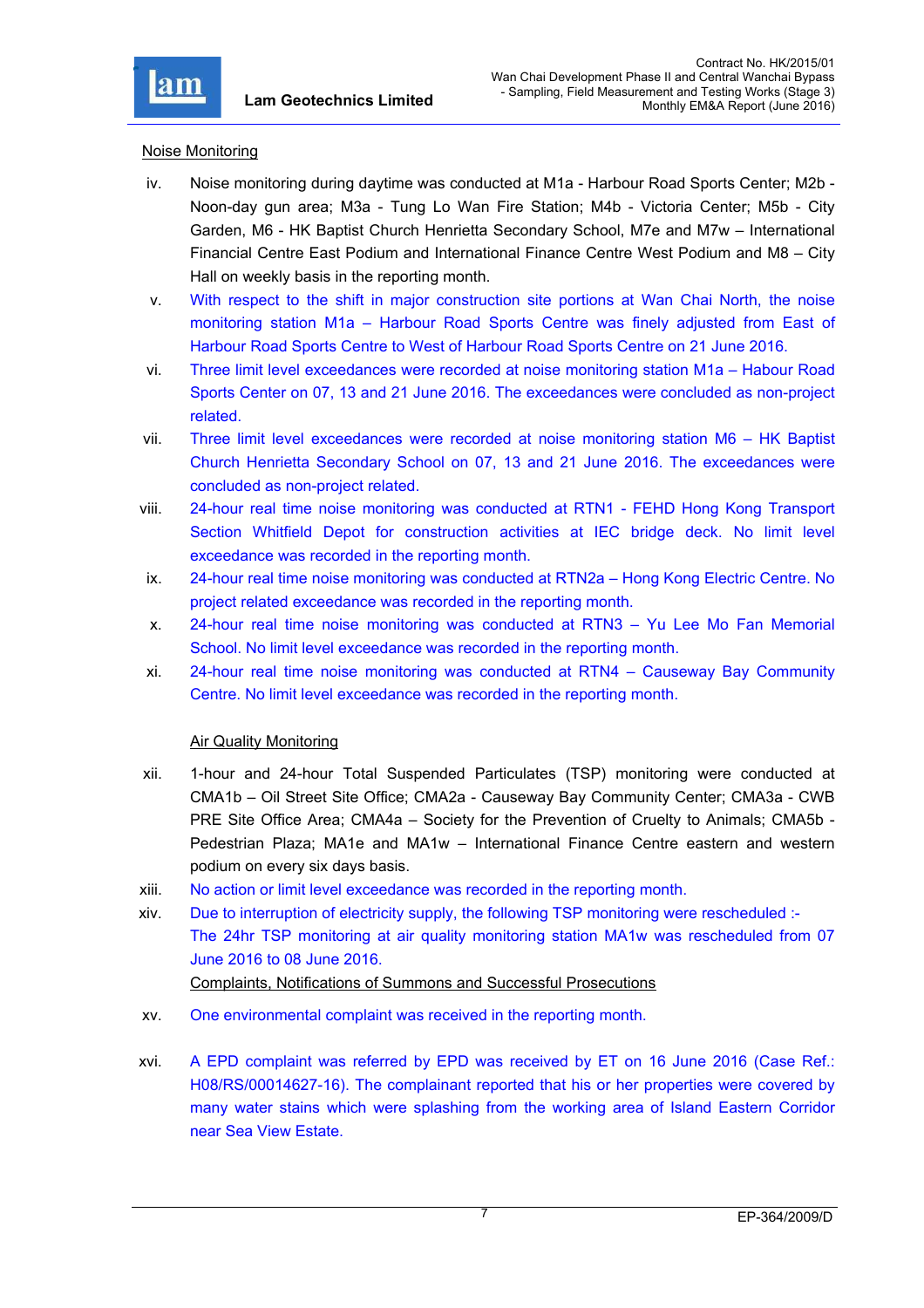r

ET confirmed with the Resident Site Staff that rebar fixing was carried out on 13 and 14 June 2016 under the Contractor of HY/2009/19 while formwork cleaning and laying concrete for stitching and curing work for concrete were carried out under the Contractor of HY/2009/19 on 15 June 2016 and 16 June 2016 respectively.

Mitigation measures including provision of metal cover underneath the bridge deck in slanting position at Watson Road to prevent spilling of water onto public road and provision of tarpaulin sheet along the guard rails of the bridge deck at Pier 19-20 (opposite to Sea View Estate) to prevent splashing of water to outside area were implemented by the Contractor of HY/2009/19.

Based on the site records confirmed by RSS, rebar fixing was carried out on 13 and 14 June 2016 under the Contractor of HY/2009/19 while formwork cleaning and laying concrete for stitching and curing work for concrete were carried out under the Contractor of HY/2009/19 on 15 June 2016 and 16 June 2016 respectively.

Mitigation measures including provision of metal cover underneath the bridge deck in slanting position at Watson Road to prevent spilling of water onto public road and provision of tarpaulin sheet along the guard rails of the bridge deck at Pier 19-20 (opposite to Sea View Estate) to prevent splashing of water to outside area were implemented by the Contractor of HY/2009/19.

Follow up inspection was conducted on 22 June 2016, mitigation measures including the use of metal cover underneath the bridge deck at Watson Road and provision of tarpaulin sheet along the guard rails of the section of bridge deck opposite to Sea View Estate were implemented by the Contractor of HY/2009/19. No particular spilling or splashing of construction water was observed during inspection around the concerned location.

Nevertheless, in view of the public concern, the Contractor of HY/2009/19 was suggested that the direction of the water hose shall be pointed away from the public area as far as practicable during water use or watering for dust suppression to avoid potential splashing nuisance caused to the surroundings. The Contractor of HY/2009/19 was also reminded to maintain proper site drainage to direct surface runoff generated from construction works or cleaning to the proper collection point within site area to avoid potential nuisance to the surroundings.

#### Site Inspections and Audit

- xvii. The Environmental Team (ET) conducted weekly site inspections for Contract no. HY/2009/15, HY/2009/18, HY/2009/19, HY/2010/08, HK/2009/01, HK/2009/02, HK/2012/08 and HY/2011/08 in this reporting period.
- xviii. Construction of bored pile E3B under HY/2009/17 was confirmed completed and the respective work area under FEP-03/364/2009 was handover and inspected under HY/2009/19 from 19 Dec 2012 onwards.
- xix. Construction works under HK/2010/06 was confirmed completed and the respective work area under FEP-08/364/2009/A was handover and inspected under HK/2012/08 from 22 Sep 2014 onwards.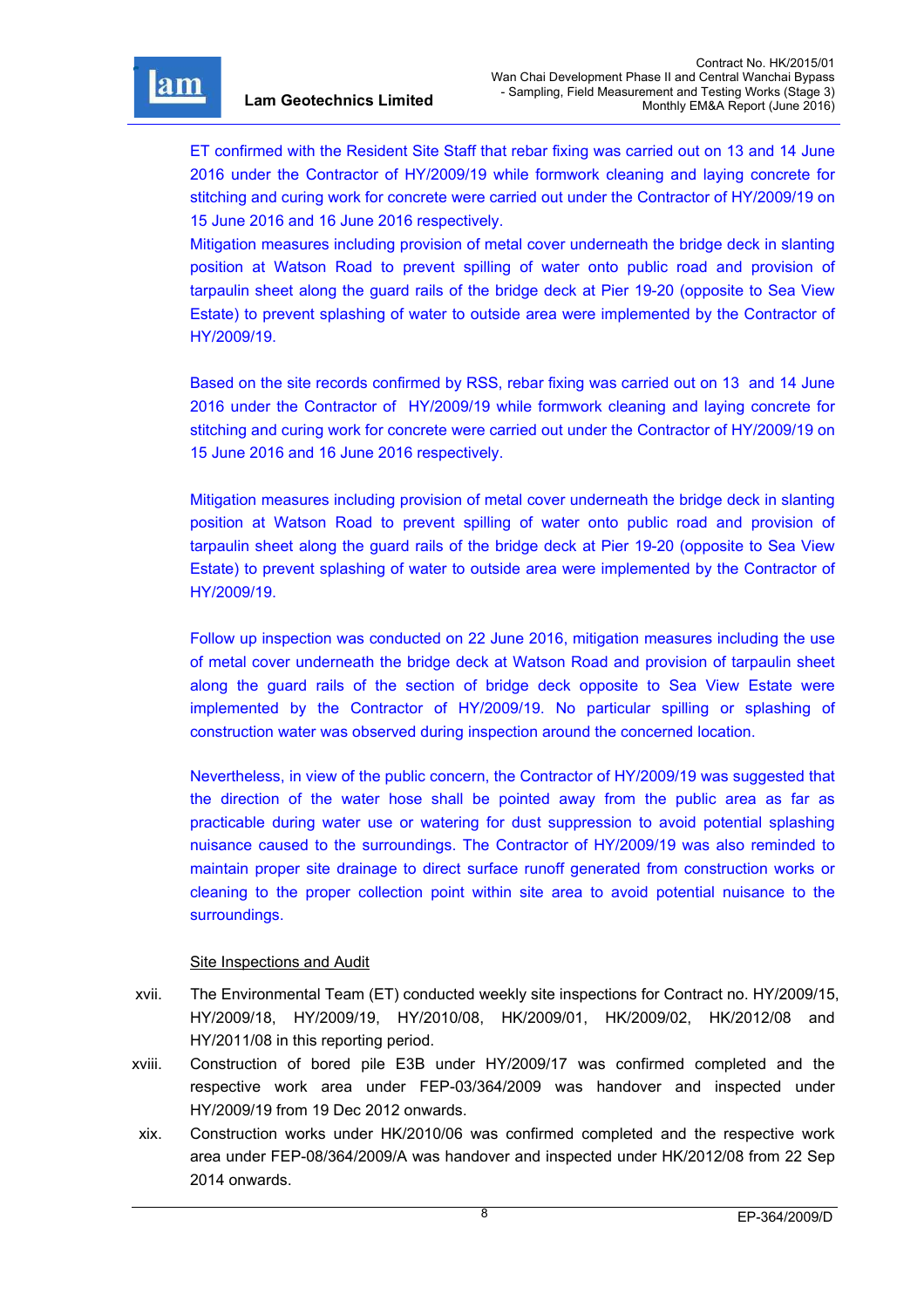

xx. The Contractors rectified major observations and recommendations made during the audit sessions. No non-conformance was identified during the site inspections.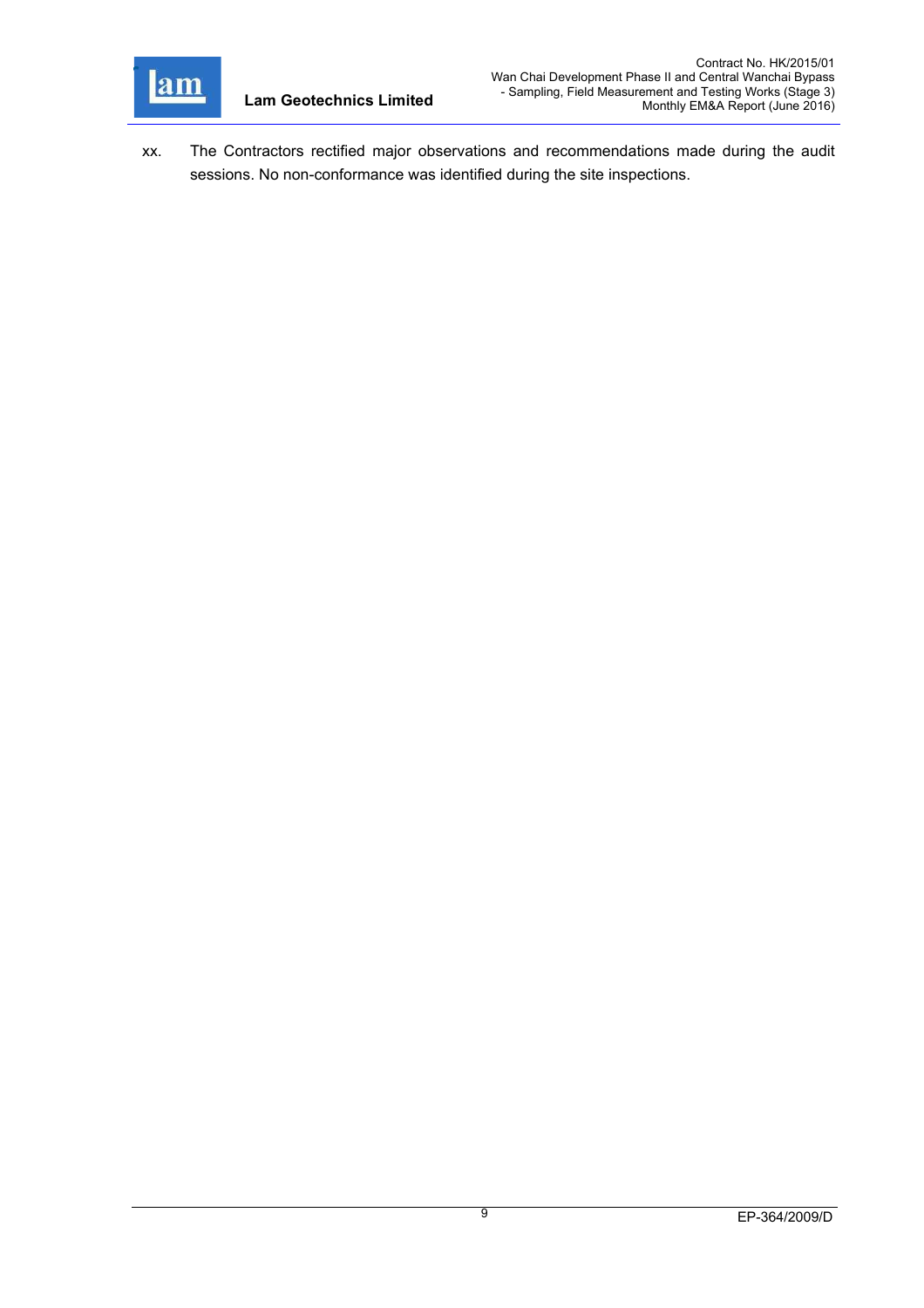

#### Future Key Issues

xxi. In the coming reporting month, the principal work activities of individual contracts are anticipated as follows:

# Contract no. HY/2009/18 – Central – Wan Chai Bypass (CWB) – Central Interchange under FEP-05/364/2009/A

- Drainage works
- Road works
- Landscaping works
- Modification and Construction of Sign Gantries / Traffic Signs
- Maintenance works

Contract no. HK/2009/01 – Wan Chai Development Phase II – Central – Wan Chai Bypass at Hong Kong Convention and Exhibition Centre – Tunnel Works under FEP-02/364/2009

- Stage 4 backfilling works would be completed.
- Reinstatement of outfall to be continued.
- Road and Drain works would be in progress.

# Contract no. HK/2009/02 – Wan Chai Development Phase II – Central – Wan Chai Bypass at Wan Chai East (CWB Tunnel) under FEP-01/364/2009

- Site clearance works was on going at Tunnel Portion 1
- Placing of pre-cast concrete covers
- Site clearance works was on going at Tunnel Portion 2
- Placing of pre-cast concrete covers
- Tunnel OHVD construction
- Tunnel wall and top slab construction
- Road side barrier construction
- Cutting and removal of Eastern Bulkhead Wall BWE
- Removal of scaffolds underneath tunnel soffit
- ELS S4 removal and king post load transfer
- Waterproofing layer at tunnel top slab
- Tunnel backfilling
- Removal of remaining temporary sheet pile seawall
- Removal of blockwork seawall near the interface between Portion 2 and Portion 5
- Installation of instrumentations
- Commencement of pumping test
- Excavation work
- Strut installation
- Erection of hoarding for the demolition of ex-WSD Salt Water Pumping Station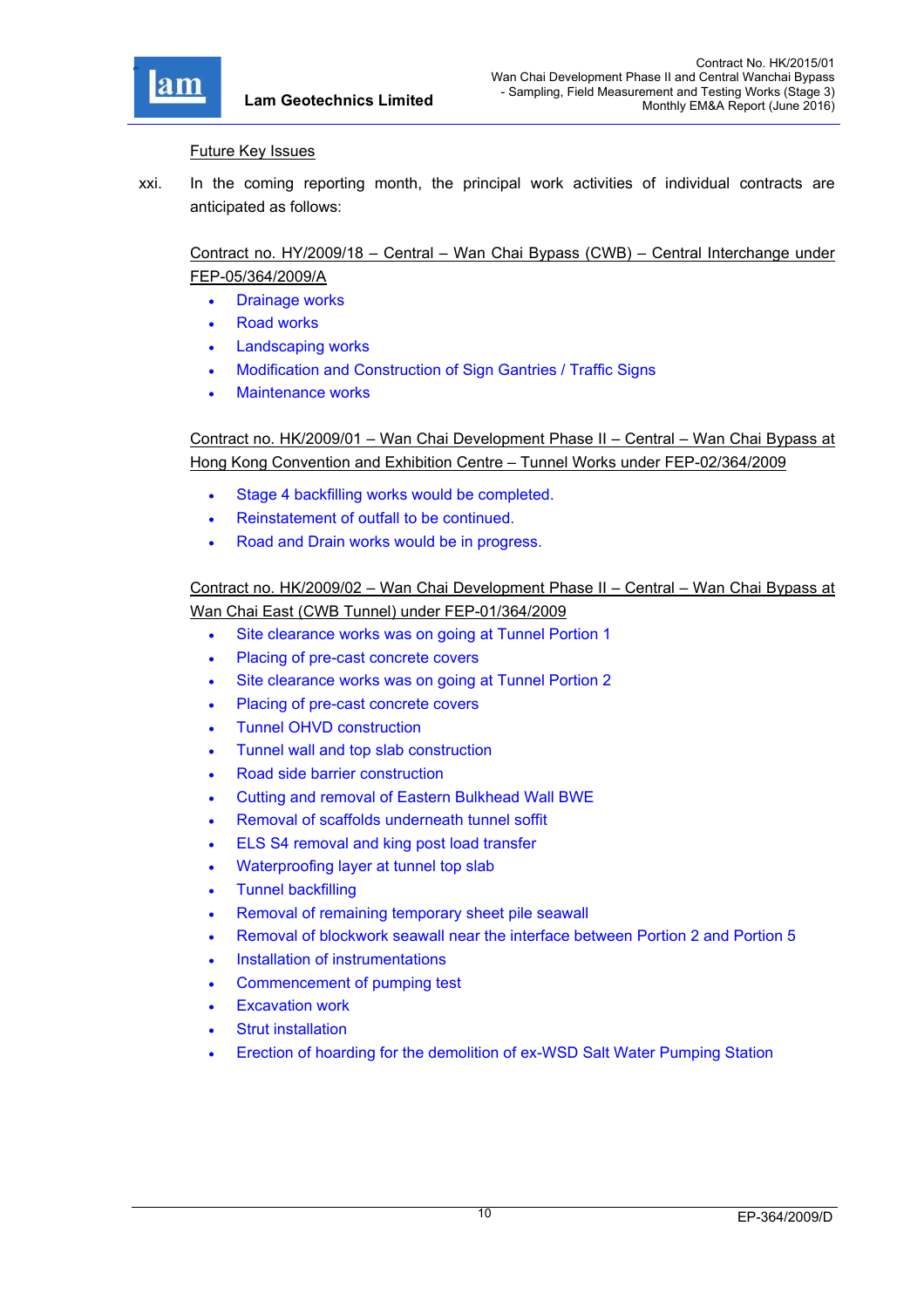r

Contract no. HY/2009/15 – Central-Wanchai Bypass – Tunnel (Causeway Bay Typhoon Shelter Section) under FEP-06/364/2009/A

- Remedial works at Mined Tunnel
- Remaining works inside tunnel at TS4 and TPCWAE
- Removal of temporary reclamation at TPCWAW

Contract no. HY/2009/19 – Central – Wanchai Bypass Tunnel (North Point Section) and Island Eastern Corridor Link under FEP-07/364/2009/D

- Pier construction for IEC
- Construction of EVB
- Column modification at F1 to F8
- Oil Street drainage works
- Approach ramp sheet piling and pre-bored piling works
- Bridge construction and segment erection
- Hing Fat Street modification works
- EVA structure construction
- Hing Fat Street Slip Road Bridge E parapet construction
- EVB waterproofing works
- Excavation / Construction of retaining wall

# Contract no. HK/2012/08 – Wan Chai Development Phase II – Central- Wan Chai Bypass at Wan Chai West under FEP-09/364/2009/B

- **•** Grouting
- Construction of MVB and CWB Tunnel
- Construction of concrete plug
- Excavation and lateral support installation for CWB tunnel

## Contract no. HY/2010/08 –Central - Wan Chai Bypass (CWB) –Tunnel (Slip Road 8) under FEP-10/364/2009

- Tree protection works next to existing BGO,
- Drainage improvement works,
- Excavation and Lateral Support for U-structure,
- Pipe piling & grouting works,
- Utility diversion works,
- Retaining wall works
- ELS works,
- Construction works for subway extension

## Contract no. HY/2011/08 – Central - Wan Chai Bypass (CWB) –Tunnel Buildings, Systems and Fittings, and Works Associated with Tunnel Commissioning under FEP-11/364/2009B

- Construction of Ventilation Buildings, inclusive of Administration Building, East Ventilation Shaft, West Ventilation Building
- Construction of Tunnel Thermal Barrier
- Installation of Electricals and Mechanicals
- Installation of Tunnel Features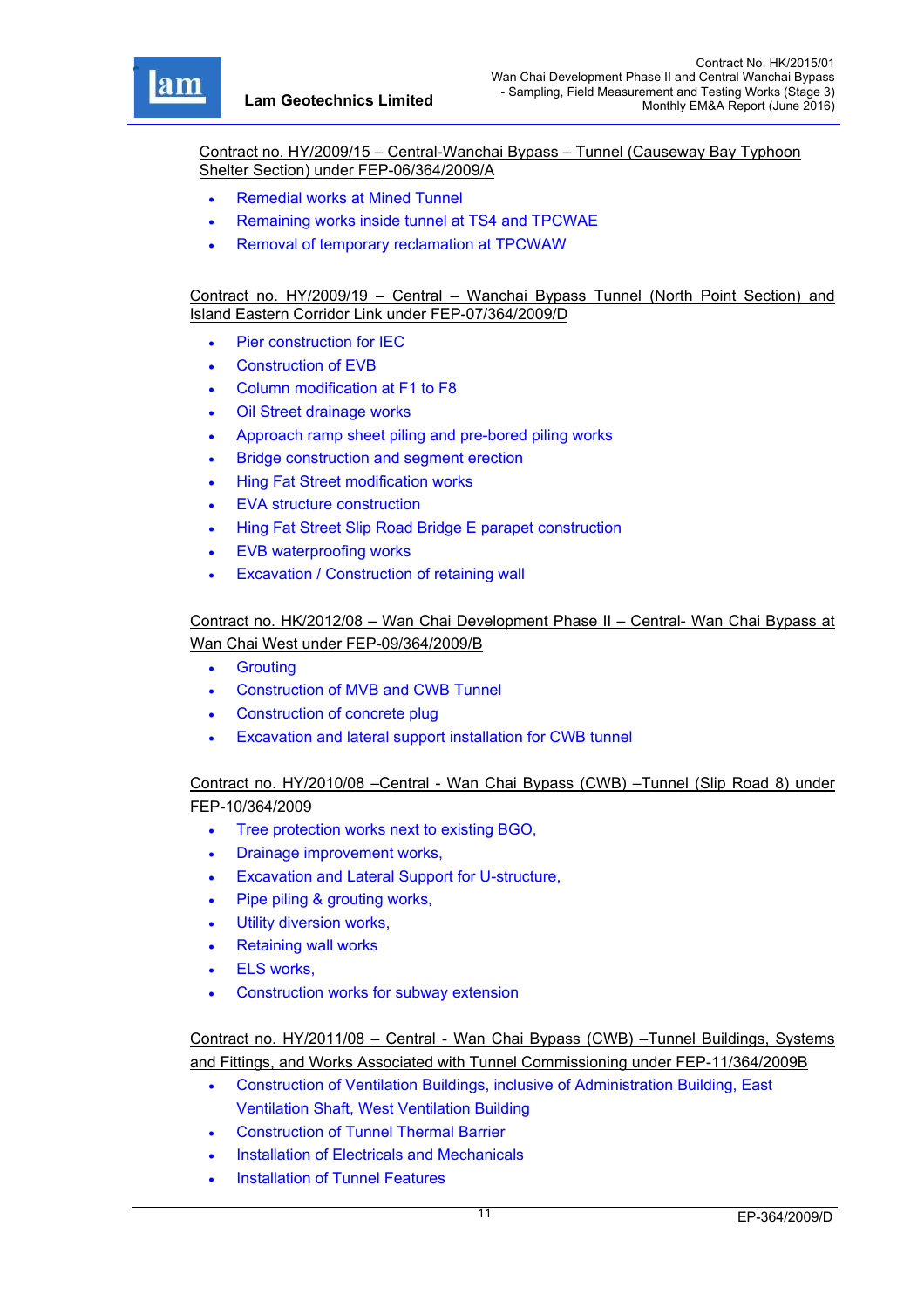

## **1 INTRODUCTION**

### **1.1 Scope of the Report**

- 1.1.1. Lam Geotechnics Limited (LGL) has been appointed to work as the Environmental Team (ET) under Environmental Permit no. EP-364/2009/D and Further Environmental permit nos. FEP-01/364/2009, FEP-02/364/2009, FEP-05/364/2009/A, FEP-06/364/2009/A, FEP-07/364/2009/D, FEP-09/364/2009/B, FEP-10/364/2009B and FEP-11/364/2009B to implement the Environmental Monitoring and Audit (EM&A) programme as stipulated in the EM&A Manual of the approved Environmental Impact Assessment (EIA) Report for Wan Chai Development phase II and Central-Wan Chai Bypass (Register No.: AEIAR-125/2008) and in the EM&A Manual of the approved EIA Report for Central-Wan Chai Bypass and Island Eastern Corridor Link (Register No. AEIAR-041/2001).
- 1.1.2. This report presents the environmental monitoring and auditing work carried out in accordance to the Section 10.3 of EM&A Manual and "*Environmental Monitoring and Audit Requirements"* under Particular Specification Section 27.
- 1.1.3. This report documents the finding of EM&A works for Environmental Permit (EP) no. EP-364/2009/D, Further Environmental Permit (FEP) nos. FEP-01-364/2009, FEP-02/364/2009, FEP-05/364/2009/A, FEP-06/364/2009/A, FEP-07/364/2009/D, FEP-09/364/2009/B, FEP-10/364/2009/B and FEP-11/364/2009/B during the period 27 May 2016 to 26 June 2016.

#### **1.2 Structure of the Report**

- **Section 1** *Introduction* details the scope and structure of the report.
- **Section 2** *Project Background* summarizes background and scope of the project, site description, project organization and contact details of key personnel during the reporting period.
- **Section 3** *Status of Regulatory Compliance* summarizes the status of valid Environmental Permits / Licenses during the reporting period.
- **Section 4** *Monitoring Requirement***s** summarizes all monitoring parameters, monitoring methodology and equipment, monitoring locations, monitoring frequency, criteria and respective event and action plan and monitoring programmes.
- **Section 5** *Monitoring Results* summarizes the monitoring results obtained in the reporting period.
- **Section 6 C***ompliance Audit* summarizes the auditing of monitoring results, all exceedances environmental parameters.
- **Section 7** *Cumulative Construction Impact due to the Concurrent Projects*  summarizes the relevant cumulative construction impact due to the concurrent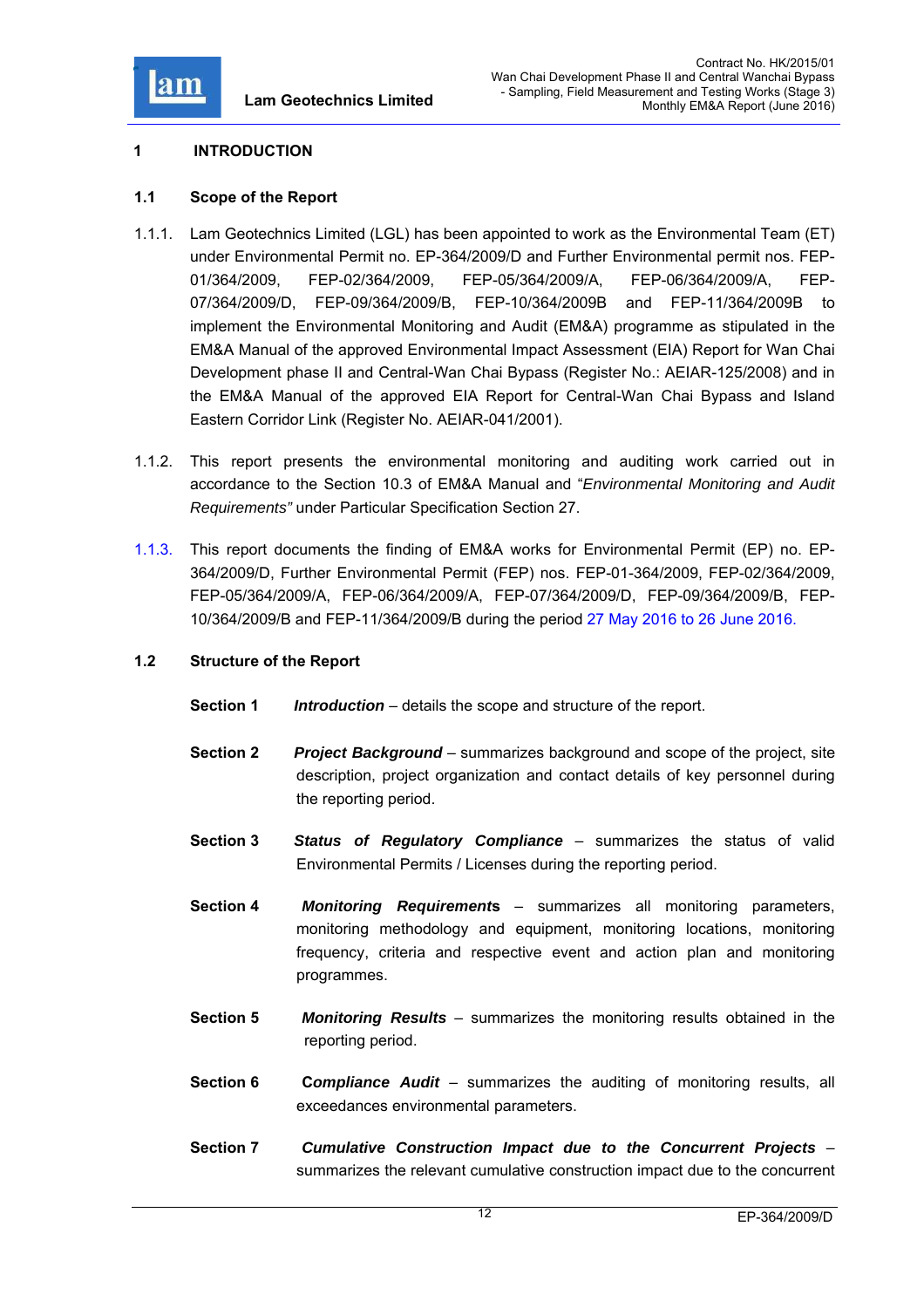

activities of the concurrent Projects.

- **Section 8** *Environmental Site Audit*  summarizes the findings of weekly site inspections undertaken within the reporting period, with a review of any relevant follow-up actions within the reporting period.
- **Section 9** *Complaints, Notification of summons and Prosecution summarizes the* cumulative statistics on complaints, notification of summons and prosecution
- **Section 10** *Conclusion*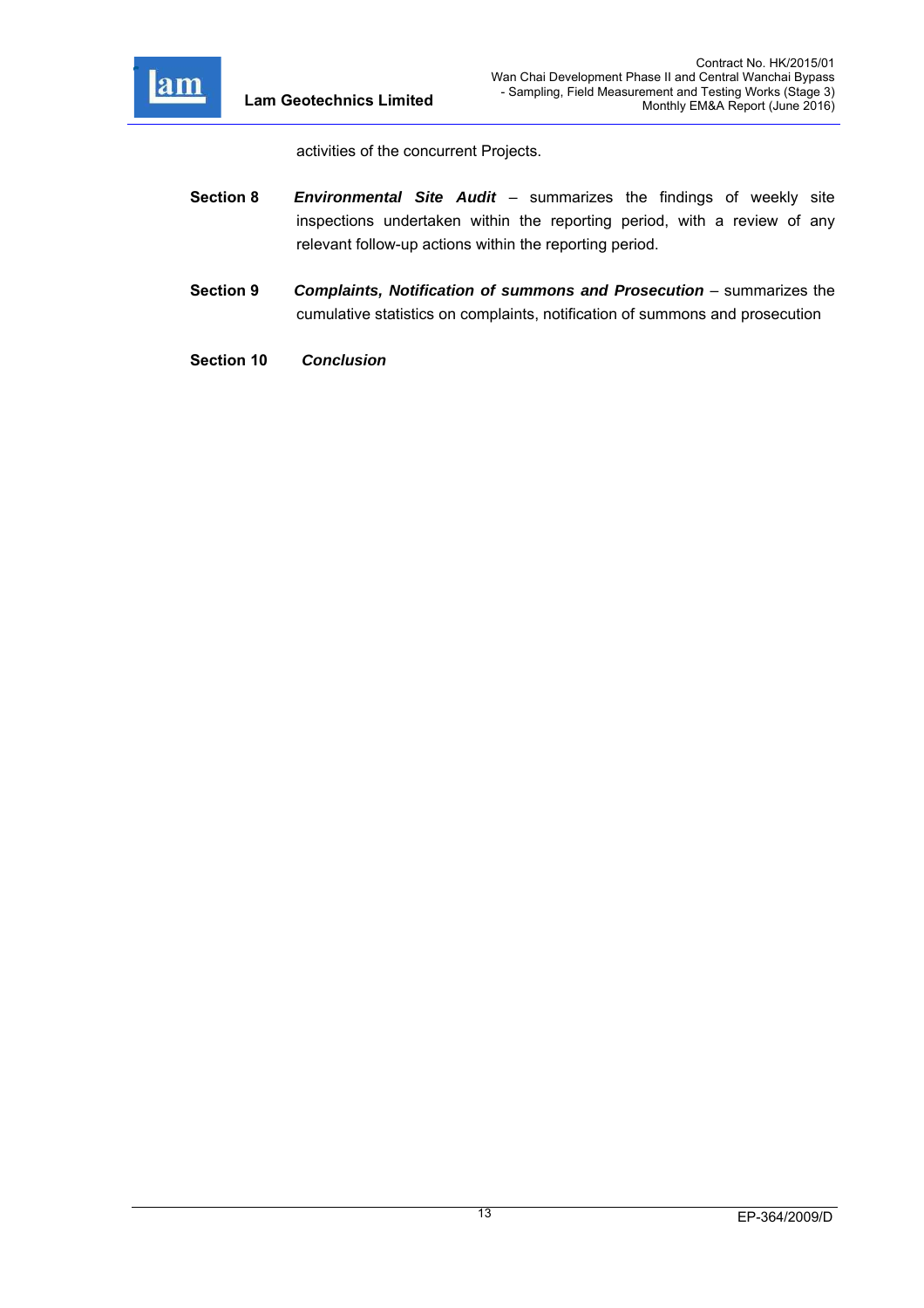

## **2 PROJECT BACKGROUND**

#### **2.1 Background**

- 2.1.1. "Wan Chai Development phase II and Central-Wan Chai Bypass" and "Central-Wan Chai Bypass and Island Eastern Corridor Link" (hereafter called "the Project") are Designated Project (DP) under the Environmental Impact Assessment Ordinance (Cap. 499) (EIAO). The Environmental Impact Assessment (EIA) Reports for Central-Wan Chai Bypass and Island Eastern Corridor Link (Register No. AEIAR-041/2001) and Wan Chai Development phase II and Central-Wan Chai Bypass (Register No.: AEIAR-125/2008) have been approved on 31 August 2001 and 11 December 2008 respectively.
- 2.1.2. The key purpose of Wan Chai Development Phase II (WDII) is to provide land at Wan Chai North and North Point for construction of the Central-Wan Chai Bypass and Island Eastern Corridor Link (CWB). Land formed under the project will be developed as a world-class waterfront promenade joining that at the new Central waterfront for public enjoyment.
- 2.1.3. There is a compelling and present need for the CWB to provide relief to the very congested east-west Connaught Road Central/Harcourt Road / Gloucester Road Corridor (the Corridor) which is currently operating beyond its capacity. The CWB will provide relief to the existing congestion along the Corridor and cater for the anticipated growth of traffic on Hong Kong Island. Without the CWB and its access roads, there will not be sufficient capacity to serve the heavy traffic demands at both strategic and local levels.

## **2.2 Scope of the Project and Site Description**

- 2.2.1. Design and Construction of Central Wan Chai Bypass and Island Eastern Corridor Link under the Project involves the construction and operation of a trunk road and its road tunnel more than 800m in length between portals that is shown at *Figure 2.1*.
- 2.2.2. The study area encompasses existing developments from Central to North Point. The scope of the Central-Wanchai Bypass (CWB) and Island Eastern Corridor Link (IECL) includes:
	- A dual three-lane trunk road, approximately 4.5 km in length, and tunnel approximately 3.7 km in length defined from the connection with the existing Rumsey Street Flyover in Central, through to a connection with the existing Island Eastern Corridor to the east of the Causeway Bay Typhoon Shelter (CBTS);
	- The Central Interchange near the Rumsey Street Flyover to provide road connections to the Central area;
	- Tunnel control buildings and ventilation buildings;
	- Slip roads to connect the CWB to the local road system in the Wan Chai North and Causeway Bay area;
	- Associated road lighting, road signing, traffic control and surveillance system; and
	- Other associated works.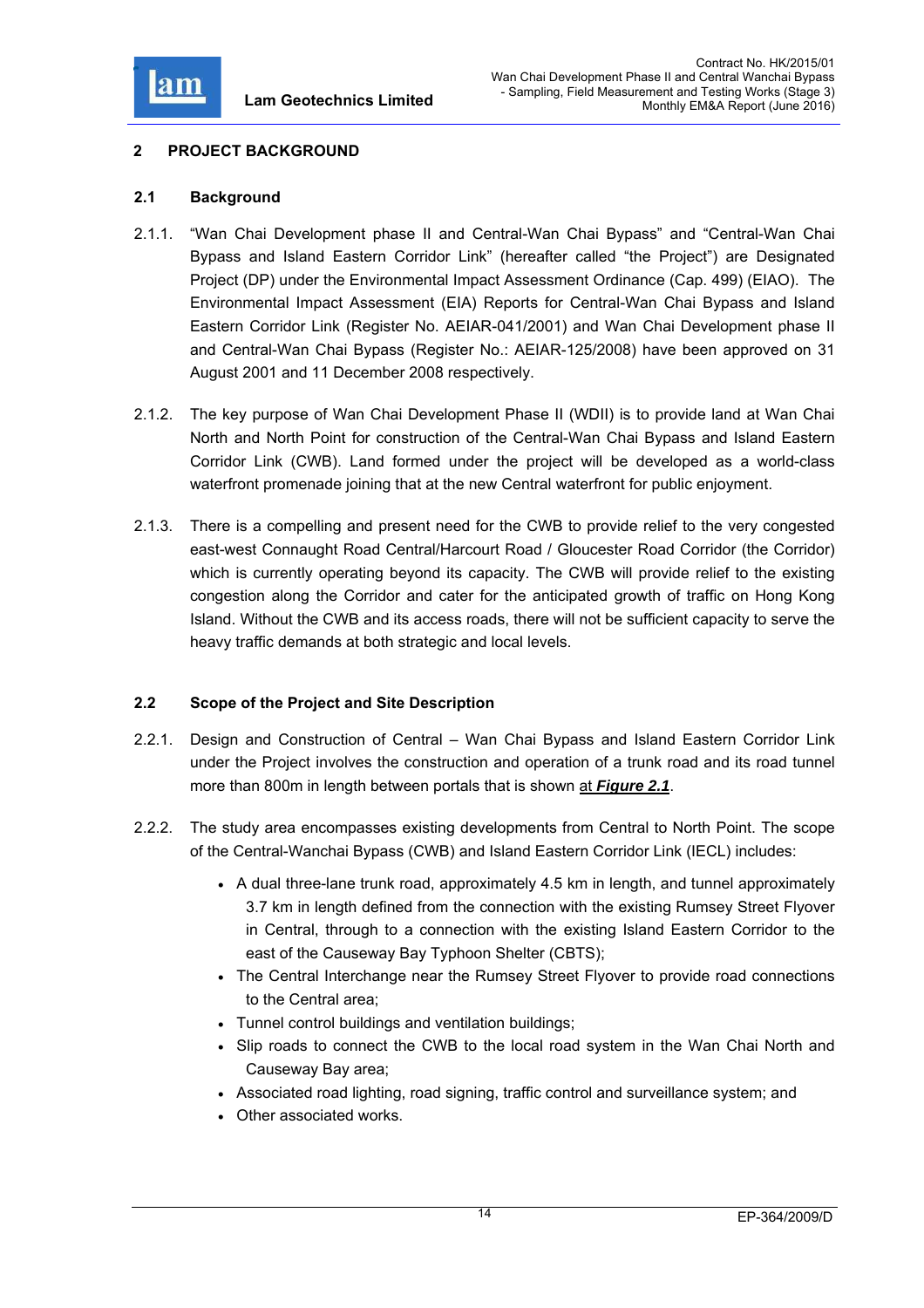

2.2.3. The project also contains various Schedule 2 DPs that, under the EIAO, require Environmental Permits (EPs) to be granted by the DEP before they may be either constructed or operated. *Table 2.1* summarises the five individual DPs under this Project. *Figure 2.1* shows the locations of these Schedule 2 DPs.

| <b>Item</b>     | <b>Designated Project</b>                                                                   | <b>EIAO Reference</b>                 | <b>Reason for inclusion</b>                                                                                         |
|-----------------|---------------------------------------------------------------------------------------------|---------------------------------------|---------------------------------------------------------------------------------------------------------------------|
| DP <sub>1</sub> | Central-Wanchai Bypass<br>(CWB) including its road<br>tunnel and slip roads                 | Schedule 2, Part I, A.1<br>and A.7    | Trunk road and road tunnel<br>more than 800 m in length                                                             |
| DP <sub>2</sub> | Road P2 and other roads<br>which are classified as<br>primary/district distributor<br>roads | Schedule 2, Part I, A.1               | Primary / district distributor<br>roads                                                                             |
| DP3             | Reclamation works including<br>associated dredging works                                    | Schedule 2, Part I, C.1<br>and $C.12$ | Reclamation more than 5 ha<br>in size and a dredging<br>operation less than 100 m<br>from a seawater intake point   |
| DP <sub>5</sub> | Wan Chai East Sewage<br>Outfall                                                             | Schedule 2, Part I, F.5<br>and $F.6$  | Submarine sewage pipelines<br>with a total diameter more<br>than 1,200 mm and include a<br>submarine sewage outfall |
| DP <sub>6</sub> | Dredging for the Cross-<br>harbour Water Mains from<br>Wan Chai to Tsim Sha Tsui            | Schedule 2, Part I, C.12              | A dredging operation less<br>than 100 m from a seawater<br>intake point                                             |

*Table 2.1 Schedule 2 Designated Projects under this Project* 

## **2.3 Division of the Project Responsibility**

- 2.3.1. Due to the multi-contract nature of the Project, there are a number of contracts sub-dividing the whole works area into different work areas to be commenced. Contractors of individual contracts will be required by the EP holder to apply Further Environmental Permits such that the impact monitoring stations are sub-divided accordingly to facilitate the implementation of EM&A programme and to streamline the EM&A reporting for individual FEP holders correspondingly.
- 2.3.2. The details of individual contracts are summarized in *Table2.2*.

*Table 2.2 Details of Individual Contracts under the Project* 

| Contract<br>No. | <b>Contract Title</b>                                                                                                           | <b>Associated DP(s)</b> | <b>Construction</b><br><b>Commencement Date</b> |
|-----------------|---------------------------------------------------------------------------------------------------------------------------------|-------------------------|-------------------------------------------------|
| HY/2009/17      | Central – Wan Chai Bypass (CWB) at<br>FEHD Whitfield Depot - Advanced<br>piling works.                                          | DP <sub>1</sub>         | 5 October 2010<br>(Completed)                   |
| HY/2009/18      | Central - Wan Chai Bypass (CWB) -<br>Central Interchange                                                                        | DP <sub>1</sub>         | 21 April 2011                                   |
| 04/HY/2006      | Reconstruction of Bus Terminus near<br>Man Yiu Street and Man Kwong Street                                                      | DP <sub>1</sub>         | September 2010<br>(Completed)                   |
| HK/2009/01      | Wan Chai Development Phase II -<br>Central - Wan Chai Bypass at Hong<br>Kong Convention and Exhibition<br>Centre - Tunnel Works | DP1, DP2                | 25 August 2011                                  |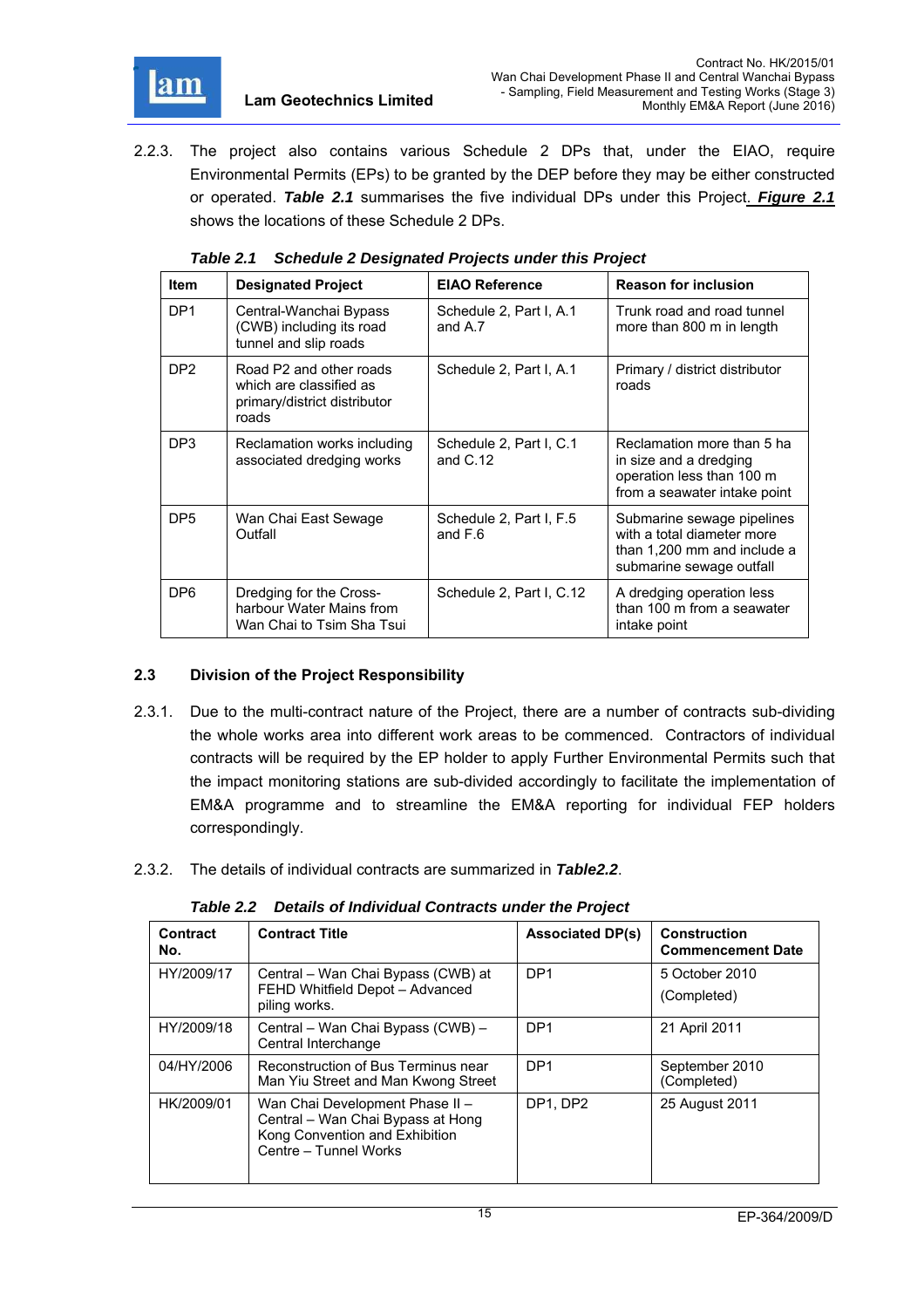

| Contract<br>No. | <b>Contract Title</b>                                                                                                             | <b>Associated DP(s)</b> | <b>Construction</b><br><b>Commencement Date</b> |
|-----------------|-----------------------------------------------------------------------------------------------------------------------------------|-------------------------|-------------------------------------------------|
| HK/2009/02      | Wan Chai Development Phase II -<br>Central - Wan Chai Bypass at Wan<br>Chai East(CWB Tunnel)                                      | DP <sub>1</sub>         | 26 April 2011                                   |
| HY/2009/15      | Central-Wanchai Bypass - Tunnel<br>(Causeway Bay Typhoon Shelter<br>Section)                                                      | DP1,DP3                 | 13 July 2011                                    |
| HY/2009/19      | Central - Wanchai Bypass Tunnel<br>(North Point Section) and Island Eastern<br><b>Corridor Link</b>                               | DP <sub>1</sub>         | 24 March 2011                                   |
| HK/2010/06      | Wan Chai Development Phase II-<br>Central-Wan Chai Bypass over MTR<br><b>Tsuen Wan Line</b>                                       | DP <sub>3</sub>         | 22 March 2011<br>(Completed)                    |
| HK/2012/08      | Wan Chai Development Phase II-<br>Central-Wan Chai Bypass at Wan Chai<br>West                                                     | DP1, DP2, DP3           | 10 March 2014                                   |
| HY/2010/08      | Central- Wanchai Bypass Tunnel -<br>Tunnel (Slip Road 8)                                                                          | DP1, DP2, DP3           | 21 March 2013                                   |
| HY/2011/08      | Central - Wan Chai Bypass (CWB) -<br>Tunnel Buildings, Systems and Fittings,<br>and Works Associated with Tunnel<br>Commissioning | DP <sub>1</sub>         | 8 October 2014                                  |

## **2.4 Project Organization and Contact Personnel**

- 2.4.1. Civil Engineering and Development Department and Highways Department are the overall project controllers for the Wan Chai Development Phase II and Central-Wan Chai Bypass respectively. For the construction phase of the Project, Project Engineer, Contractor(s), Environmental Team and Independent Environmental Checker are appointed to manage and control environmental issues.
- 2.4.2. The proposed project organization and lines of communication with respect to environmental protection works are shown in *Figure 2.2*. Key personnel and contact particulars are summarized in *Table 2.3*:

| Party                                  | Role                                           | Post                              | <b>Name</b>       | <b>Contact No.</b> | <b>Contact</b><br>Fax |
|----------------------------------------|------------------------------------------------|-----------------------------------|-------------------|--------------------|-----------------------|
| <b>AECOM</b>                           | Engineer's<br>Representative<br>for WDII       | Principal<br>Resident<br>Engineer | Mr. Frankie Fan   | 2587 1778          | 2587 1877             |
|                                        | Engineer's<br>Representative<br>for CWB        | Principal<br>Resident<br>Engineer | Mr. Peter Poon    | 3912 3388          | 3912 3010             |
| Chun $Wo -$<br>Leader Joint<br>Venture | Contractor<br>under Contract<br>no. HK/2009/01 | Project Manager                   | Mr. Simon Liu     | 2162 9909          | 2634 1626             |
|                                        |                                                | Site Agent                        | Mr. Andy Yu       | 9648 4896          |                       |
|                                        |                                                | Construction<br>Manager           | Mr. Terry Wong    | 9757 9846          |                       |
|                                        |                                                | Construction<br>Manager           | Mr. Wyman<br>Wong | 9627 2467          |                       |

*Table 2.3 Contact Details of Key Personnel*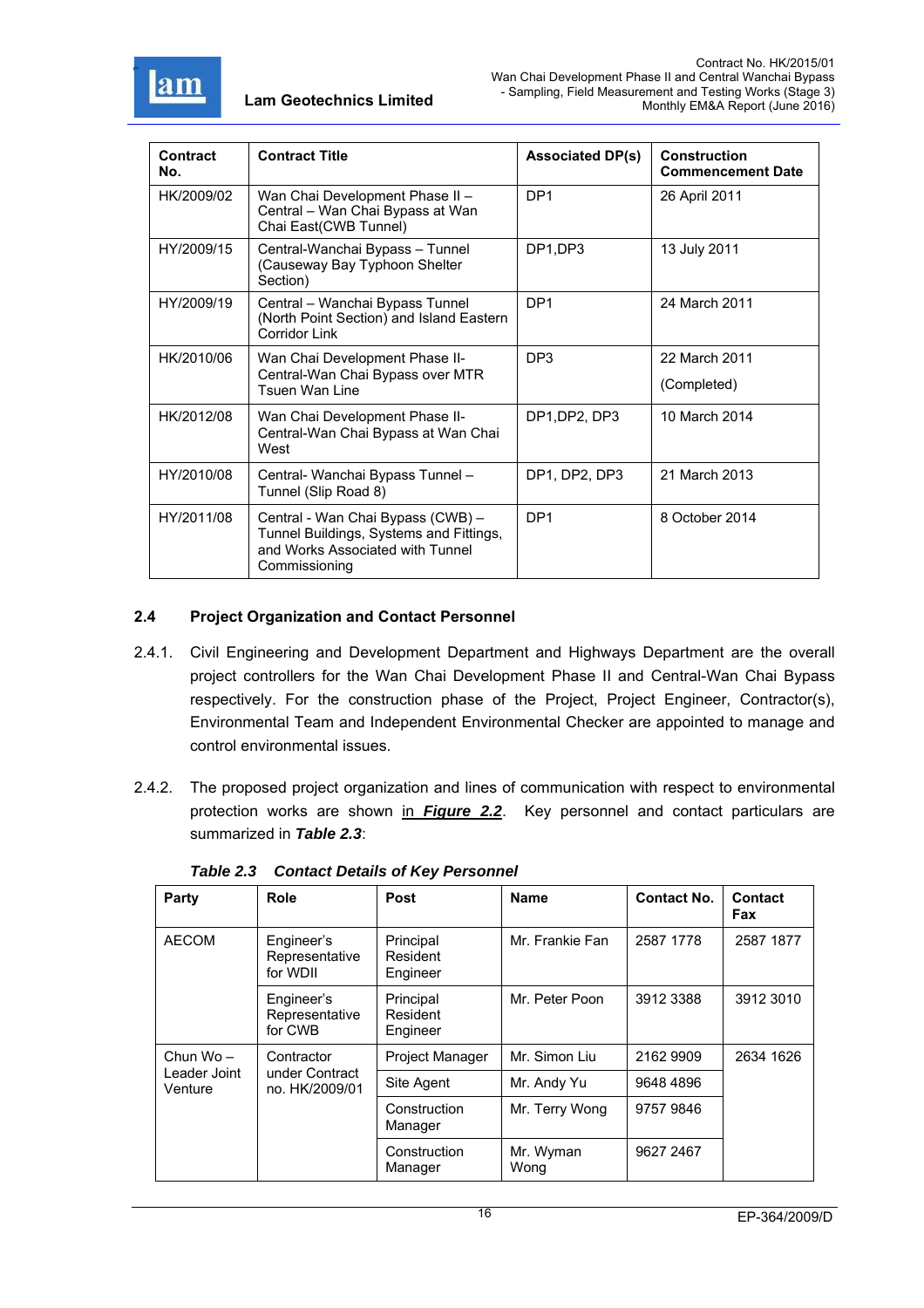

| Party                             | <b>Role</b>                      | Post                                   | <b>Name</b>        | <b>Contact No.</b> | Contact<br>Fax |
|-----------------------------------|----------------------------------|----------------------------------------|--------------------|--------------------|----------------|
|                                   |                                  | Construction<br>Manager                | Mr. Terry Tsang    | 6683 9394          |                |
|                                   |                                  | Environmental<br>Officer               | Ms. Wendy Ng       | 9803 0057          |                |
|                                   |                                  | Assistant<br>Environmental<br>Engineer | Ms. Connie<br>Chan | 6157 7057          |                |
| Chun $W_0$ –<br><b>CRGL Joint</b> | Contractor<br>under Contract     | Site Agent                             | Mr. K.K. Yuen      | 3658-3002          | 2827 9996      |
| Venture                           | no. HK/2009/02                   | Project Manager                        | Mr. Paul Yu        | 3658 3085          |                |
|                                   |                                  | Environmental<br>Officer               | Mr. C.P. Ho        | 9191 8856          |                |
| Chun Wo -                         | Contractor                       | Project Manager                        | Mr. David Lau      | 3758 8879          |                |
| CRGL-<br>MBEC_Joint<br>Venture    | under Contract<br>no. HY/2009/19 | Deputy Project<br>Manager              | Mr. William Luk    | 9456 9819          |                |
|                                   |                                  | Deputy Site<br>Agent                   | Eric Fong          | 6191 9337          |                |
|                                   |                                  | Environmental<br>Manager /             | Mr. M.H. Isa       | 9884 0810          | 2570 8013      |
|                                   |                                  | Environmental<br>Officer               |                    |                    |                |
|                                   |                                  | Environmental<br>Engineer              | Mr. Calvin Leung   | 9286 9208          |                |
| Leighton                          | Contractor                       | Site Agent                             | Mr. Jimmy Chu      | 2214 7700          | 2140 6799      |
| Contractors<br>(Asia)<br>Limited  | under Contract<br>no. HY/2009/18 | Deputy Site<br>Agent                   | Mr. Bob Yeung      | 2214 7703          |                |
|                                   |                                  | Environmental<br>Officer               | Mr. Chris Chan     | 2823 1161          |                |
|                                   |                                  | Assistant<br>Environmental<br>Engineer | Mr. Christy So     | 3937 1065          |                |
| China State                       | Contractor                       | Project Director                       | Mr. Chris Leung    | 3557 6393          | 2865 5229      |
| Construction<br>Engineering       | under Contract<br>no. HY/2009/15 | Site Manager                           | Mr. Y. Huo         | 3557 6368          | 2566 2192      |
| (HK) Ltd.                         |                                  | Contractor's<br>Representative         | Mr. Andrew<br>Wong | 3557 6371          |                |
|                                   |                                  | Environmental<br>Officer               | Mr. Andy Mak       | 3557 6215          |                |
|                                   |                                  | Environmental<br>Supervisor            | Mr. Harry Wong     | 3557 6348          |                |
| China State-                      | Contractor                       | Project Director                       | Mr. C.N. Lai       | 9137 1811          | 2877 1522      |
| Leader JV                         | under Contract<br>no. HK/2012/08 | Project Manager                        | Mr. Eddie Chung    | 91938871           |                |
|                                   |                                  | Site Agent                             | Mr. Keith Tse      | 9095 7922          |                |
|                                   |                                  | Environmental<br>Officer               | Mr. James MA       | 9130 9549          |                |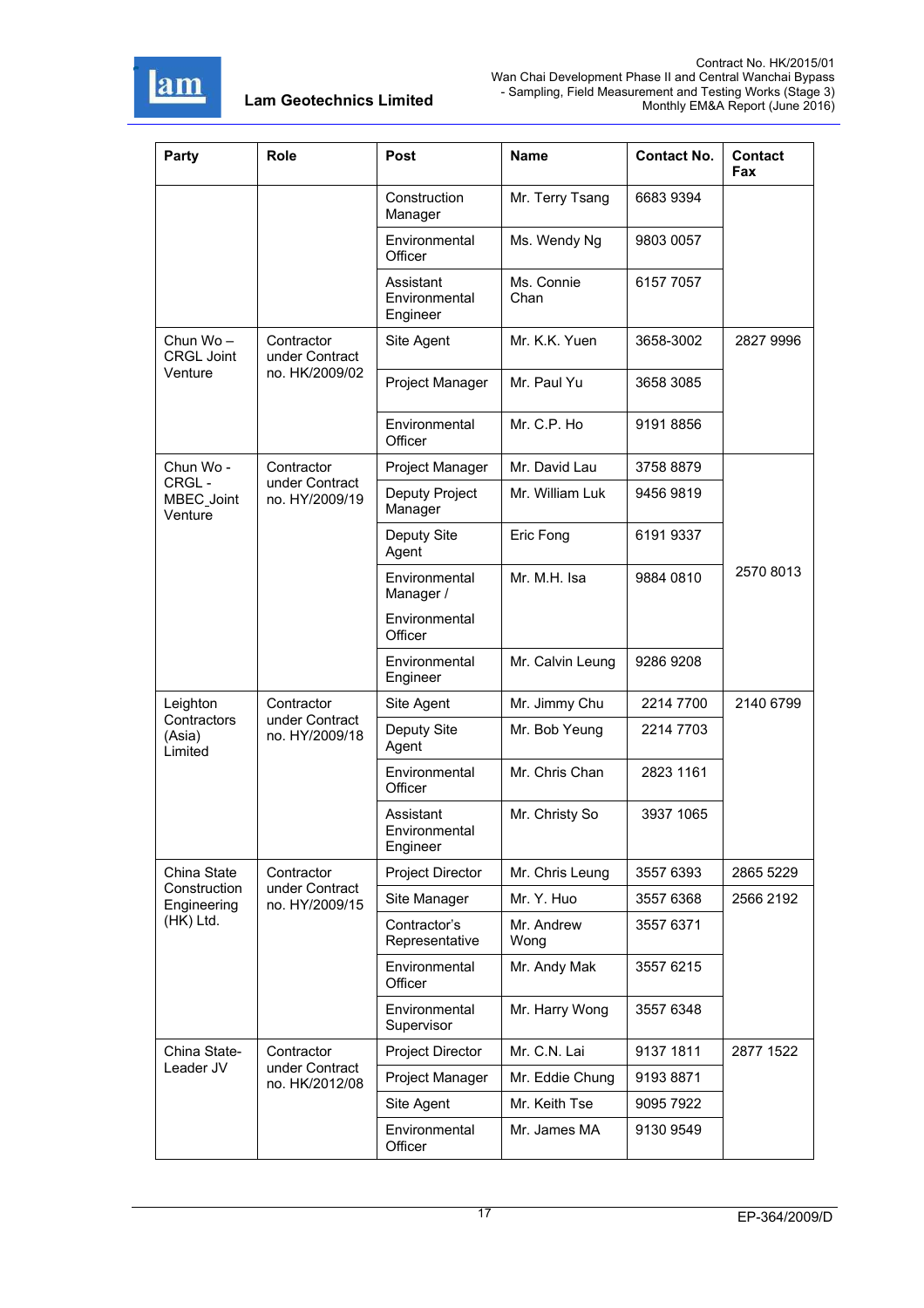

| Party                                      | Role                                           | Post                                          | <b>Name</b>                      | <b>Contact No.</b> | Contact<br>Fax |
|--------------------------------------------|------------------------------------------------|-----------------------------------------------|----------------------------------|--------------------|----------------|
|                                            |                                                | Environmental<br>Supervisor                   | Mr. Y.L. Ho                      | 6050 4919          |                |
| China State                                | Contractor<br>under Contract                   | <b>Project Director</b>                       | Cheung Kit<br>Cheung             | 3557 6399          | 2566 8061      |
|                                            | no.HY/2010/08                                  | Project Manager                               | Chan Ying Lun                    | 98120592           |                |
|                                            |                                                | Deputy Project<br>Manager                     | Chris Leung                      | 3467 4299          |                |
|                                            |                                                | Site Agent                                    | Dr. Dave Chan                    | 3467 4277          |                |
|                                            |                                                | Environmental<br>Officer                      | Mr. C.M. Wong                    | 3557 6464          |                |
|                                            |                                                | Environmental<br>Supervisor                   | Mr. Louis Lam<br><b>Tsz Kwan</b> | 3557 6470          |                |
| Leighton                                   | Contractor<br>under Contract<br>no. HY/2011/08 | Project Manager                               | Paul Evans                       | 2823 1111          | 21406799       |
| Joint Venture                              |                                                | Site Agent                                    | Colman Wong                      | 9730 0806          |                |
|                                            |                                                | Environmental<br>Officer                      | Malcom Leung                     | 3973 0850          |                |
|                                            |                                                | Environmental<br>Supervisor                   | Christy So                       | 3973 1065          |                |
| Ramboll<br>Environ<br>Hong Kong<br>Limited | Independent<br>Environmental<br>Checker (IEC)  | Independent<br>Environmental<br>Checker (IEC) | Mr. David Yeung                  | 3465 2888          | 3465 2899      |
| Lam<br>Geotechnics<br>Limited              | Environmental<br>Team (ET)                     | Environmental<br>Team Leader<br>(ETL)         | Mr. Raymond<br>Dai               | 2882 3939          | 2882 3331      |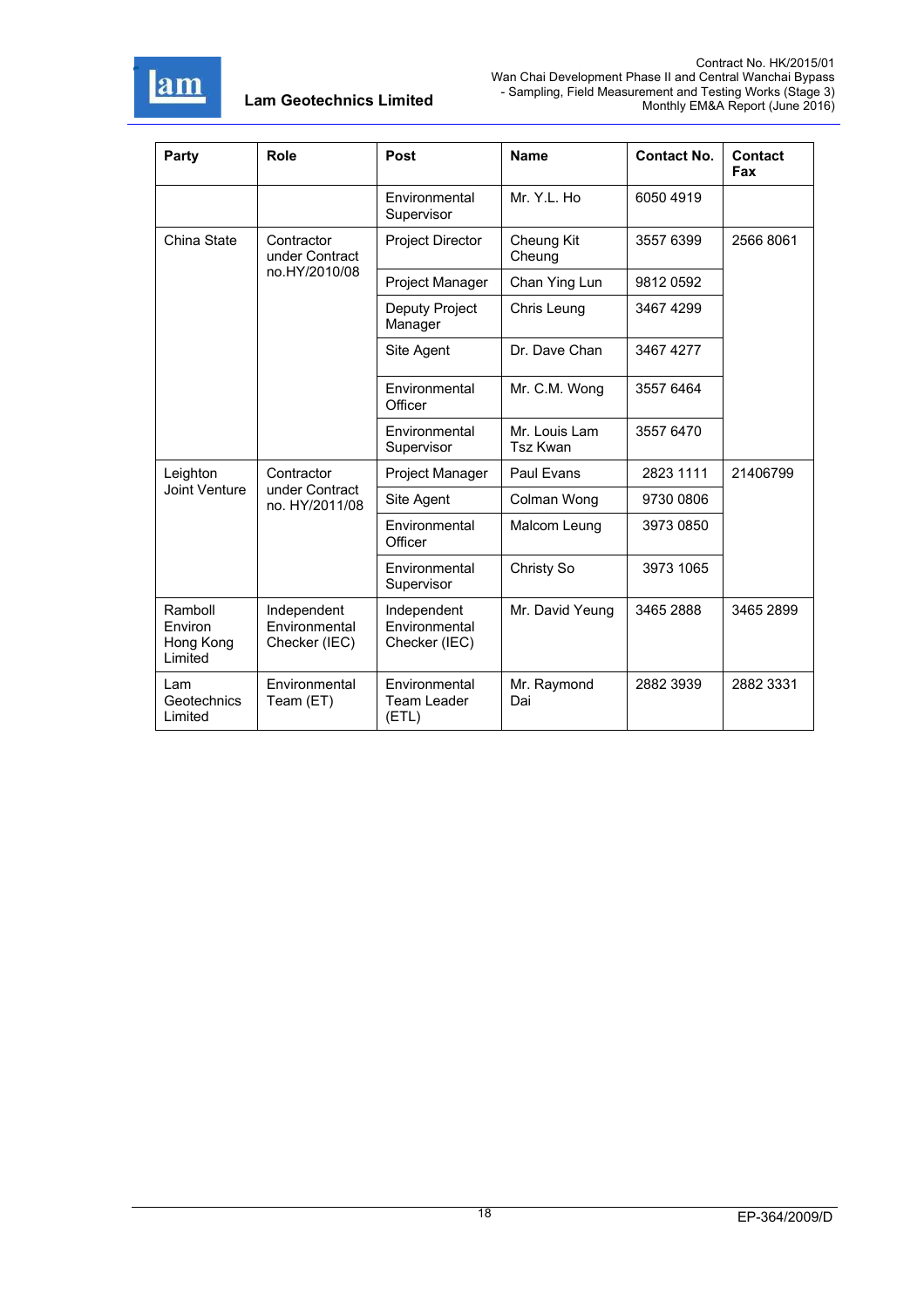

2.4.3. In this reporting month, the principal work activities of individual contracts are included as follows:

Contract no. HY/2009/18 - Central - Wan Chai Bypass (CWB) - Central Interchange under FEP-05/364/2009/A

- Drainage works
- Road works
- Landscaping works
- Modification and Construction of Sign Gantries / Traffic Signs
- Maintenance works

Contract no. HK/2009/01 - Wan Chai Development Phase II - Central - Wan Chai Bypass at Hong Kong Convention and Exhibition Centre - Tunnel Works under FEP-02/364/2009

- Stage 4 backfilling works was in progress.
- Stage 4 tunnel structure construction was completed.
- Reinstatement of outfall was in progress.

Contract no. HK/2009/02 - Wan Chai Development Phase II - Central - Wan Chai Bypass at Wan Chai East (CWB Tunnel) under FEP-01/364/2009

- Site clearance works was on going at OHVD at Tunnel Portion 1.
- Site clearance works was on going at OHVD at Tunnel Portion 2.
- Waterproofing works for side wall
- Side wall construction
- Tunnel top slab construction
- Cutting of Eastern Bulkhead Wall
- Removal of scaffolds underneath tunnel soffit
- Waterproofing layer at tunnel top slab
- Diaphragm wall panel
- All toe grouting works were
- Instrumentation work
- Excavation work
- Erection of hoarding for the demolition of ex-WSD Salt Water Pumping Station Fabrication of steel hoardings

Contract no. HY/2009/15 - Central-Wanchai Bypass – Tunnel (Causeway Bay Typhoon Shelter Section) under FEP-06/364/2009/A

- Dismantle steel work at TPCWAW
- Remedial works at Mined Tunnel
- Remedial works at TS4, TPCWAE
- Reinstatement of Shaft B between TPCWAW and TPCWAE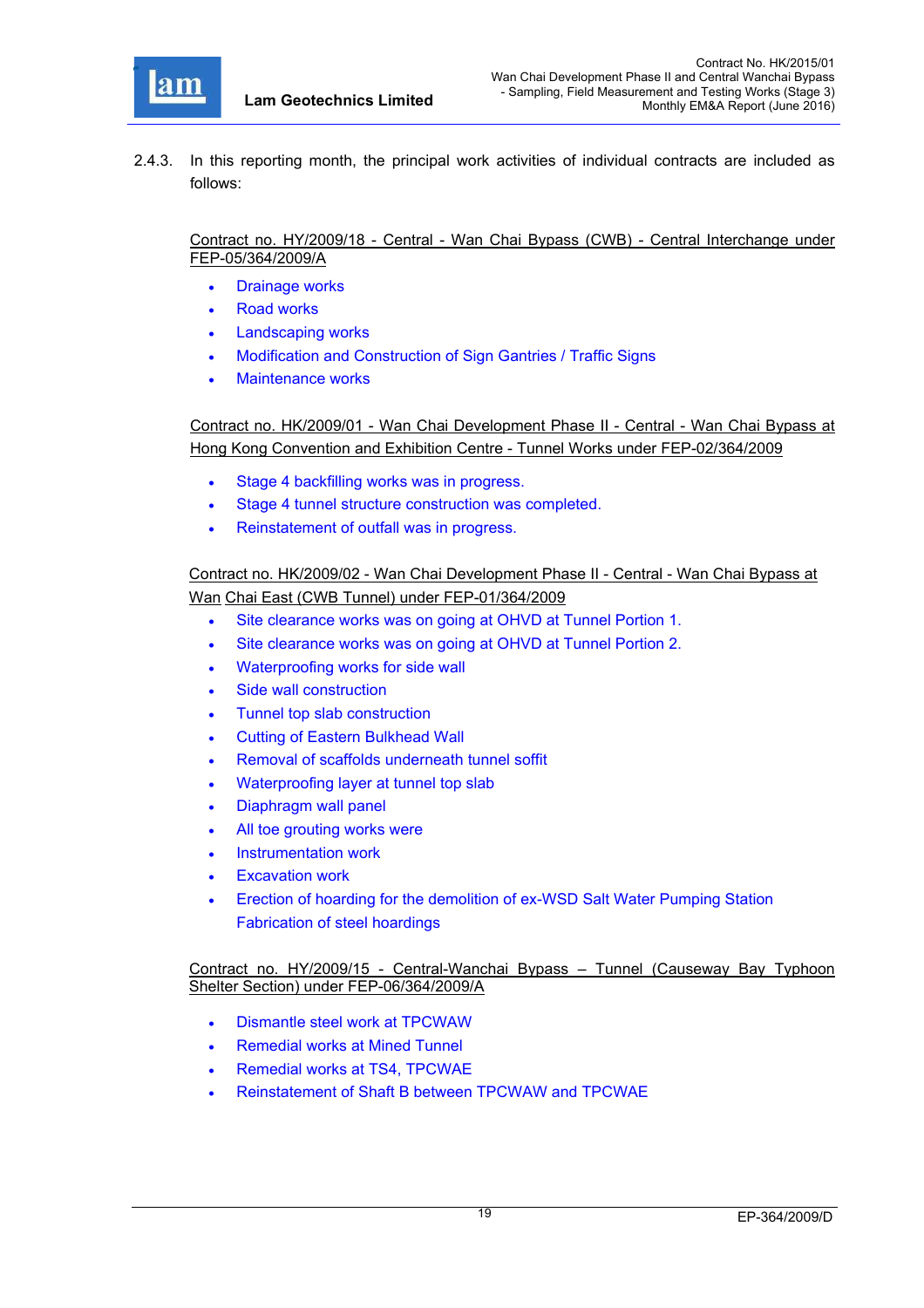r

Contract no. HY/2009/19 - Central - Wanchai Bypass Tunnel (North Point Section) and Island Eastern Corridor Link under FEP-07/364/2009/D

- Pier construction for IEC
- Construction of EVB
- Column modification at F1 to F8
- Oil Street drainage works
- Approach ramp sheet piling and pre-bored piling works
- Bridge construction and segment erection
- Hing Fat Street modification works
- EVA structure construction
- Hing Fat Street Slip Road Bridge E L3 railing construction
- EVB waterproofing works

# Contract no. HK/2012/08 – Wan Chai Development Phase II – Central- Wan Chai Bypass at Wan Chai West under FEP-09/364/2009B

- **•** Grouting
- Construction of MVB and CWB Tunnel
- Construction of concrete plug
- Excavation and lateral support installation for CWB tunnel

# Contract no. HY/2010/08 –Central - Wan Chai Bypass (CWB) –Tunnel (Slip Road 8) under FEP-10/364/2009B

- Tree protection works next to existing BGO,
- Drainage improvement works,
- Excavation and Lateral Support for U-structure,
- Pipe piling & grouting works,
- Utility diversion works,
- Retaining wall works
- ELS works,
- D-wall drill cutting works
- Construction works for subway extension

Contract no. HY/2011/08 –Central - Wan Chai Bypass (CWB) –Tunnel Buildings, Systems and Fittings, and Works Associated with Tunnel Commissioning under FEP-11/364/2009B

- Construction of Ventilation Buildings, inclusive of Administration Building, East Ventilation Shaft, West Ventilation Building
- Construction of Tunnel Thermal Barrier
- Installation of Electricals and Mechanicals
- Installation of Tunnel Features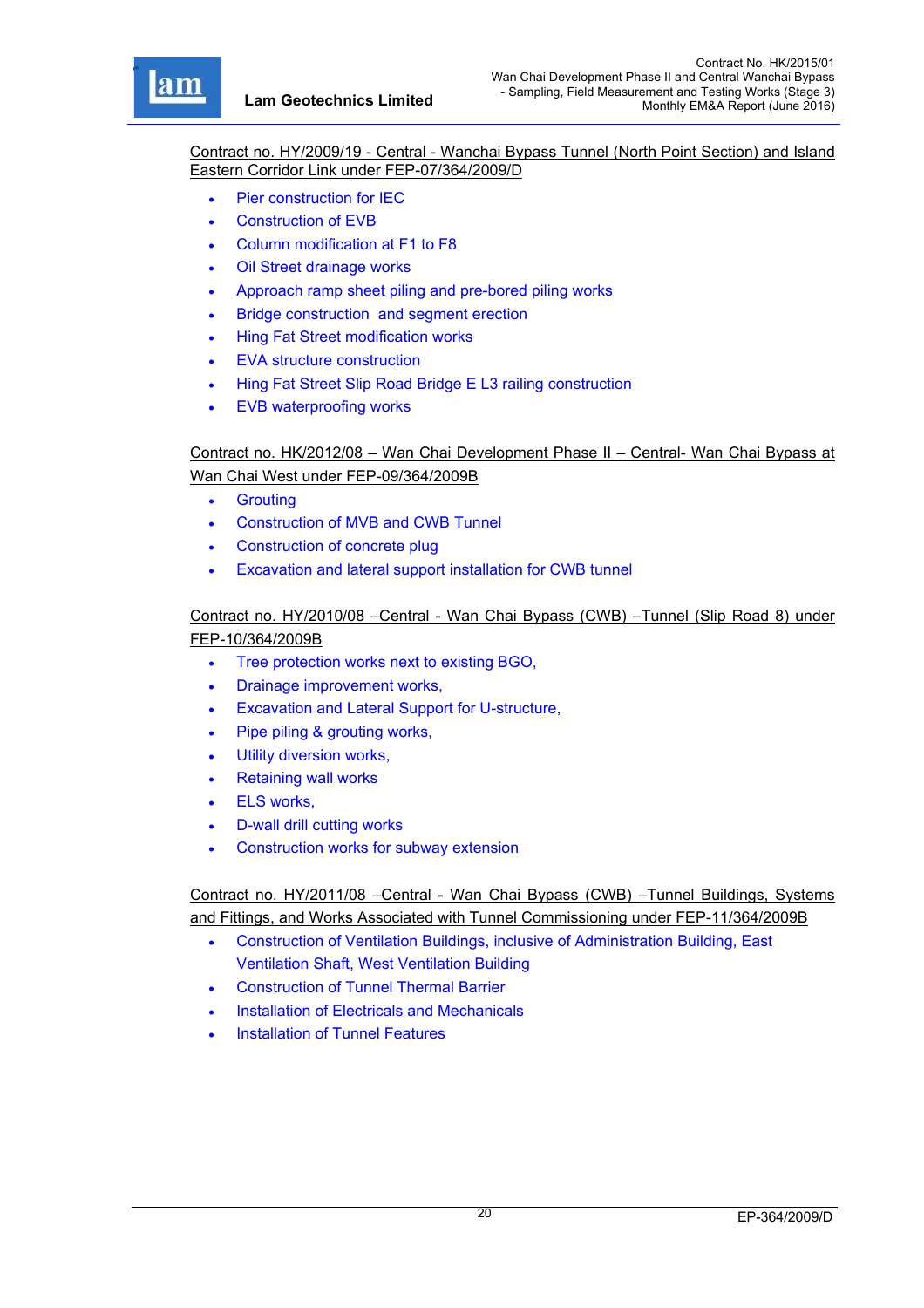

2.4.4. In coming reporting month, the principal work activities of individual contracts are anticipated as follows:

Contract no. HY/2009/18 – Central – Wan Chai Bypass (CWB) – Central Interchange under FEP-05/364/2009/A

- Drainage works
- Road works
- Landscaping works
- Modification and Construction of Sign Gantries / Traffic Signs
- Maintenance works

Contract no. HK/2009/01 – Wan Chai Development Phase II – Central – Wan Chai Bypass at Hong Kong Convention and Exhibition Centre – Tunnel Works under FEP-02/364/2009

- Stage 4 backfilling works would be completed.
- Reinstatement of outfall to be continued.
- Road and Drain works would be in progress.

## Contract no. HK/2009/02 – Wan Chai Development Phase II – Central – Wan Chai Bypass at Wan Chai East (CWB Tunnel) under FEP-01/364/2009

- Site clearance works was on going at Tunnel Portion 1
- Placing of pre-cast concrete covers
- Site clearance works was on going at Tunnel Portion 2
- Placing of pre-cast concrete covers
- Tunnel OHVD construction
- Tunnel wall and top slab construction
- Road side barrier construction
- Cutting and removal of Eastern Bulkhead Wall BWE
- Removal of scaffolds underneath tunnel soffit
- **ELS S4 removal and king post load transfer**
- Waterproofing layer at tunnel top slab
- Tunnel backfilling
- Removal of remaining temporary sheet pile seawall
- Removal of blockwork seawall near the interface between Portion 2 and Portion 5
- Installation of instrumentations
- Commencement of pumping test
- Excavation work
- Strut installation
- Erection of hoarding for the demolition of ex-WSD Salt Water Pumping Station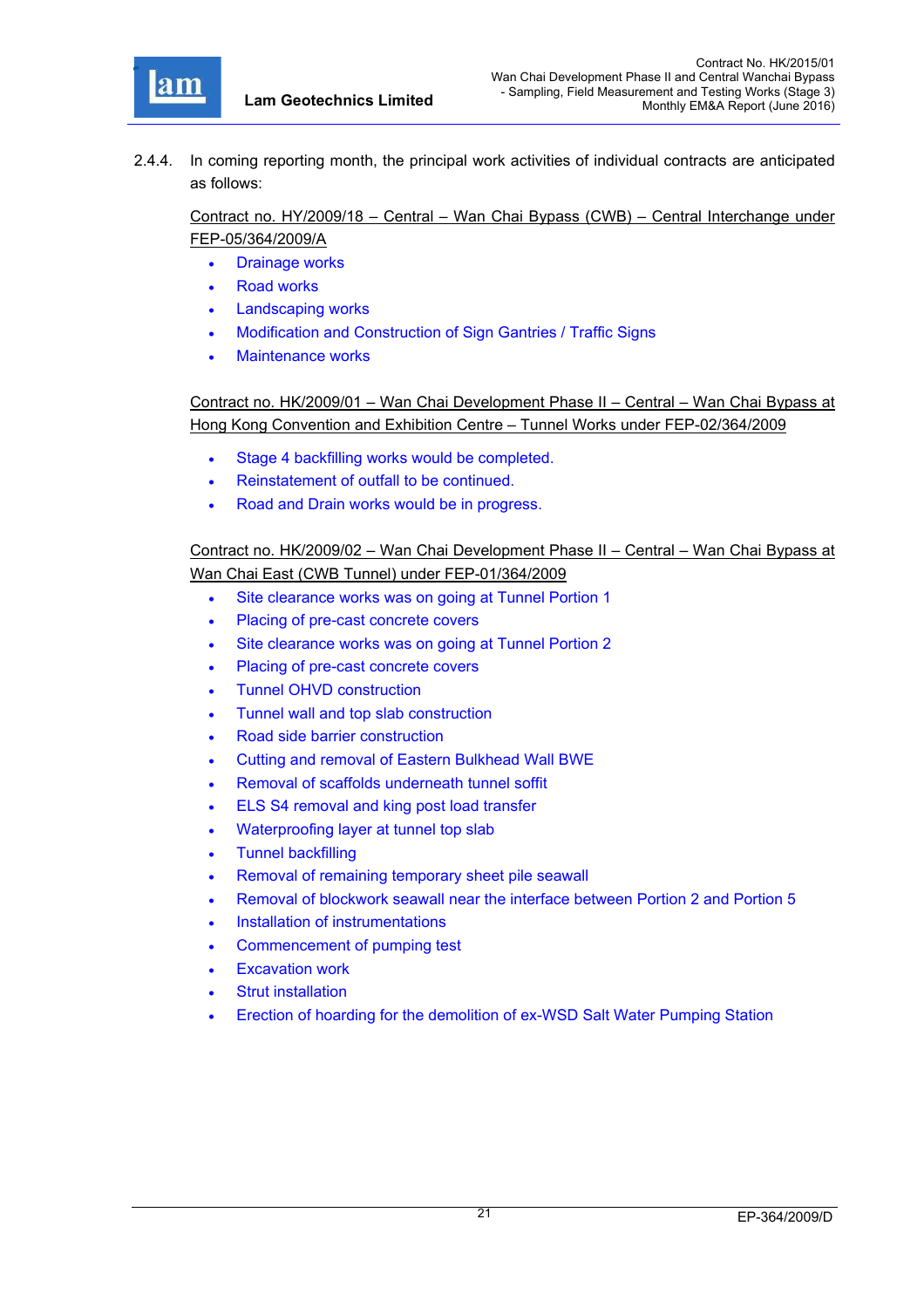r

Contract no. HY/2009/15 – Central-Wanchai Bypass – Tunnel (Causeway Bay Typhoon Shelter Section) under FEP-06/364/2009/A

- Remedial works at Mined Tunnel
- Remaining works inside tunnel at TS4 and TPCWAE
- Removal of temporary reclamation at TPCWAW

Contract no. HY/2009/19 – Central – Wanchai Bypass Tunnel (North Point Section) and Island Eastern Corridor Link under FEP-07/364/2009/D

- Pier construction for IEC
- Construction of EVB
- Column modification at F1 to F8
- Oil Street drainage works
- Approach ramp sheet piling and pre-bored piling works
- Bridge construction and segment erection
- Hing Fat Street modification works
- EVA structure construction
- Hing Fat Street Slip Road Bridge E parapet construction
- EVB waterproofing works
- Excavation / Construction of retaining wall

# Contract no. HK/2012/08 – Wan Chai Development Phase II – Central- Wan Chai Bypass at Wan Chai West under FEP-09/364/2009/B

- **•** Grouting
- Construction of MVB and CWB Tunnel
- Construction of concrete plug
- Excavation and lateral support installation for CWB tunnel

## Contract no. HY/2010/08 –Central - Wan Chai Bypass (CWB) –Tunnel (Slip Road 8) under FEP-10/364/2009

- Tree protection works next to existing BGO,
- Drainage improvement works,
- Excavation and Lateral Support for U-structure,
- Pipe piling & grouting works,
- Utility diversion works,
- Retaining wall works
- ELS works,
- Construction works for subway extension

## Contract no. HY/2011/08 – Central - Wan Chai Bypass (CWB) –Tunnel Buildings, Systems and Fittings, and Works Associated with Tunnel Commissioning under FEP-11/364/2009B

- Construction of Ventilation Buildings, inclusive of Administration Building, East Ventilation Shaft, West Ventilation Building
- Construction of Tunnel Thermal Barrier
- Installation of Electricals and Mechanicals
- Installation of Tunnel Features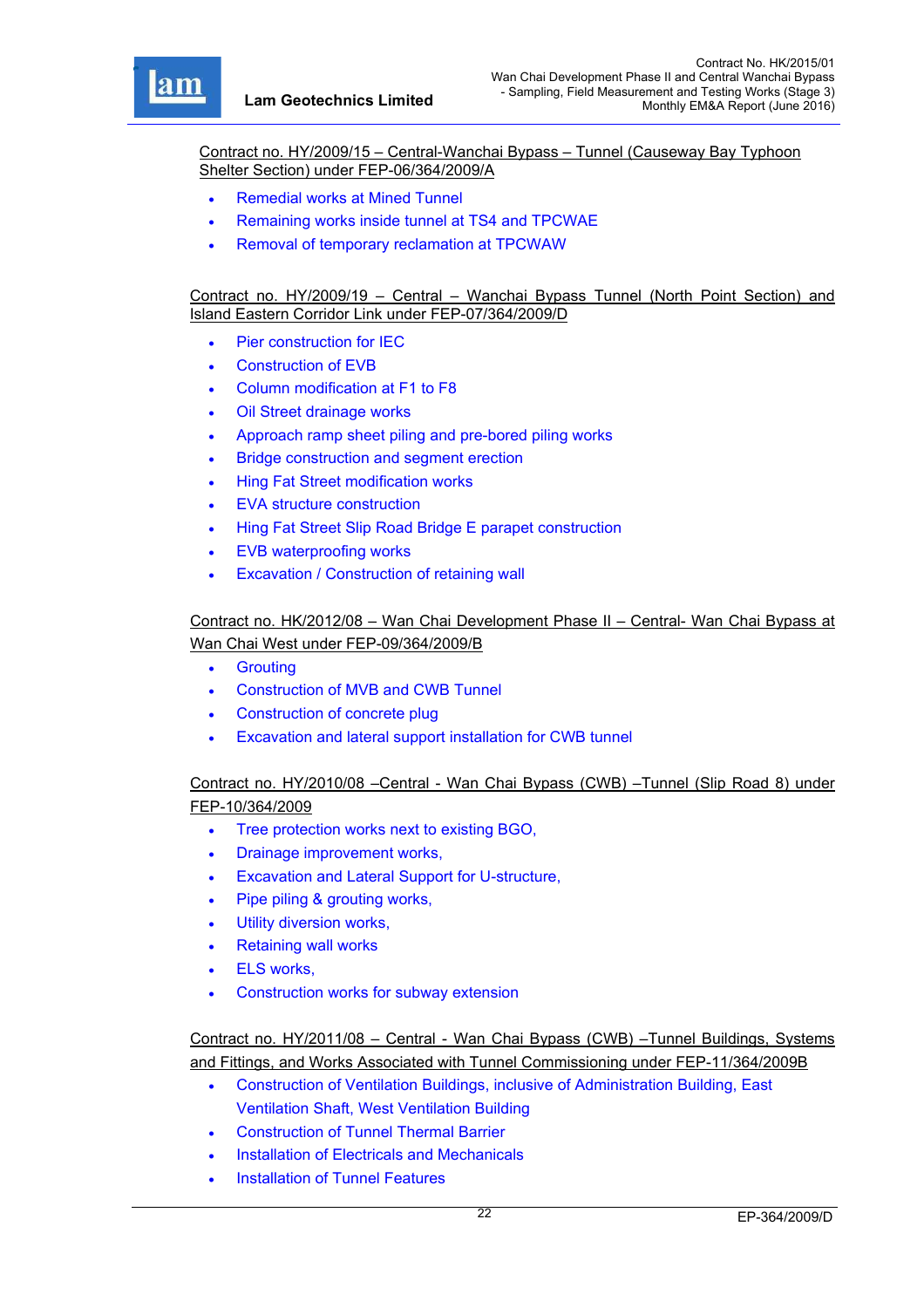

# **3 STATUS OF REGULATORY COMPLIANCE**

#### **3.1 Status of Environmental Licensing and Permitting under the Project**

3.1.1. A summary of the current status on licences and/or permits on environmental protection pertinent to the Project is shown in *Table 3.1*.

| Table 3.1 | Summary of the current status on licences and/or permits on environmental |
|-----------|---------------------------------------------------------------------------|
|           | protection pertinent to the Project                                       |

| <b>Permits and/or Licences</b>      | Reference No.     | <b>Issued Date</b> | <b>Status</b> |
|-------------------------------------|-------------------|--------------------|---------------|
| <b>Environmental Permit</b>         | EP-356/2009       | 30 Jul 2009        | Valid         |
| <b>Environmental Permit</b>         | EP-364/2009       | 17 Aug 2009        | Superseded    |
| <b>Environmental Permit</b>         | EP-364/2009/A     | 4 Aug 2010         | Superseded    |
| <b>Environmental Permit</b>         | EP-364/2009/B     | 20 Sep 2012        | Superseded    |
| <b>Environmental Permit</b>         | EP-364/2009/C     | 11 Jul 2014        | Superseded    |
| <b>Environmental Permit</b>         | EP-364/2009/D     | 24 Nov 2015        | Valid         |
| <b>Environmental Permit</b>         | EP-376/2009       | 13 Nov 2010        | Valid         |
| <b>Further Environmental Permit</b> | FEP-01/356/2009   | 18 Feb 2010        | Surrendered   |
| <b>Further Environmental Permit</b> | FEP-02/356/2009   | 24 Mar 2010        | Valid         |
| <b>Further Environmental Permit</b> | FEP-03/356/2009   | 24 Mar 2010        | Valid         |
| <b>Further Environmental Permit</b> | FEP-04/356/2009   | 15 Nov 2010        | Valid         |
| <b>Further Environmental Permit</b> | FEP-05/356/2009   | 24 Mar 2011        | Surrendered   |
| <b>Further Environmental Permit</b> | FEP-06/356/2009   | 5 March 2013       | Valid         |
| <b>Further Environmental Permit</b> | FEP-07/356/2009   | 26 July 2013       | Valid         |
| <b>Further Environmental Permit</b> | FEP-01/364/2009   | 24 Mar 2010        | Valid         |
| <b>Further Environmental Permit</b> | FEP-02/364/2009   | 21 Apr 2010        | Valid         |
| <b>Further Environmental Permit</b> | FEP-03/364/2009   | 12 July 2010       | Surrendered   |
| <b>Further Environmental Permit</b> | FEP-04/364/2009/A | 14 Oct 2010        | Surrendered   |
| <b>Further Environmental Permit</b> | FEP-05/364/2009/A | 15 Nov 2010        | Valid         |
| <b>Further Environmental Permit</b> | FEP-06/364/2009/A | 22 Nov 2010        | Valid         |
| <b>Further Environmental Permit</b> | FEP-07/364/2009/A | 25 Feb 2011        | Superseded    |
| <b>Further Environmental Permit</b> | FEP-07/364/2009/D | 24 Nov 2015        | Valid         |
| <b>Further Environmental Permit</b> | FEP-08/364/2009/A | 15 June 2012       | Surrendered   |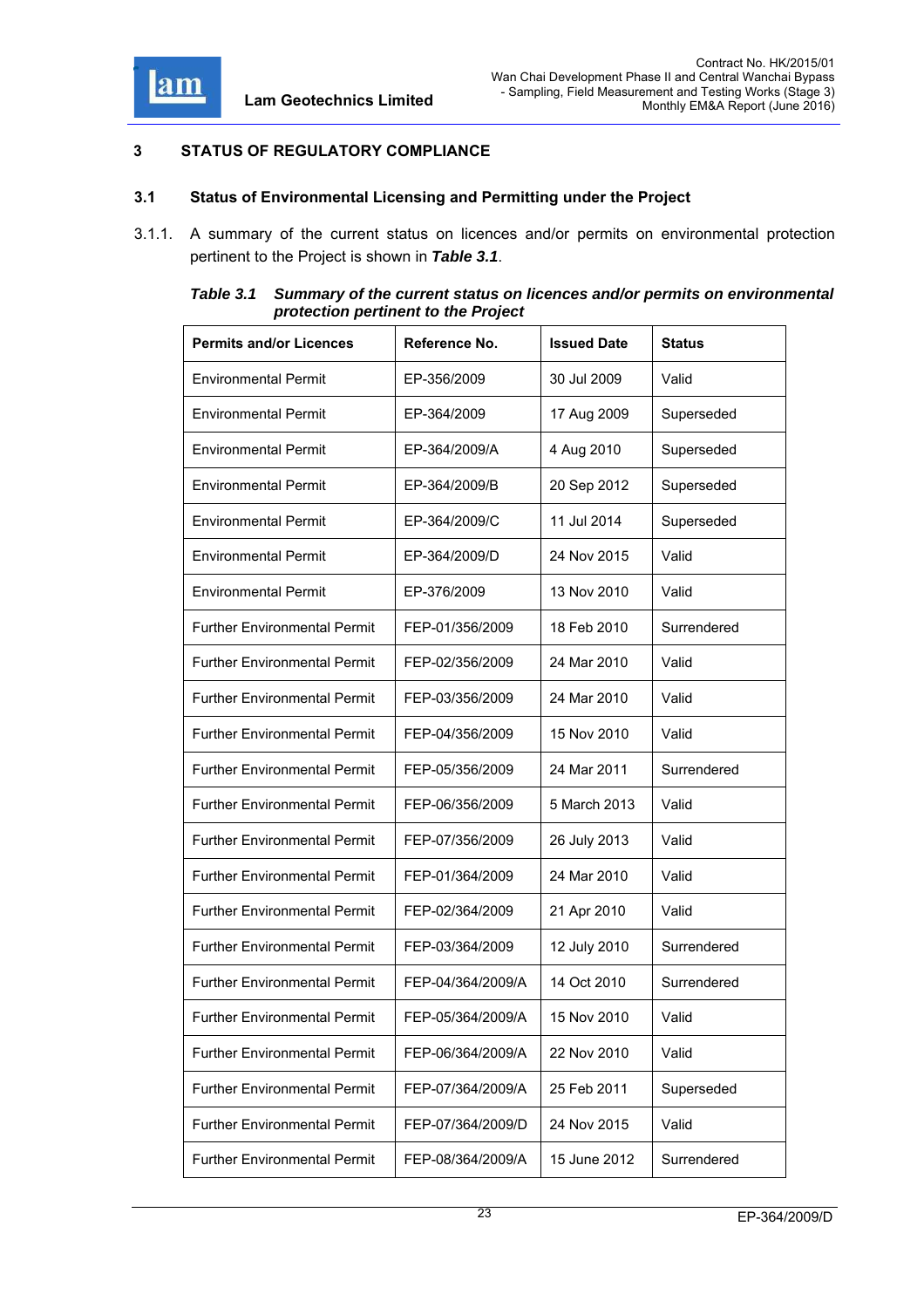

| <b>Further Environmental Permit</b> | FEP-09/364/2009/B | 5 March 2013 | Valid |
|-------------------------------------|-------------------|--------------|-------|
| <b>Further Environmental Permit</b> | FEP-10/364/2009/B | 26 July 2013 | Valid |
| <b>Further Environmental Permit</b> | FEP-11/364/2009/B | 2 May 2014   | Valid |

3.1.2. Due to the multi-contract nature of the Project, the status of permits and/or licences under the individual contract(s) are presented as below:

Contract no. HY/2009/17 – Central – Wan Chai Bypass (CWB) at FEHD Whitfield Depot – Advanced piling works under FEP-03/364/2009

3.1.3. The construction works was completed and the FEP-03/364/2009 was surrendered by the Contractor on 28 March 2013.

Contract no. 04/HY/2006 – Reconstruction of Bus Terminus near Man Yiu Street and Man Kwong Street under FEP-04/364/2009/A

3.1.4. The construction works was completed, and the FEP-04/HY/2006 was surrendered by the Contractor on 11 February 2011.

Contract no. HK/2010/06 - Wan Chai Development Phase II - Central - Wan Chai Bypass over MTR Tsuen Wan Line under FEP-08/364/2009/A

3.1.5. The construction works was completed, and the FEP-08/364/2009/A was surrendered by the Contractor on 3 October 2014.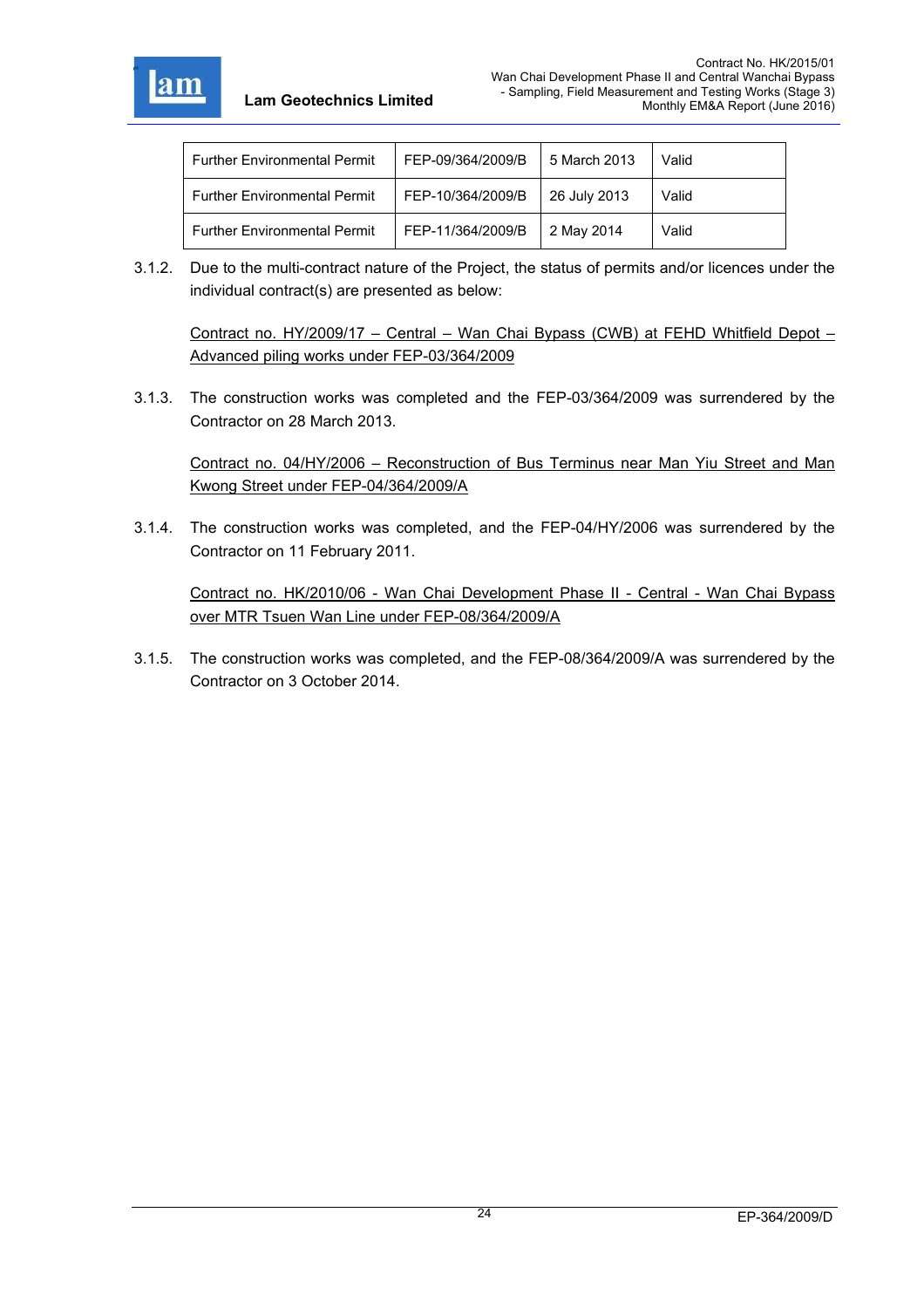

Contract no. HK/2009/01 – Wan Chai Development Phase II – Central – Wan Chai Bypass at Hong Kong Convention and Exhibition Centre – Tunnel Works under FEP-02/364/2009

3.1.6. Summary of the current status on licences and/or permits on environmental protection pertinent and submission under FEP-02/364/2009 for contract no. HK/2009/01 are shown in *Table 3.2* and *Table 3.3.*

|                   | Table 3.2 Cumulative Summary of Valid Licences and Permits under Contract no. |
|-------------------|-------------------------------------------------------------------------------|
| <b>HK/2009/01</b> |                                                                               |

| Reference No.<br>Permits and/or<br><b>Licences</b>                      |                 | <b>Issued Date</b> | <b>Valid Period/</b><br><b>Expiry Date</b> | <b>Status</b>    |
|-------------------------------------------------------------------------|-----------------|--------------------|--------------------------------------------|------------------|
| <b>Further Environmental</b>                                            | FEP-02/356/2009 | 24 Mar 2010        | N/A                                        | Valid            |
| Permit                                                                  | FEP-02/364/2009 | 21 Apr 2010        | N/A                                        | Valid            |
| <b>Notification of Works</b><br><b>Under APCO</b>                       | 313088          | 06 Jan 2010        | N/A                                        | Valid            |
|                                                                         | GW-RS1338-15    | 11 Dec 2015        | 01 Jan 2016 to<br>30 June 2016             | <b>Cancelled</b> |
|                                                                         | GW-RS0041-16    | 22 Jan 2016        | 25 Jan 2016 to<br>23 Jul 2016              | <b>Cancelled</b> |
|                                                                         | GW-RS0089-16    | 05 Feb 2016        | 20 Feb 2016 to<br>19 July 2016             | <b>Cancelled</b> |
|                                                                         | GW-RS0093-16    | 05 Feb 2016        | 22 Feb 2016 to<br>21 July 2016             | <b>Cancelled</b> |
|                                                                         | GW-RS0152-16    | 18 Feb 2016        | 25 Feb 2016 to<br>24 Aug 2016              | <b>Cancelled</b> |
|                                                                         | GW-RS0243-16    | 11 Mar 2016        | 14 Mar 2016 to<br>13 Sep 2016              | <b>Cancelled</b> |
| <b>Construction Noise</b><br>Permit (CNP) for non-<br>pilling equipment | GW-RS0384-16    | 19 Apr 2016        | 22 Apr 2016 to<br>19 Oct 2016              | Valid            |
|                                                                         | GW-RS0435-16    | 03 May 2016        | 08 May 2016 to<br>07 Nov 2016              | Valid            |
|                                                                         | GW-RS0482-16    | 17 May 2016        | 19 May 2016 to<br>18 Nov 2016              | Valid            |
|                                                                         | GW-RS0486-16    | 17 May 2016        | 19 May 2016 to<br>18 Nov 2016              | Valid            |
|                                                                         | GW-RS0488-16    | 17 May 2016        | 19 May 2016 to<br>18 Nov 2016              | Valid            |
|                                                                         | GW-RS0492-16    | 20 May 2016        | 23 May 2016 to<br>22 Nov 2016              | <b>Valid</b>     |
|                                                                         | GW-RS0493-16    | 20 May 2016        | 23 May 2016 to<br>22 Nov 2016              | Valid            |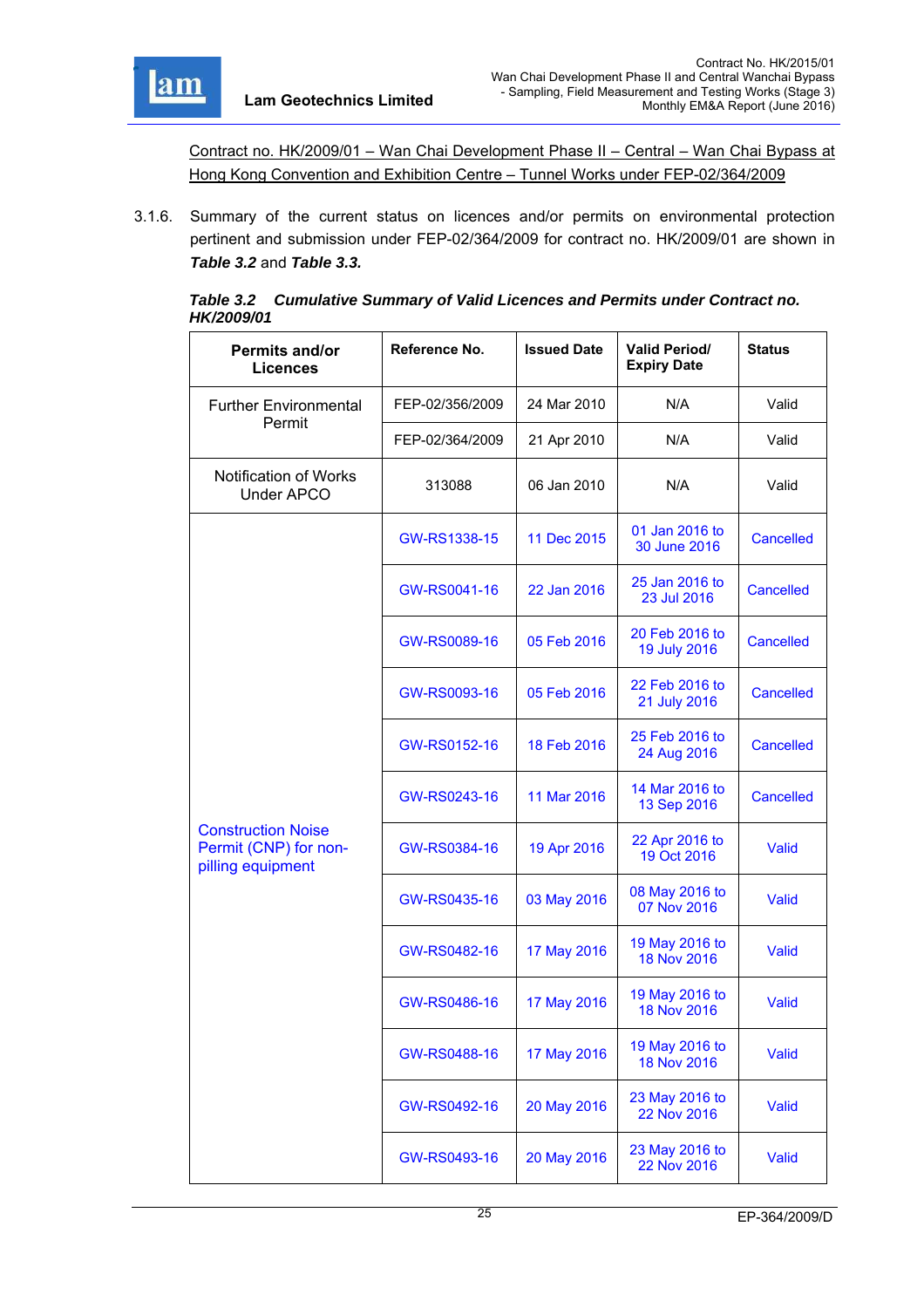

| Permits and/or<br>Licences                                  | Reference No.            | <b>Issued Date</b> | <b>Valid Period/</b><br><b>Expiry Date</b> | <b>Status</b>    |
|-------------------------------------------------------------|--------------------------|--------------------|--------------------------------------------|------------------|
|                                                             | GW-RS0495-16             | 20 May 2016        | 19 May 2016 to<br>18 Nov 2016              | <b>Valid</b>     |
|                                                             | GW-RS0546-16             | 27 May 2016        | 30 May 2016 to<br>26 Nov 2016              | <b>Cancelled</b> |
|                                                             | GW-RS0592-16             | 13 Jun 2016        | 15 Jun 2016 to<br>12 Dec 2016              | <b>Valid</b>     |
|                                                             | GW-RS0636-16             | 20 Jun 2016        | 21 Jun 2016 to<br>19 Dec 2016              | <b>Valid</b>     |
|                                                             | WT00009641-<br>2011      | 24 Jul 2011        | 31 Jul 2016                                | Valid            |
| Discharge License                                           | WT00021138-<br>2015      | 17 Mar 2014        | 31 Mar 2020                                | <b>Valid</b>     |
| Billing account under<br><b>Waste Disposal</b><br>Ordinance | 7010069                  | 21 Jan 2010        | N/A                                        | Valid            |
| Registration as a<br><b>Chemical Waste</b><br>Producer      | WPN5213-134-<br>C3585-01 | 21 Jan 2010        | N/A                                        | Valid            |

*Table 3.3 Summary of submission status under FEP-02/364/2009* 

| <b>EP Condition</b><br><b>Submission</b> |                                                | Date of Submission |
|------------------------------------------|------------------------------------------------|--------------------|
| Condition 2.7 & 2.8                      | Works Schedule and Location Plan               | 18 May 2011        |
| Condition 2.6                            | Environmental Management Organization<br>Chart | 18 May 2011        |
| Condition 1.12                           | Commencement Date of Works                     | 20 Jun 2011        |
| Condition 2.9                            | Noise Management Plan                          | 10 Jun 2011        |
| Condition 2.11                           | Landscape Plan (Rev.4)                         | 8 July 2015        |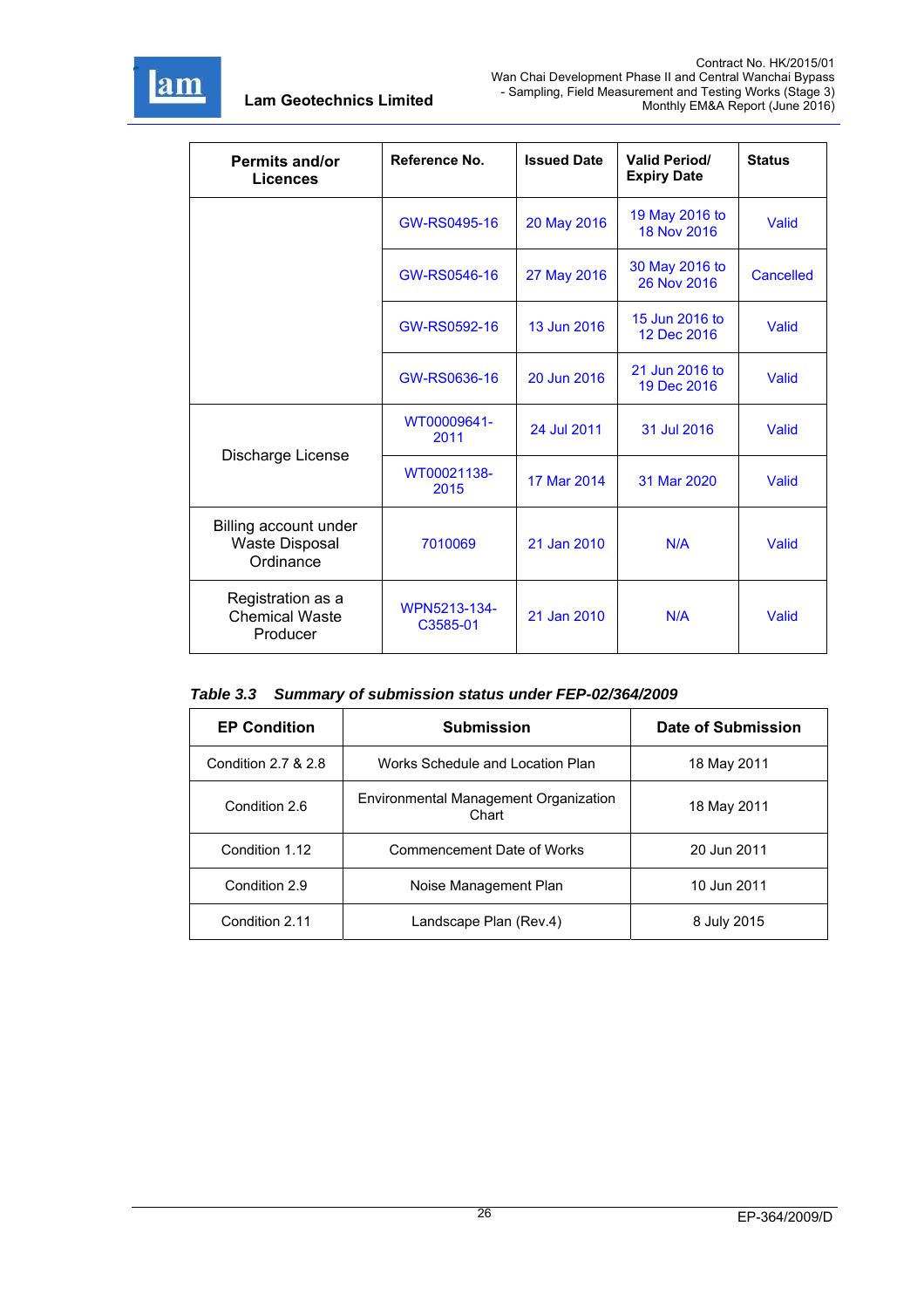

Contract no. HK/2009/02 – Wan Chai Development Phase II – Central – Wan Chai Bypass at Wan Chai East (CWB Tunnel) under FEP-01/364/2009

3.1.7. Summary of the current status on licences and/or permits on environmental protection pertinent and submission under FEP-01/364/2009 for contract no. HK/2009/02 are shown in *Table 3.4* and *Table 3.5.*

| <b>Permits and/or Licences</b>                                            | Reference No.            | <b>Issued Date</b> | <b>Valid Period/</b><br><b>Expiry Date</b> | <b>Status</b>    |
|---------------------------------------------------------------------------|--------------------------|--------------------|--------------------------------------------|------------------|
| <b>Further Environmental</b>                                              | FEP-03/356/2009          | 24 Mar 2010        | N/A                                        | Valid            |
| Permit                                                                    | FEP-01/364/2009          | 24 Mar 2010        | N/A                                        | Valid            |
| <b>Notification of Works</b><br><b>Under APCO</b>                         | 313962                   | 2 Feb 2010         | N/A                                        | Valid            |
|                                                                           | GW-RS1413-15             | 24 Dec 2015        | 02 Jan 2016 to<br>01 Jul 2016              | <b>Cancelled</b> |
|                                                                           | GW-RS0083-16             | 01 Feb 2016        | 3 Feb 2016 to<br>01 Aug 2016               | <b>Cancelled</b> |
|                                                                           | GW-RS0321-16             | 01 Apr 2016        | 5 Apr 2016 to<br>05 Jul 2016               | Valid            |
| <b>Construction Noise</b>                                                 | GW-RS0390-16             | 22 Apr 2016        | 27 Apr 2016 to<br>26 Oct 2016              | Valid            |
| Permit (CNP) for non-<br>pilling equipment                                | GW-RS0399-16             | 27 Apr 2016        | 27 Apr 2016 to<br>26 Oct 2016              | Valid            |
|                                                                           | GW-RS0403-16             | 27 Apr 2016        | 30 Apr 2016 to<br>24 Sep 2016              | Valid            |
|                                                                           | GW-RS0516-16             | 20 May 2016        | 23 May 2016 to<br>22 Nov 2016              | <b>Cancelled</b> |
|                                                                           | GW-RS0593-16             | 13 Jun 2016        | 15 Jun 2016 to<br>12 Dec 2016              | Valid            |
| <b>Water Discharge</b>                                                    | WT00009691-2011          | 01 Aug 2011        | 31 July 2016                               | Valid            |
| License                                                                   | WT00022295-2015          | 12 Aug 2015        | 31 July 2020                               | Valid            |
| <b>Billing Account under</b><br><b>Waste Disposal</b><br>Ordinance (Land) | 7010255                  | 10 Feb 2010        | N/A                                        | Valid            |
| <b>Registration as</b><br><b>Chemical Waste</b><br>Producer (Wan Chai)    | WPN5213-135-<br>C3593-01 | 10 Mar 2010        | N/A                                        | Valid            |

| Table 3.4 Cumulative Summary of Valid Licences and Permits under Contract no. |
|-------------------------------------------------------------------------------|
| <b>HK/2009/02</b>                                                             |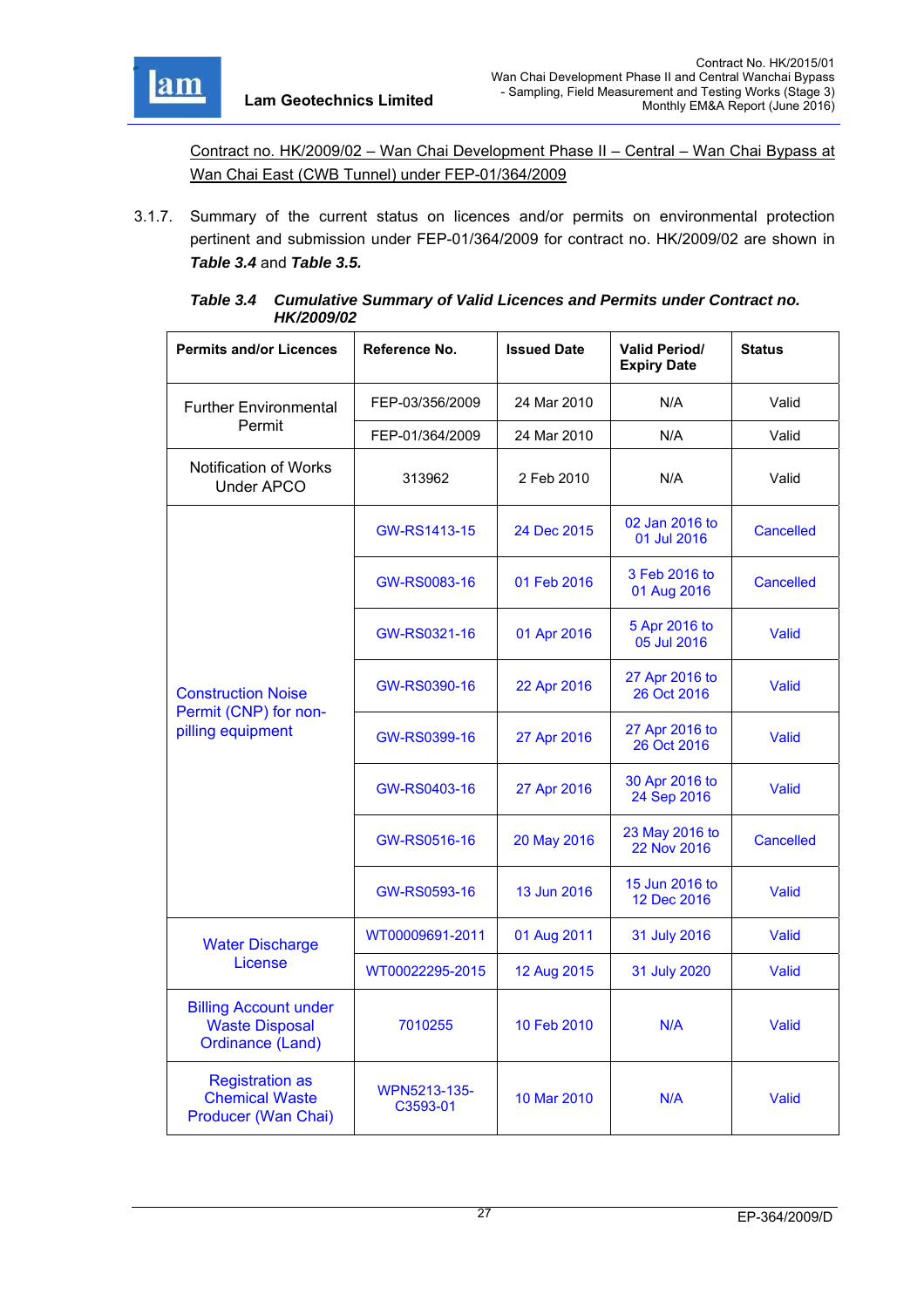

| <b>Permits and/or Licences</b>                                        | Reference No.            | <b>Issued Date</b> | <b>Valid Period/</b><br><b>Expiry Date</b> | <b>Status</b> |
|-----------------------------------------------------------------------|--------------------------|--------------------|--------------------------------------------|---------------|
| <b>Registration as</b><br><b>Chemical Waste</b><br>Producer (TKO 137) | WPN5213-839-<br>C3593-02 | 22 Sep 2010        | N/A                                        | Valid         |
| <b>Dumping Permit (Type</b><br>1 - Open Sea Disposal)                 | EP/MD/16-146             | 24 Dec 2015        | 01 Jan 2016 to<br>30 Jun 2016              | Valid         |

#### *Table 3.5 Summary of submission status under FEP-01/364/2009*

| <b>EP Condition</b>   | <b>Submission</b>                           | Date of Submission |
|-----------------------|---------------------------------------------|--------------------|
| Condition 2.7 and 2.8 | Works Schedule and Location Plan            | 14 Jun 2011        |
| Condition 2.6         | Environmental Management Organization Chart | 14 Jun 2011        |
| Condition 1.12        | Commencement Date of Works                  | 21 Jun 2011        |
| Condition 2.11        | Landscape Plan (Revision B)                 | 20 Nov 2012        |
| Condition 2.9         | Noise Management Plan (Revision B)          | 13 Jan 2012        |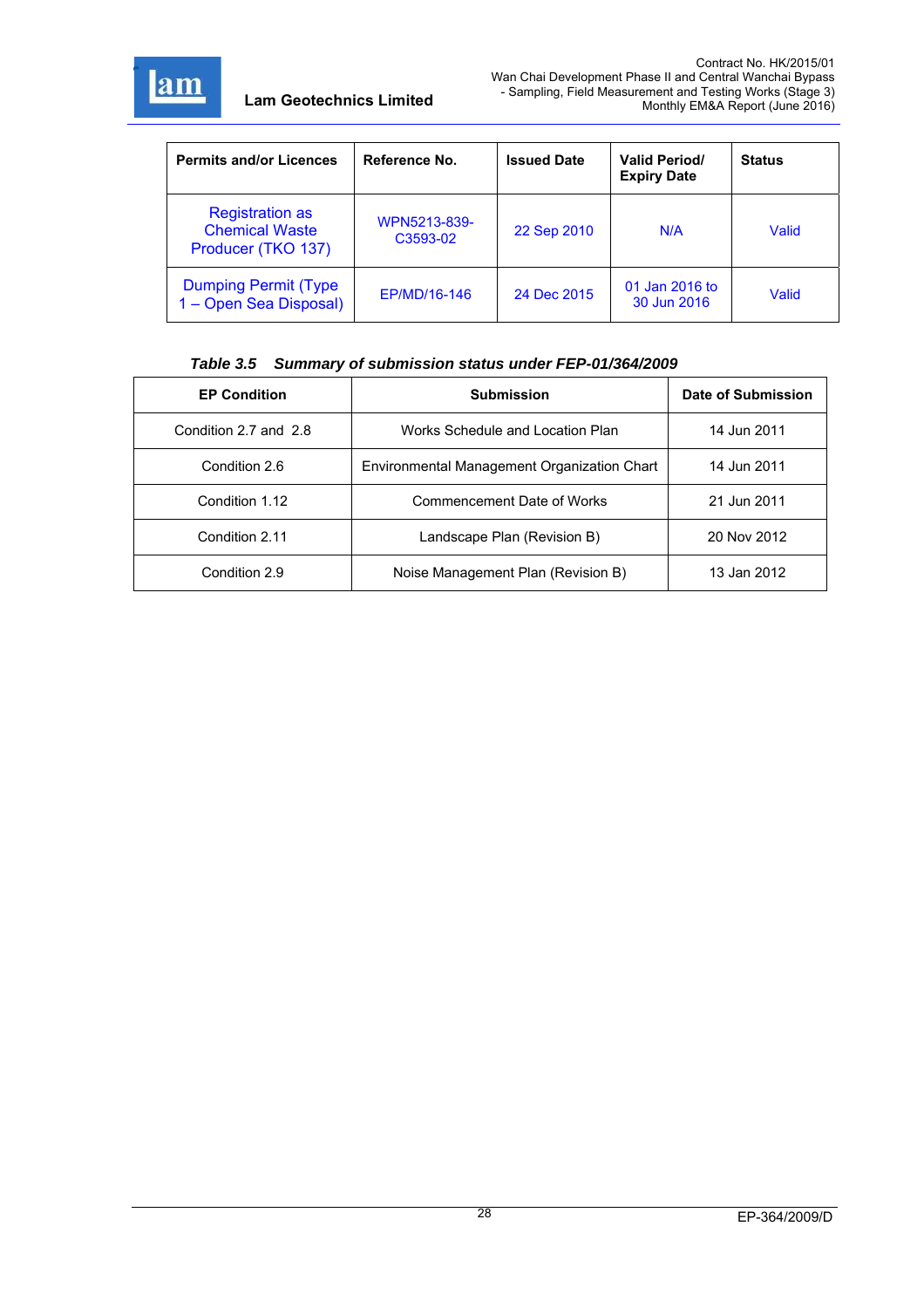

Contract no. HY/2009/18 – Central – Wan Chai Bypass (CWB) – Central Interchange under FEP-05/364/2009/A

3.1.8. Summary of the current status on licences and/or permits on environmental protection pertinent and submission under FEP-05/364/2009A for contract no. HY/2009/18 are shown in **Table 3.6** and **Table 3.7**.

| Permit / Licence /<br>Notification /<br>Approval                   | Reference No.               | <b>Issued Date</b> | <b>Valid Period/</b><br><b>Expiry Date</b> | <b>Status</b>                    |
|--------------------------------------------------------------------|-----------------------------|--------------------|--------------------------------------------|----------------------------------|
| <b>Further Environmental</b><br>Permit                             | FEP-05/364/2009/A           | 15 Nov 2010        | Permit issued                              | Valid                            |
| Notification of Works<br>Under APCO                                | 322293                      | 07 Oct 2010        | Notified                                   | Valid                            |
|                                                                    | GW-RS1415-15                | 24 Dec 2015        | 01 Jan 2016 to<br>30 Jun 2016              | Valid                            |
|                                                                    | GW-RS0335-16                | 7 Apr 2016         | 08 Apr 2016 to<br>30 Sep 2016              | <b>Cancelled</b>                 |
| <b>Construction Noise</b><br>Permit (CNP) for non-                 | GW-RS0438-16                | 3 May 2016         | 05 May 2016 to<br>30 Sep 2016              | <b>Cancelled</b>                 |
| piling equipment                                                   | GW-RS0459-16                | 9 May 2016         | 11 May 2016 to<br>31 Aug 2016              | Valid                            |
|                                                                    | GW-RS0564-16                | 6 Jun 2016         | 08 Jun 2016 to<br>31 Oct 2016              | Valid                            |
|                                                                    | <b>GW-RS0577-16</b>         | 6 Jun 2016         | 8 Jun 2016 to<br>31 Oct 2016               | Valid                            |
|                                                                    | WT00013967-2012             | 17 Sep 2012        | 30 Sep 2017                                | <b>Cancelled</b>                 |
|                                                                    | WT00014966-2013             | 08 Jan 2013        | 31 Jan 2018                                | <b>Cancelled</b>                 |
| Discharge Licenses                                                 | WT00020725-2015             | 14 Jan 2015        | 30 Jul 2017                                | Valid                            |
|                                                                    | WT00024255-2016             | 18 May 2016        | 31 Jan 2021                                | Valid                            |
| Registration as a<br><b>Chemical Waste</b><br>Producer             | WPN: 8335-121-<br>L1048-04  | 17 Dec 2010        | N/A                                        | <b>Registration</b><br>completed |
| <b>Billing Account under</b><br>Waste Disposal<br>Ordinance (Land) | <b>Account No.: 7011587</b> | 11 Oct 2010        | <b>Account</b><br>approved                 | Valid                            |

*Table 3.6 Cumulative Summary of Valid Licences and Permits under Contract no. HY/2009/18* 

|  | Table 3.7 Summary of submission status under FEP-05/364/2009/A |
|--|----------------------------------------------------------------|
|--|----------------------------------------------------------------|

| <b>EP Condition</b> | <b>Submission</b>       | Date of Submission |
|---------------------|-------------------------|--------------------|
| Condition 2.9       | Noise Management Plan   | 01 March 2011      |
| Condition 2.10      | Landscape Plan (Rev. 6) | 19 May 2014        |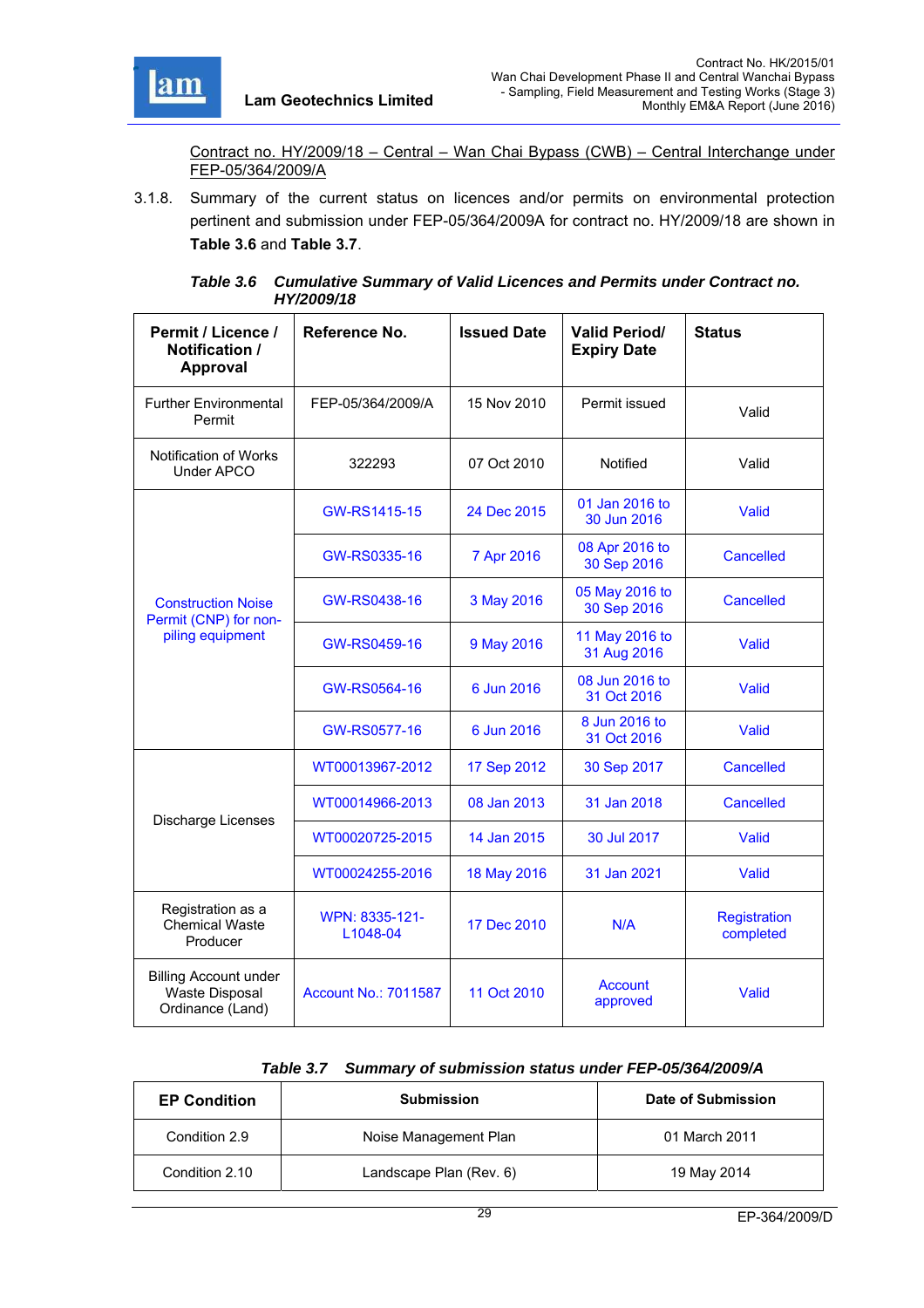

Contract no. HY/2009/15 – Central-Wanchai Bypass – Tunnel (Causeway Bay Typhoon Shelter Section) under FEP-06/364/2009/A

3.1.9. Summary of the current status on licences and/or permits on environmental protection pertinent and submission under FEP-06/364/2009/A for contract no. HY/2009/15 are shown in *Table 3.8* and *Table 3.9.*

| Table 3.8 Cumulative Summary of Valid Licences and Permits under Contract no. |
|-------------------------------------------------------------------------------|
| <b>HY/2009/15</b>                                                             |

| Permits and/or                                                                             | Reference No.              | <b>Issued Date</b> | <b>Valid Period/</b><br><b>Expiry Date</b> | <b>Status</b>  |
|--------------------------------------------------------------------------------------------|----------------------------|--------------------|--------------------------------------------|----------------|
| <b>Licences</b>                                                                            |                            |                    |                                            |                |
| <b>Further Environmental</b>                                                               | FEP-06/364/2009/A          | 22 Nov 2010        | N/A                                        | Valid          |
| Permit                                                                                     | FEP-04/356/2009            | 22 Nov 2010        | N/A                                        | Valid          |
| Notification of Works<br>Under APCO                                                        | 321822                     | 24 Sep 2010        | N/A                                        | Valid          |
|                                                                                            | GW-RS0232-16               | 08 Mar 2016        | 9 Mar 2016 to<br>08 Sep 2016               | Valid          |
| <b>Construction Noise</b>                                                                  | GW-RS0233-16               | 14 Mar 2016        | 14 Mar 2016 to<br>10 Sep 2016              | <b>Valid</b>   |
| Permit (CNP) for non-<br>piling equipment                                                  | GW-RS0235-16               | 10 Mar 2016        | 12 Mar 2016 to<br>08 Sep 2016              | <b>Valid</b>   |
|                                                                                            | GW-RS0553-16               | 30 May 2016        | 30 May 2016 to<br>24 Nov 2016              | Valid          |
| <b>Registration as a</b><br><b>Chemical Waste</b><br>Producer                              | WPN: 5213-147-C1169-<br>35 | 15 Nov 2010        | N/A                                        | Valid          |
| <b>Billing Account under</b><br><b>Waste Disposal</b><br>Ordinance                         | 7011553                    | 30 Sep 2010        | 27 Sep 2010 to<br>27 Jun 2016              | Valid          |
| <b>Billing Account under</b><br><b>Waste Disposal</b><br>Ordinance<br>(Disposal by Vessel) | 7011761                    | 26 Jun 2015        | 17 Apr 2016 to<br>16 Jul 2016              | <b>Valid</b>   |
| <b>Water Discharge</b><br>License (Discharge at<br>CHT area)                               | WT00019250-2014            | 6 Jun 2014         | 06 Jun 2014 to<br>31 May 2016              | <b>Expired</b> |
| <b>Water Discharge</b><br>Licence (Discharge at<br><b>TPCWAW)</b>                          | WT00020601-2014            | 18 Mar 2015        | 18 Mar 2015 to<br>31 Mar 2017              | Valid          |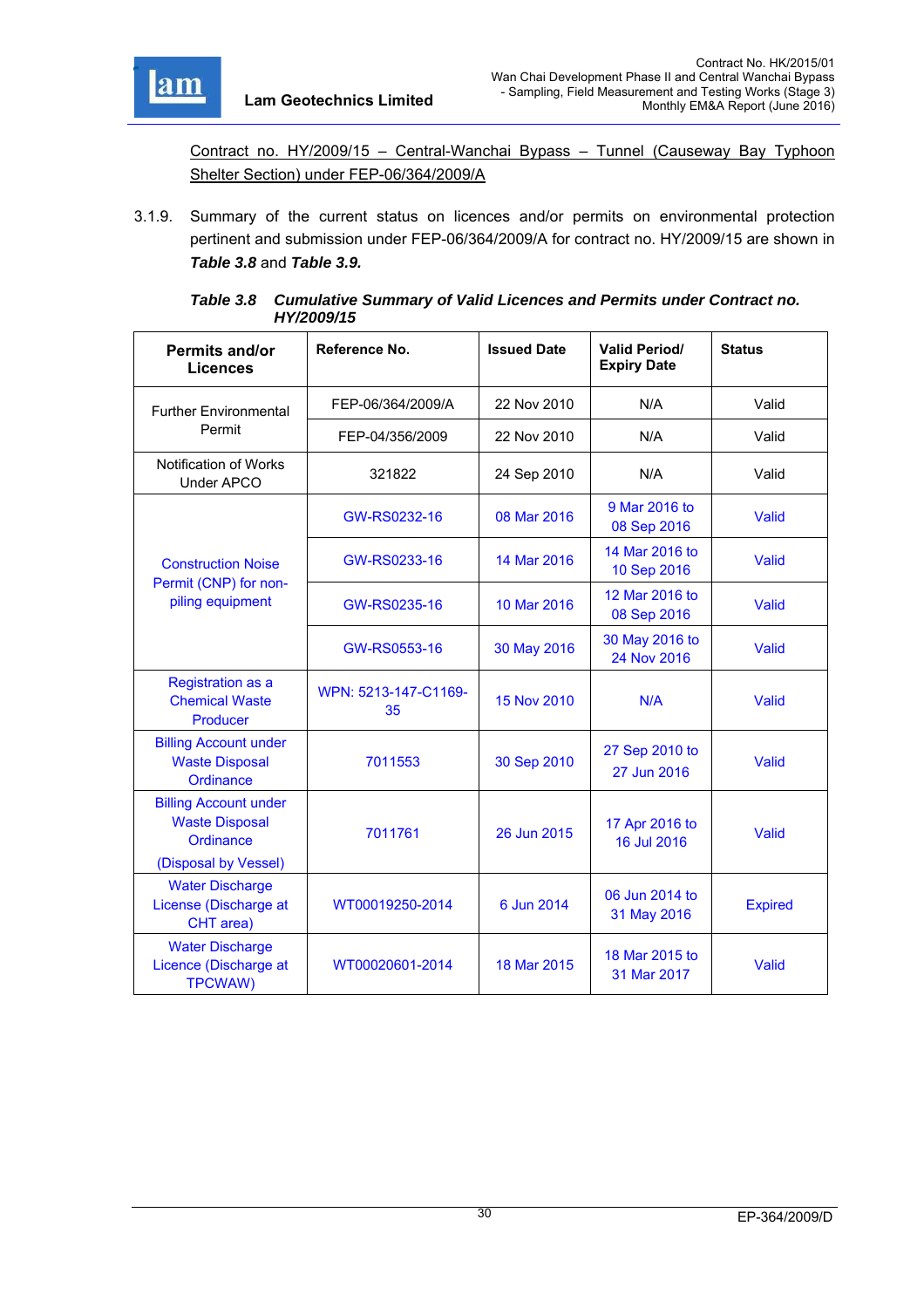

| $14000$ $0.0$ and $10000$ and $10000$ and $10000$ and $10000$ |                                                                                |                    |  |
|---------------------------------------------------------------|--------------------------------------------------------------------------------|--------------------|--|
| <b>EP Condition</b>                                           | <b>Submission</b>                                                              | Date of Submission |  |
|                                                               | Management Organization of Main Construction Companies                         | 11 Mar 2011        |  |
| Condition 2.6                                                 | Amendment for Management Organization of Main<br><b>Construction Companies</b> | 16 May 2011        |  |
| Condition 2.7                                                 | Works Schedule                                                                 | 15 Mar 2011        |  |
| Condition 2.8                                                 | Location Plan                                                                  | 15 Mar 2011        |  |
| Condition 2.9                                                 | Noise Management Plan                                                          | 6 May 2011         |  |
| Condition 2.10                                                | Landscape Plan (Rev.3)                                                         | 30 Jan 2015        |  |

## *Table 3.9 Summary of submission status under FEP-06/364/2009/A*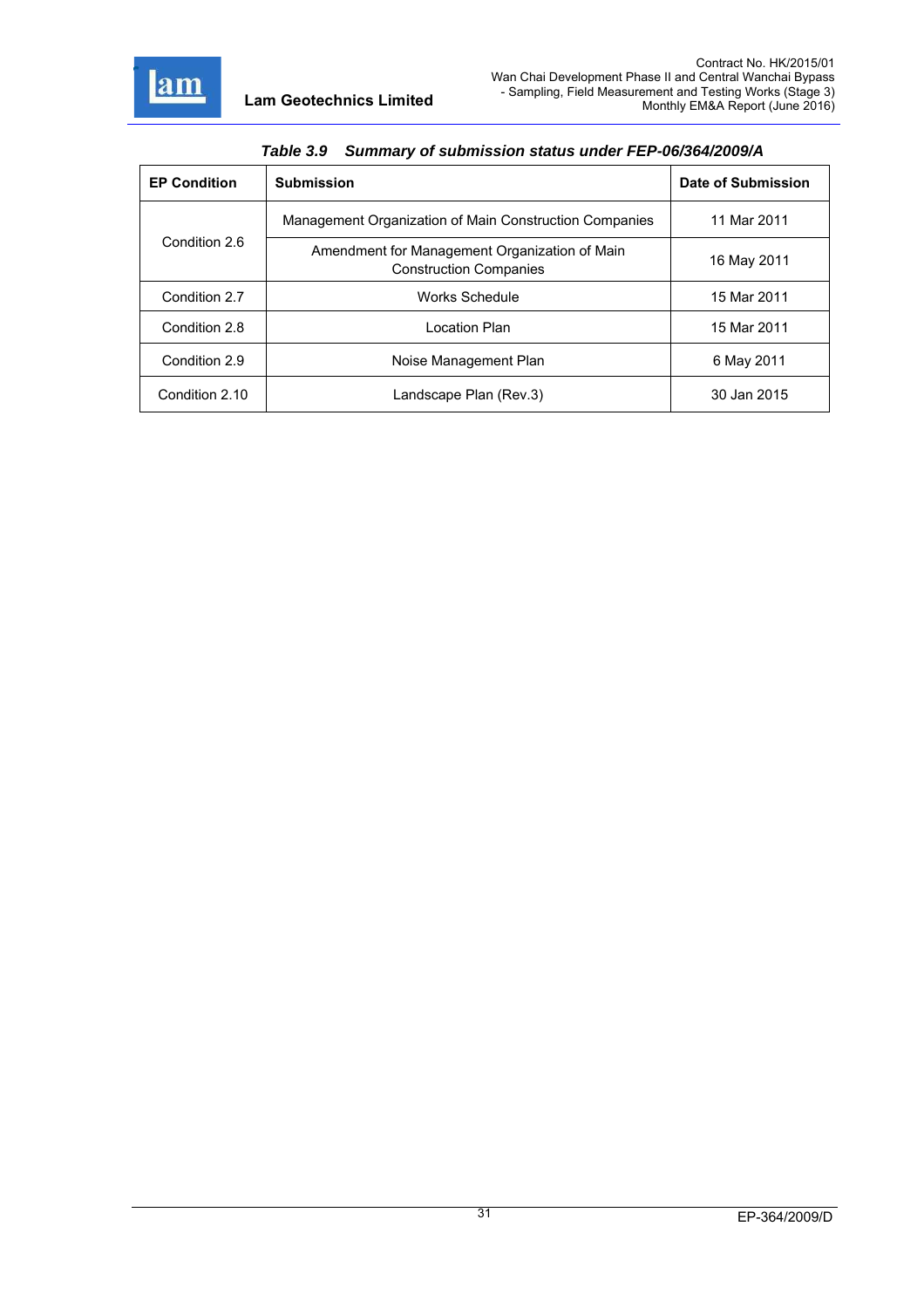

Contract no. HY/2009/19 – Central – Wanchai Bypass Tunnel (North Point Section) and Island Eastern Corridor Link under FEP-07/364/2009/D

3.1.10. The current status on licences and/or permits on environmental protection pertinent and submission under FEP-07/364/2009/D for contract no. HY/2009/19 are shown in *Table 3.10*  and *Table 3.11.*

#### *Table 3.10 Cumulative Summary of Valid Licences and Permits under Contract no. HY/2009/19*

| <b>Permits and/or</b><br><b>Licences</b>             | Reference No.     | <b>Issued Date</b> | <b>Valid Period/</b><br><b>Expiry Date</b> | <b>Status</b>  |
|------------------------------------------------------|-------------------|--------------------|--------------------------------------------|----------------|
| <b>Further Environmental</b>                         | FEP-07/364/2009/A | 25 Feb 2011        | N/A                                        | Superseded     |
| Permit                                               | FEP-07/364/2009/D | 24 Nov 2015        | N/A                                        | Valid          |
| <b>Notification of Works</b><br><b>Under APCO</b>    | 326160            | 24 Jan 2011        | N/A                                        | Valid          |
| Registration as a<br><b>Waste Producer</b>           | 7012306           | 10 Feb 2011        | N/A                                        | Valid          |
| Registration as<br><b>Chemical Waste</b><br>Producer | 5213-151-C3654-01 | 24 Mar 2011        | N/A                                        | Valid          |
| <b>Application for Vessel</b><br>Disposal            | 7012306           | 21 July 2011       | N/A                                        | Valid          |
|                                                      | GW-RS1324-15      | 01 Dec 2015        | 08 Dec 2015 to<br>07 Jun 2016              | <b>Expired</b> |
|                                                      | GW-RS0197-16      | 02 Mar 2016        | 02 Mar 2016 to<br>01 Sep 2016              | Cancelled      |
| <b>Construction Noise</b>                            | GW-RS1398-15      | 17 Jun 2015        | 18 Dec 2015 to<br>17 Jun 2016              | Valid          |
| Permits (CNP) for non-<br>piling equipment           | GW-RS0330-16      | 05 Apr 2016        | 05 Apr 2016 to<br>04 Oct 2016              | Valid          |
|                                                      | GW-RS0506-16      | 20 May 2016        | 23 May 2016 to<br>Valid<br>18 Nov 2016     |                |
|                                                      | GW-RS0551-16      | $01$ -Jun-16       | 18 Jun 2016 to<br>17 Dec 2016              | Valid          |
| Water Discharge                                      | WT00010093-2011   | 17 Aug 2012        | 30 Sep 2016                                | Valid          |
| License                                              | WT00010865-2011   | 03 Nov 2011        | 30 Nov 2016                                | Cancelled      |

## *Table 3.11 Summary of submission status under FEP-07/364/2009/D*

| <b>EP Condition</b> | <b>Submission</b>             | Date of Submission |
|---------------------|-------------------------------|--------------------|
| Condition 2.13      | Landscape Plan (Rev.4)        | 22 March 2016      |
| Condition 2.9       | Noise Management Plan (Rev.4) | 15 February 2016   |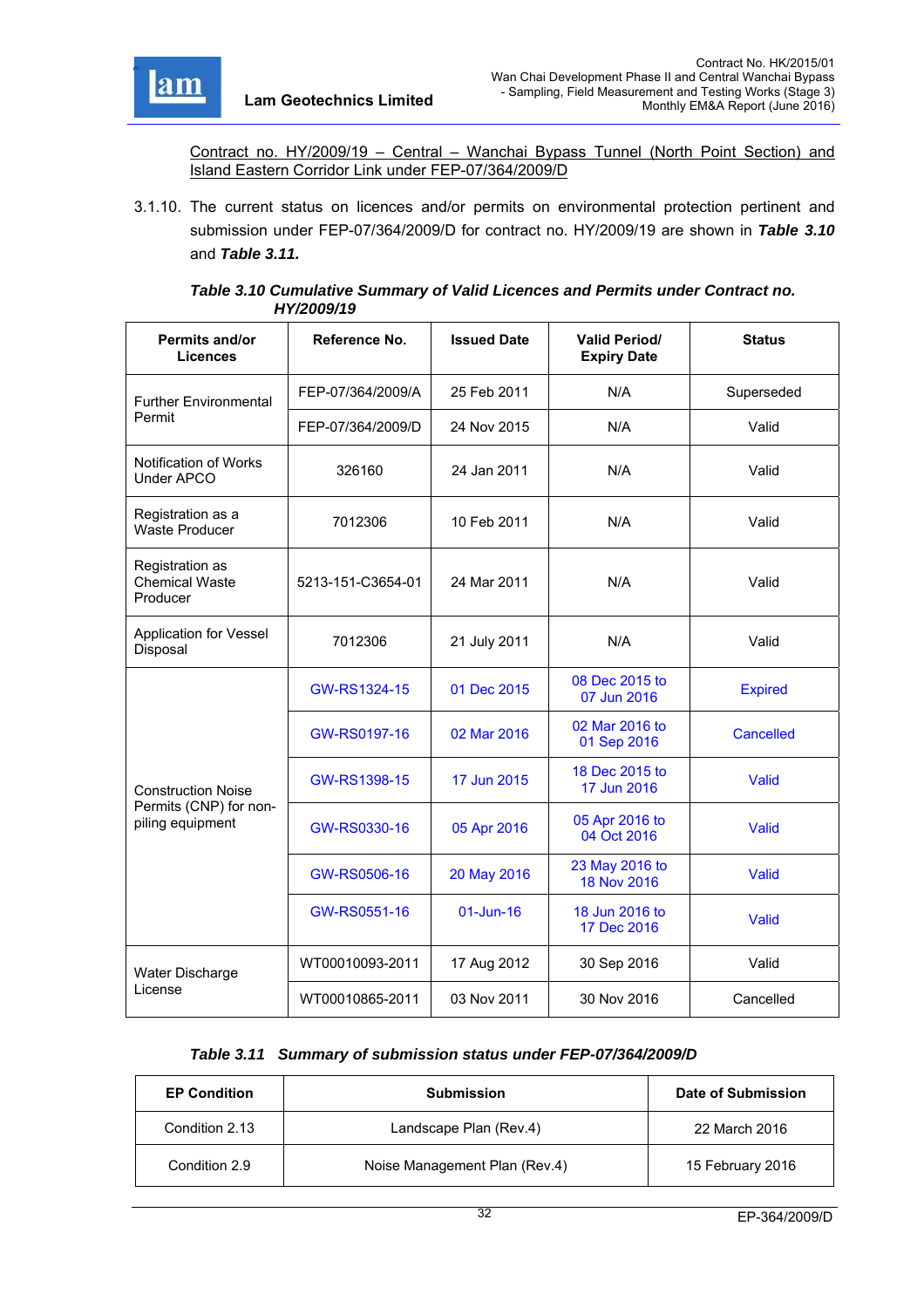

Contract no. HK/2012/08 – Wan Chai Development Phase II – Central- Wan Chai Bypass at Wan Chai West

3.1.11. The current status on licences and/or permits on environmental protection pertinent and submission under FEP-09/364/2009/B for contract no. HK/2012/08 showed in *Table 3.12 and Table 3.13.*

| Table 3.12 Cumulative Summary of Valid Licences and Permits under Contract no. |
|--------------------------------------------------------------------------------|
| <b>HK/2012/08</b>                                                              |

| <b>Permits and/or Licences</b>                                  | Reference No.     | <b>Issued Date</b> | <b>Valid Period/</b><br><b>Expiry Date</b> | <b>Status</b>    |
|-----------------------------------------------------------------|-------------------|--------------------|--------------------------------------------|------------------|
| <b>Further Environmental Permit</b>                             | FEP-09/364/2009/B | 5 March<br>2013    | N/A                                        | Valid            |
|                                                                 | FEP-06/356/2009   | 5 March<br>2013    | N/A                                        | Valid            |
| Notification of Works Under APCO                                | 355439            | 4 Feb 2013         | N/A                                        | Valid            |
| Registration as a Chemical Waste<br>Producer                    | 5213-134-C3790-01 | 8 Mar 2013         | N/A                                        | Valid            |
| <b>Billing Account under Waste</b><br><b>Disposal Ordinance</b> | 7016883           | 18 Feb 2013        | 18 Jul 2017                                | Valid            |
|                                                                 | GW-RS0079-16      | 1 Feb 2016         | 3 Feb 2016 to<br>02 Aug 2016               | Valid            |
| Construction Noise Permit (CNP)                                 | GW-RS0212-16      | 8 Mar 2016         | 10 Mar 2016 to<br>08 Sep 2016              | Cancelled        |
| for non-piling equipment                                        | GW-RS0386-16      | 20 Apr 2016        | 22 Apr 2016 to<br>19 Oct 2016              | <b>Cancelled</b> |
|                                                                 | GW-RS0583-16      | 10 Jun 2016        | 11 Jun 2016 to<br>9 Dec 2016               | Valid            |
|                                                                 | WT00018223-2014   | 28 Jan 2014        | 31 Jan 2019                                | Cancelled        |
| Water Discharge Licence                                         | WT00020594-2014   | 22 Dec 2014        | 31 Jan 2019                                | Valid            |

## *Table 3.13 Summary of submission status under FEP-09/364/2009/B*

| <b>EP Condition</b> | <b>Submission</b>             | Date of Submission |  |
|---------------------|-------------------------------|--------------------|--|
| Condition 2.9       | Noise Management Plan (Rev.2) | 9 July 2013        |  |
| Condition 2.14      | Landscape Plan (Rev.4)        | 24 August 2015     |  |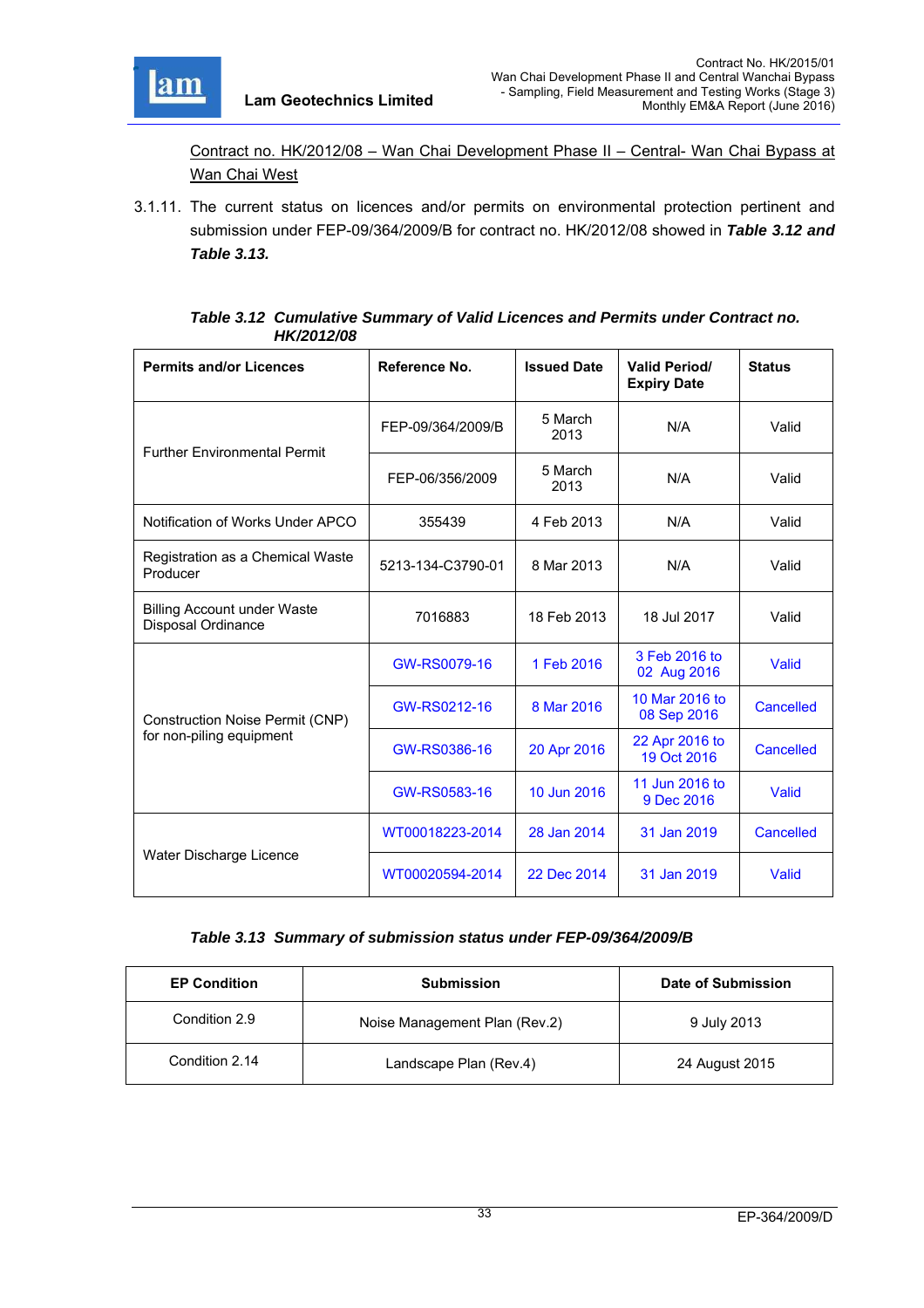

Contract no. HY/2010/08 –Central – Wanchai Bypass Tunnel – Tunnel (Slip Road 8)

3.1.12. The current status on licences and/or permits on environmental protection pertinent and submission under FEP-10/364/2009/B for contract no. HK/2012/08 showed in *Table 3.14 and Table 3.15.*

| Table 3.14 Cumulative Summary of Valid Licences and Permits under Contract no. |
|--------------------------------------------------------------------------------|
| HY/2010/08                                                                     |

| <b>Permits and/or Licences</b>                               | Reference No.            | <b>Issued Date</b> | <b>Valid Period/</b><br><b>Expiry Date</b> | <b>Status</b>    |
|--------------------------------------------------------------|--------------------------|--------------------|--------------------------------------------|------------------|
|                                                              | FEP-10/364/2009/B        | 26 Jul 2013        | <b>NA</b>                                  | Valid            |
| <b>Further Environmental Permit</b>                          | FEP-07/356/2009          | 26 Jul 2013        | <b>NA</b>                                  | Valid            |
| <b>Notification</b><br>οf<br>Works<br>Under<br><b>APCO</b>   | 357176                   | 2013-04-02         | <b>NIL</b>                                 | Valid            |
| Chemical<br>Registration<br>as<br>a<br><b>Waste Producer</b> | WPN5213-147-<br>C1169-44 | 2013-03-27         | <b>NIL</b>                                 | Valid            |
| Billing<br>Account under<br>Waste<br>Disposal Ordinance      | 7017170                  | 2013-03-27         | <b>NIL</b>                                 | Valid            |
| Water Discharge License                                      | WT0001651-2013           | 2013-07-09         | 2018-07-28                                 | Cancelled        |
|                                                              | WT00020468-2014          | 2014-12-03         | 2018-07-31                                 | Valid            |
|                                                              | GW-RS0001-16             | 06 Jan 2016        | 06 Jan 2016 to<br>05 Jun 2016              | <b>Expired</b>   |
|                                                              | GW-RW0061-16             | 02 Feb 2016        | 02 Feb 2016 to<br>31 Jul 2016              | <b>Cancelled</b> |
|                                                              | GW-RS0264-16             | 18 Mar 2016        | 18 Mar 2016 to<br>17 Sep 2016              | Valid            |
|                                                              | GW-RS0357-16             | 22 Apr 2016        | 22 Apr 2016 to<br>21 Oct 2016              | Valid            |
| Construction Noise Permit (CNP)<br>for non-piling equipment  | GW-RS0362-16             | 22 Apr 2016        | 22 Apr 2016 to<br>21 Oct 2016              | Valid            |
|                                                              | GW-RS0407-16             | 20 Apr 2016        | 20 Apr 2016 to<br>19 Oct 2016              | Valid            |
|                                                              | GW-RS0434-16             | 05 May 2016        | 24 May 2016 to<br>23 Nov 2016              | Valid            |
|                                                              | GW-RS0442-16             | 06 May 2016        | 16 May 2016 to<br>15 Nov 2016              | Valid            |
|                                                              | GW-RS0531-16             | 06 Jun 2016        | 06 Jun 2016 to<br>05 Dec 2016              | Valid            |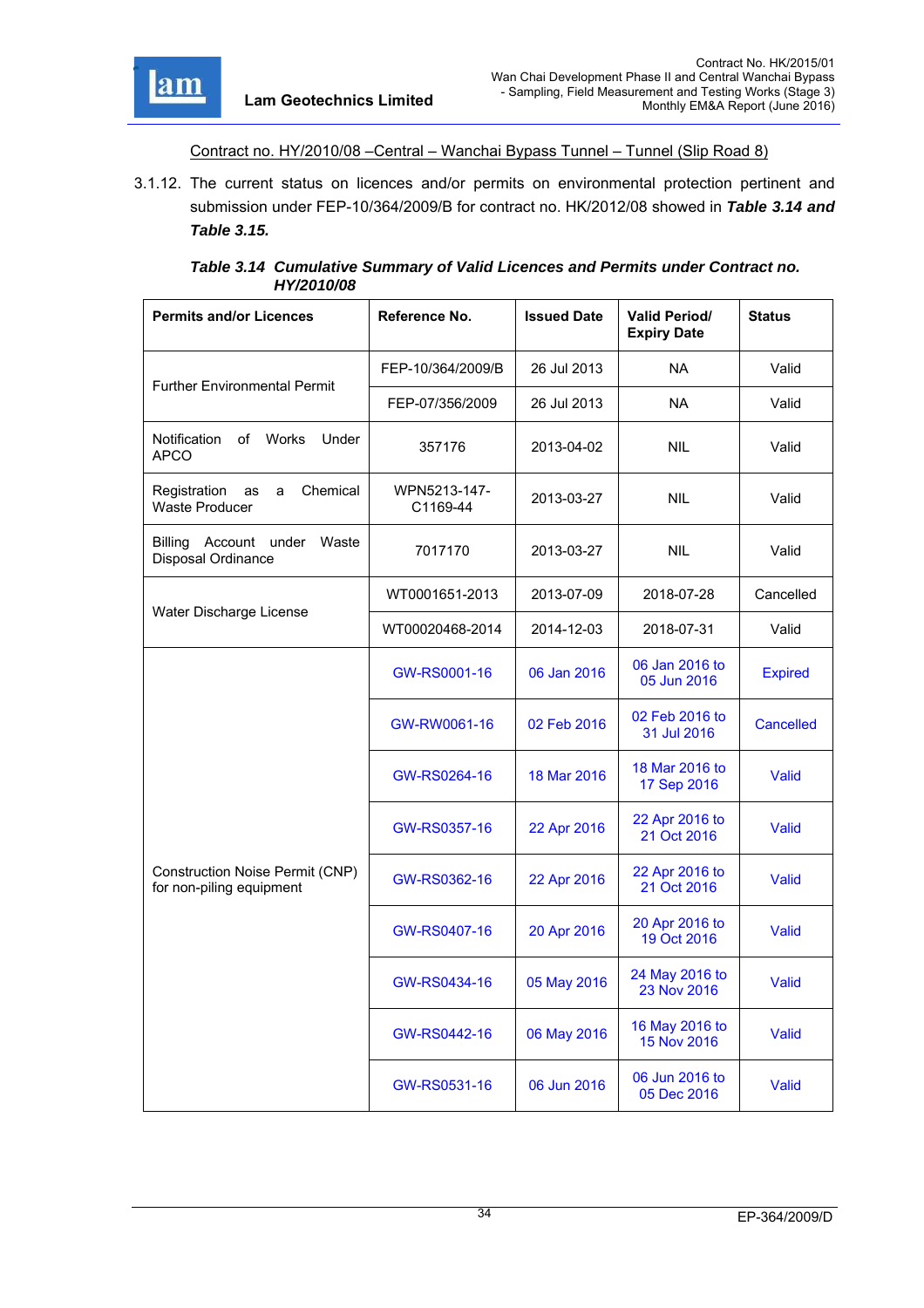

#### *Table 3.15 Summary of submission status under FEP-10/364/2009/B*

| <b>EP Condition</b> | <b>Submission</b>                  | Date of Submission |
|---------------------|------------------------------------|--------------------|
| Condition 2.9       | Noise Management Plan (Rev.3)      | 03 January 2014    |
| Condition 2.14      | Landscape Plan (Rev.2)             | 19 May 2014        |
| Condition 2.16      | Additional Mitigation Plan (Rev.2) | 18 February 2015   |

Contract no. HY/2011/08 –Central - Wan Chai Bypass (CWB) –Tunnel Buildings, Systems and Fittings, and Works Associated with Tunnel Commissioning under FEP-11/364/2009/B

3.1.13. The current status on licenses and/or permits on environmental protection pertinent and submission under FEP-11/364/2009/B for contract no. HY/2011/08 showed in *Table 3.16 and Table 3.17.*

| <b>Permits and/or Licences</b>                      | Reference No.     | <b>Issued Date</b> | <b>Valid Period/</b><br><b>Expiry Date</b> | <b>Status</b>  |
|-----------------------------------------------------|-------------------|--------------------|--------------------------------------------|----------------|
| <b>Further Environmental Permit</b>                 | FEP-11/364/2009/B | 2 May 2014         | N/A                                        | Valid          |
| Notification of Works Under<br><b>APCO</b>          | LCAC-EN-LE-00017  | 7 Mar 2014         | N/A                                        | Valid          |
|                                                     | 5213-121-L2837-01 | 19 Apr 2016        | N/A                                        | Valid          |
| Registration as a Chemical<br><b>Waste Producer</b> | 5213-151-L2837-02 | 09 Oct 2015        | N/A                                        | Registered     |
|                                                     | 5213-134-L2898-01 | 16 Nov 2015        | N/A                                        | Registered     |
| Billing Account under Waste<br>Disposal Ordinance   | 7019640           | 27 Mar 2014        | N/A                                        | Valid          |
|                                                     | GW-RS1369-15      | 14 Dec 2015        | 15 Dec 2015 to<br>31 May 2016              | <b>Expired</b> |
|                                                     | GW-RS1423-15      | 24 Dec 2015        | 26 Dec 2015 to<br>31 May 2016              | <b>Expired</b> |
|                                                     | GW-RS1426-15      | 29 Dec 2015        | 01 Jan 2016 to<br>30 Jun 2016              | Valid          |
|                                                     | GW-RS1433-15      | 29 Dec 2015        | 01 Jan 2016 to<br>30 Jun 2016              | Valid          |
| <b>Construction Noise Permit</b>                    | GW-RS0147-16      | 17 Feb 2016        | 19 Feb 2016 to<br>31 Jul 2016              | Valid          |
| (CNP) for non-piling equipment                      | GW-RS0159-16      | 17 Feb 2016        | 18 Feb 2016 to<br>31 Jul 2016              | Valid          |
|                                                     | GW-RS0222-16      | 8 Mar 2016         | 9 Mar 2016 to<br>31 Aug 2016               | Valid          |
|                                                     | GW-RS0284-16      | 23 Mar 2016        | 24 Mar 2016 to<br>31 Aug 2016              | Valid          |

*Table 3.16 Cumulative Summary of Valid Licences and Permits under Contract no. HY/2011/08*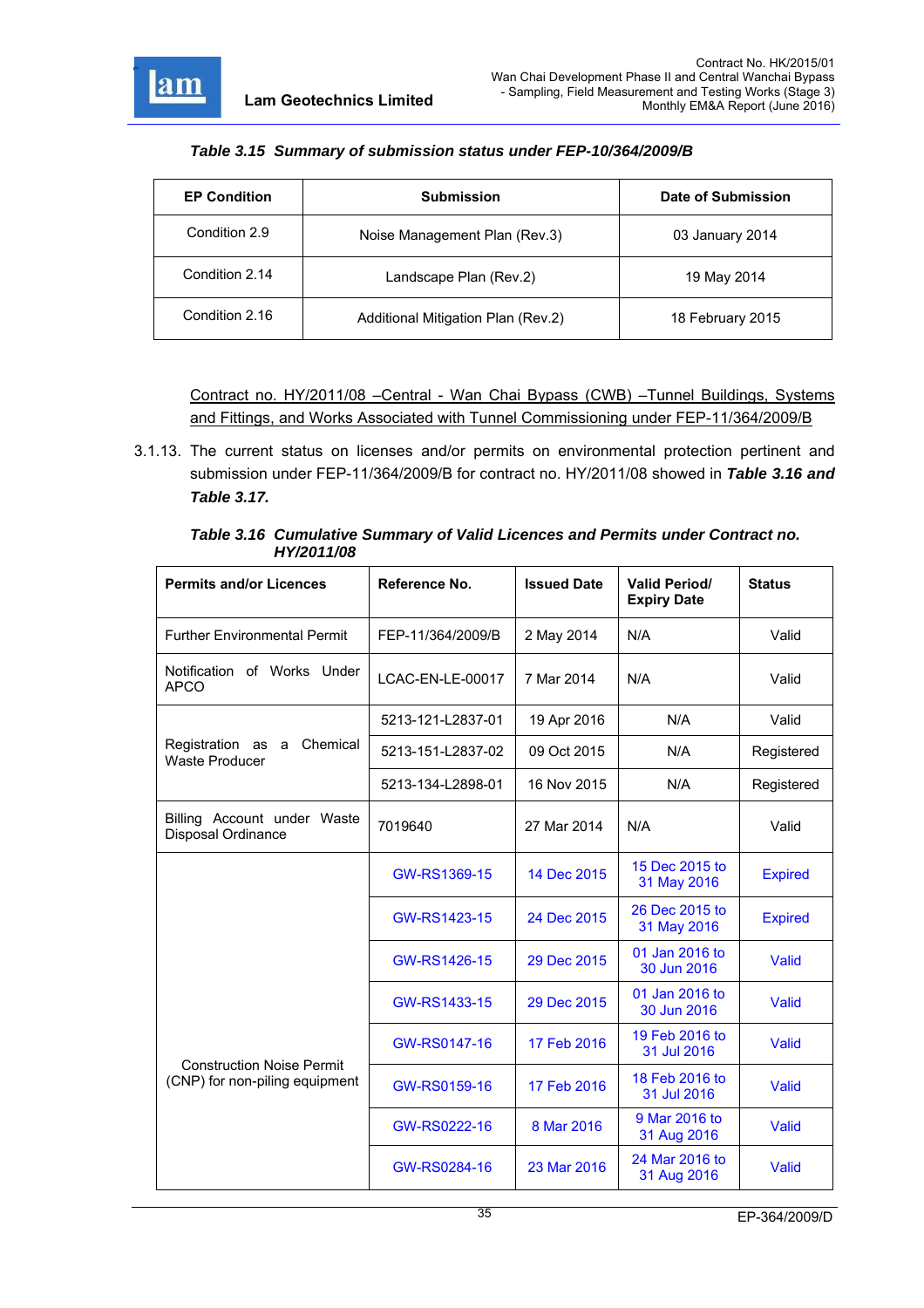

| <b>Permits and/or Licences</b> | Reference No.   | <b>Issued Date</b> | <b>Valid Period/</b><br><b>Expiry Date</b> | <b>Status</b> |
|--------------------------------|-----------------|--------------------|--------------------------------------------|---------------|
|                                | GW-RS0419-16    | 29 Apr 2016        | 1 May 2016 to<br>31 Oct 2016               | Valid         |
|                                | GW-RS0626-16    | 22 Jun 2016        | 1 Jul 2016 to<br>31 Dec 2016               | Valid         |
|                                | GW-RS0645-16    | 22 Jun 2016        | 1 Jul 2016 to<br>31 Dec 2016               | Valid         |
|                                | WT00020242-2014 | 04 Nov 2014        | 30 Nov 2019                                | Valid         |
| Water Discharge Licence        | WT00020246-2015 | 15 Jul 2015        | 31 Jul 2019                                | Valid         |
|                                | WT00022753-2015 | 3 May 2016         | 30 Apr 2021                                | Valid         |
|                                | WT00024561-2016 | 30 May 2016        | 31 May 2021                                | Valid         |

# *Table 3.17 Summary of submission status under FEP-11/364/2009/B*

| <b>EP Condition</b> | <b>Submission</b>                                                                                       | Date of Submission |
|---------------------|---------------------------------------------------------------------------------------------------------|--------------------|
| Condition 2.9       | Noise Management Plan (Rev.2)                                                                           | 27 Jan 2015        |
| Condition 2.14      | Landscape Plan (Rev.2)                                                                                  | 18 Feb 2015        |
| Condition 2.13      | Operational Air Quality Management Plan for<br>West Ventilation Building (Rev.0)                        | 25 Nov 2014        |
| Condition 2.13      | Operational Air Quality Management Plan for<br>East Ventilation Building and East Vent Shaft<br>(Rev.0) | 18 Feb 2015        |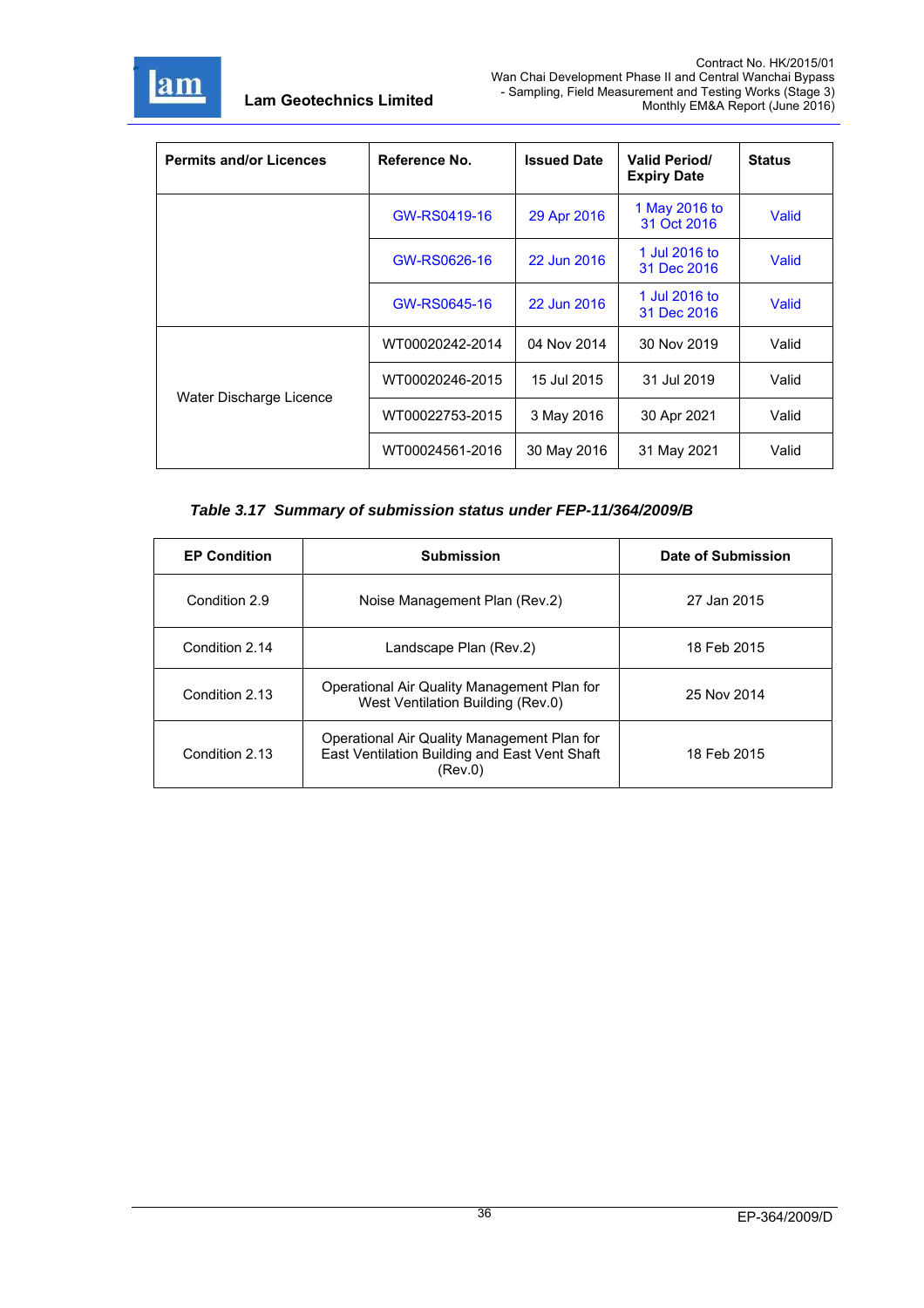

### **4 MONITORING REQUIREMENTS**

### **4.1 Noise Monitoring**

NOISE MONITORING STATIONS

4.1.1. The noise monitoring stations for the Project are listed and shown in *Table 4.1* and *Figure 4.1*. *Appendix 4.1* shows the established Action/Limit Levels for the monitoring works.

| <b>Station</b>   | <b>Description</b>                                   |  |
|------------------|------------------------------------------------------|--|
| M1a              | Harbour Road Sports Centre                           |  |
| M <sub>2</sub> b | Noon-day Gun Area                                    |  |
| МЗа              | Tung Lo Wan Fire Station                             |  |
| M4b              | Victoria Centre                                      |  |
| M <sub>5</sub> b | City Garden                                          |  |
| M6               | <b>HK Baptist Church Henrietta Secondary School</b>  |  |
| *M7e             | International Finance Centre (Eastern End of Podium) |  |
| M7w              | International Finance Centre (Western End of Podium) |  |
| *M8              | City Hall                                            |  |

*Table 4.1 Noise Monitoring Stations* 

\* Remark 1: Location ID has been updated from M7 to M8 for City Hall

\* Remark 2: M7e has become a reference station starting from 7 Aug 2012

# REAL TIME NOISE MONITORING STATIONS

4.1.2. The noise monitoring stations for the Project are listed and shown in *Table 4.2* and *Figure 4.1*. *Appendix 4.1* shows the established Action/Limit Levels for the monitoring works.

*Table 4.2 Real Time Noise Monitoring Stations* 

| <b>District</b> | <b>Station</b>    | <b>Description</b>                               |
|-----------------|-------------------|--------------------------------------------------|
| Tin Hau         | RTN <sub>1</sub>  | FEHD Hong Kong Transport Section Whitfield Depot |
| North Point     | RTN <sub>2a</sub> | Hong Kong Electric Centre                        |
| North Point     | RTN <sub>3</sub>  | Po Leung Kuk Yu Lee Mo Fan Memorial School       |
| Tin Hau         | RTN4              | Causeway Bay Community Centre                    |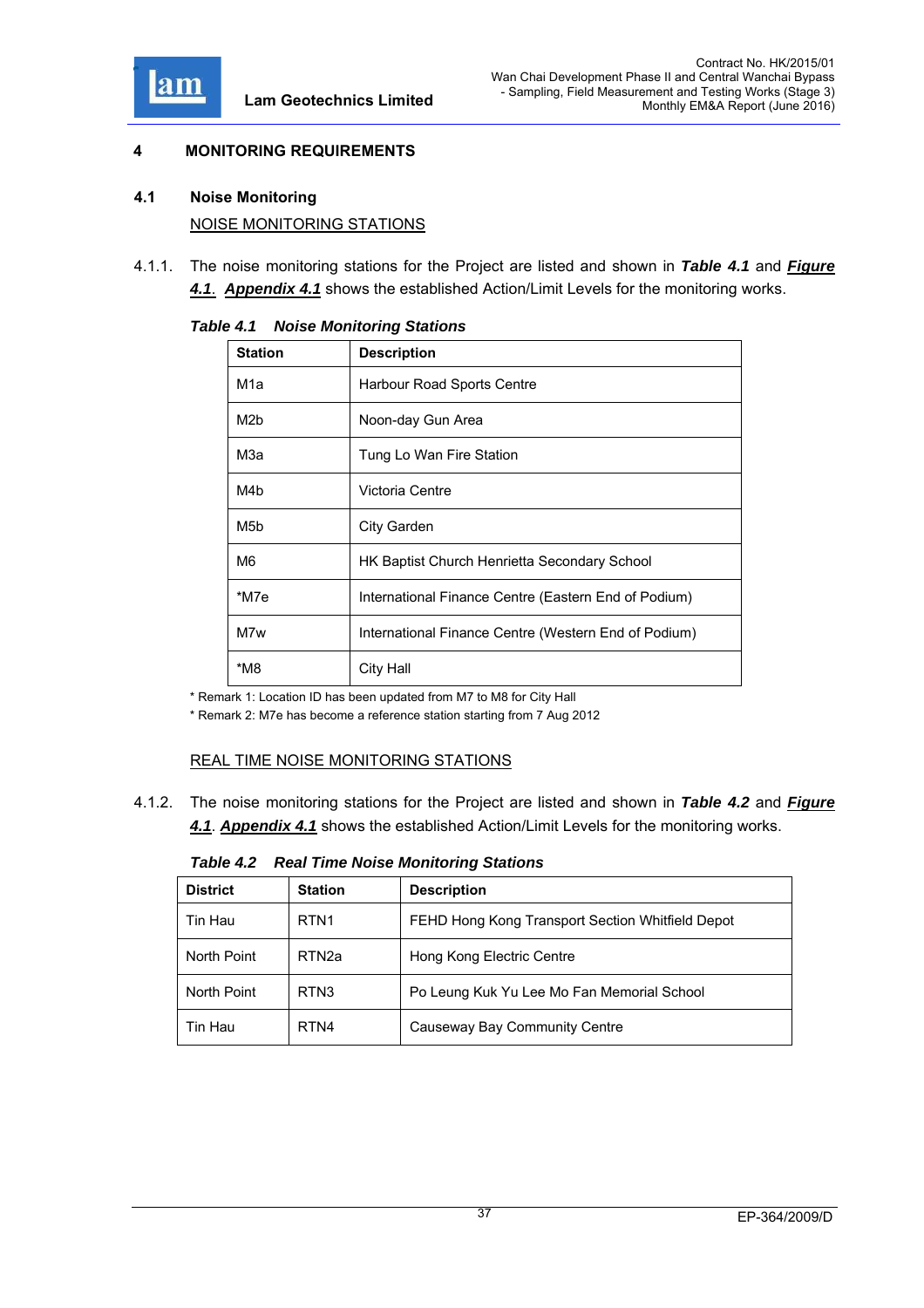

#### NOISE MONITORING PARAMETERS, FREQUENCY AND DURATION

- 4.1.3. The construction noise level shall be measured in terms of the A-weighted equivalent continuous sound pressure level  $(L_{eq})$ .  $L_{eq}$  (30 minutes) shall be used as the monitoring parameter for the time period between 0700 and 1900 hours on normal weekdays. For all other time periods, L<sub>eq (5 minutes)</sub> shall be employed for comparison with the Noise Control Ordinance (NCO) criteria. Supplementary information for data auditing, statistical results such as  $L_{10}$  and L<sub>90</sub> shall also be obtained for reference.
- 4.1.4. Noise monitoring shall be carried out at all the designated monitoring stations. The monitoring frequency shall depend on the scale of the construction activities. The following is an initial guide on the regular monitoring frequency for each station on a weekly basis when noise generating activities are underway:
	- One set of measurements between 0700 and 1900 hours on normal weekdays.
- 4.1.5. Real time noise shall be carried out at the designated monitoring stations. The following is an initial guide on the regular monitoring frequency for each station on a 24 - hours basis when noise generating activities are underway:
	- One set of measurements between 0700 and 1900 hours on normal weekdays.
	- One set of measurements between 1900 and 2300 hours on normal weekdays and 0700 and 2300 hours on public holidays.
	- One set of measurements between 2300 and 0700 hours on next day on everyday.
- 4.1.6. If construction works are extended to include works during the hours of 1900 0700 as well as public holidays and Sundays, additional weekly impact monitoring shall be carried out during respective restricted hours periods. Applicable permits under NCO shall be obtained by the Contractor.

### MONITORING EQUIPMENT

- 4.1.7. As referred to in the Technical Memorandum ™ issued under the NCO, sound level meters in compliance with the International Electrotechnical Commission Publications 651: 1979 (Type 1) and 804: 1985 (Type 1) specifications shall be used for carrying out the noise monitoring. Immediately prior to and following each noise measurement the accuracy of the sound level meter shall be checked using an acoustic calibrator generating a known sound pressure level at a known frequency. Measurements may be accepted as valid only if the calibration level from before and after the noise measurement agree to within 1.0 dB.
- 4.1.8. Noise measurements shall not be made in fog, rain, wind with a steady speed exceeding 5 m/s or wind with gusts exceeding 10 m/s. The wind speed shall be checked with a portable wind speed meter capable of measuring the wind speed in m/s.
- 4.1.9. The sound level meter shall be checked using an acoustic calibrator generating a known sound pressure level at a known frequency before deployment to the site and during each site visit. Measurements will be accepted as valid only if the calibration level from before and after the noise measurement agree to within 1.0 dB.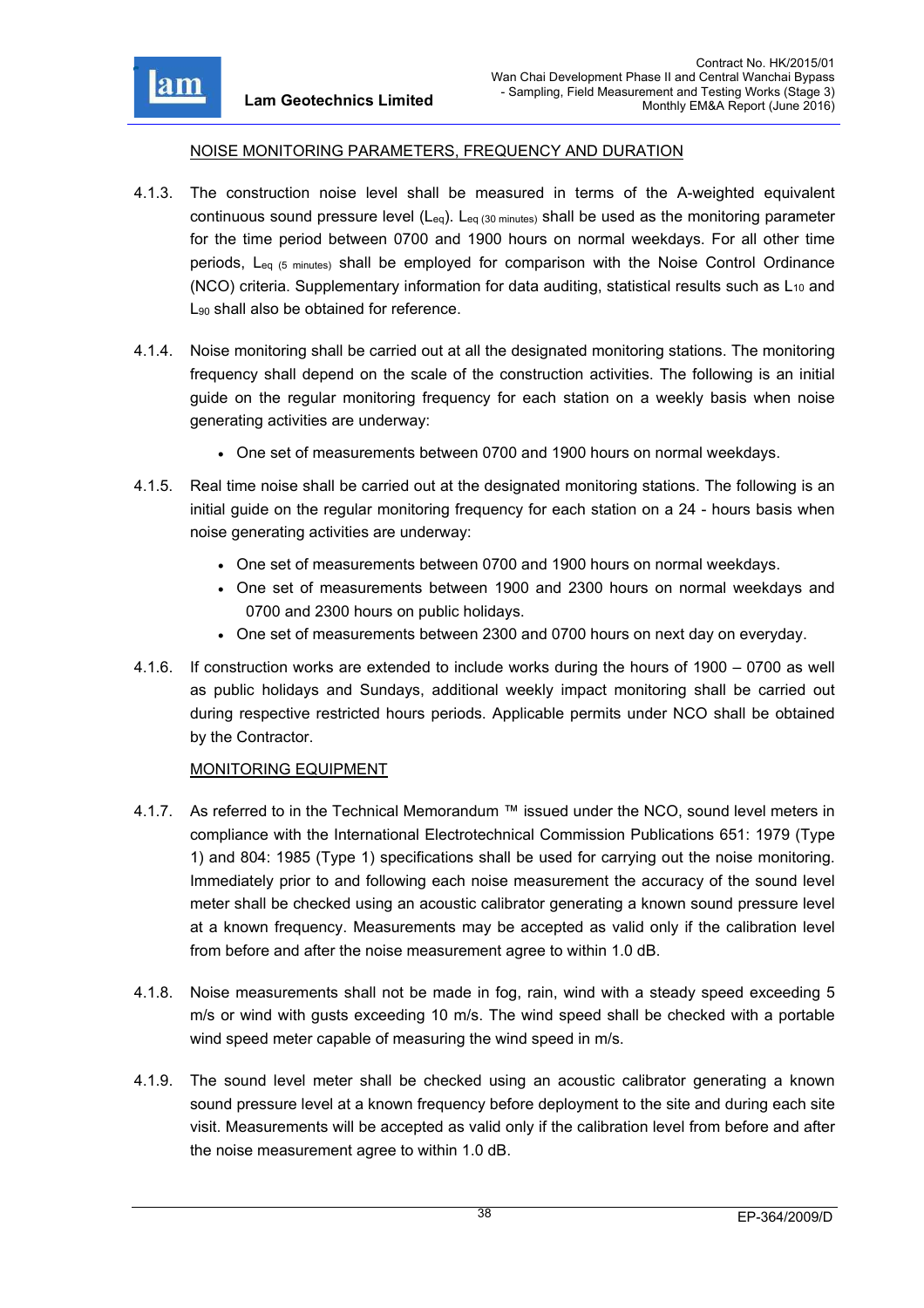

# **4.2 Air Quality Monitoring**  AIR QUALITY MONITORING STATIONS

4.2.1. The air quality monitoring stations for the Project are listed and shown in *Table 4.3 and Figure 4.1. Appendix 4.1* shows the established Action/Limit Levels for the monitoring works.

| The guanty monitoring otherwise |                                                      |                                                       |  |
|---------------------------------|------------------------------------------------------|-------------------------------------------------------|--|
| <b>Station ID</b>               | <b>Monitoring Location</b>                           | <b>Description</b>                                    |  |
| CMA <sub>1</sub> b              | Oil Street Site Office**                             | North Point (Re-<br>commenced on 14<br>November 2011) |  |
| CMA <sub>2a</sub>               | Causeway Bay Community Centre                        | Causeway Bay                                          |  |
| CMA3a                           | CWB PRE Site Office *                                | Causeway Bay                                          |  |
| CMA4a                           | Society for the Prevention of Cruelty to Animals     | Wan Chai                                              |  |
| CMA <sub>5</sub> b              | Pedestrian Plaza***                                  | Wan Chai                                              |  |
| MA <sub>1e</sub>                | International Finance Centre (Eastern End of Podium) | Central                                               |  |
| MA <sub>1w</sub>                | International Finance Centre (Western End of Podium) | Central                                               |  |

*Table 4.3 Air Quality Monitoring Stations* 

Remarks\*: As per the ENPC meeting in March 2011, the monitoring stations CMA3a – Future CWB site office at Wanchai Waterfront Promenade was renamed as remark.

Remarks\*\*: The location ID of monitoring station CMA1b was updated as "Oil Street Site Office" in April 2013.

Remarks\*\*\*: The station ID and monitoring location was updated in December 2014 with respect to monitoring station relocation.

AIR QUALITY MONITORING PARAMETERS, FREQUENCY AND DURATION

- 4.2.2. One-hour and 24-hour TSP levels should be measured to indicate the impacts of construction dust on air quality. The 24-hour TSP levels shall be measured by following the standard high volume sampling method as set out in the Title 40 of the Code of Federal Regulations, Chapter 1 (Part 50), Appendix B.
- 4.2.3. All relevant data including temperature, pressure, weather conditions, elapsed-time meter reading for the start and stop of the sampler, identification and weight of the filter paper, and any other local atmospheric factors affecting or affected by site conditions, etc., shall be recorded down in detail.
- 4.2.4. For regular impact monitoring, the sampling frequency of at least once in every six days, shall be strictly observed at all the monitoring stations for 24-hour TSP monitoring. For 1-hour TSP monitoring, the sampling frequency of at least three times in every six days should be undertaken when the highest dust impact occurs.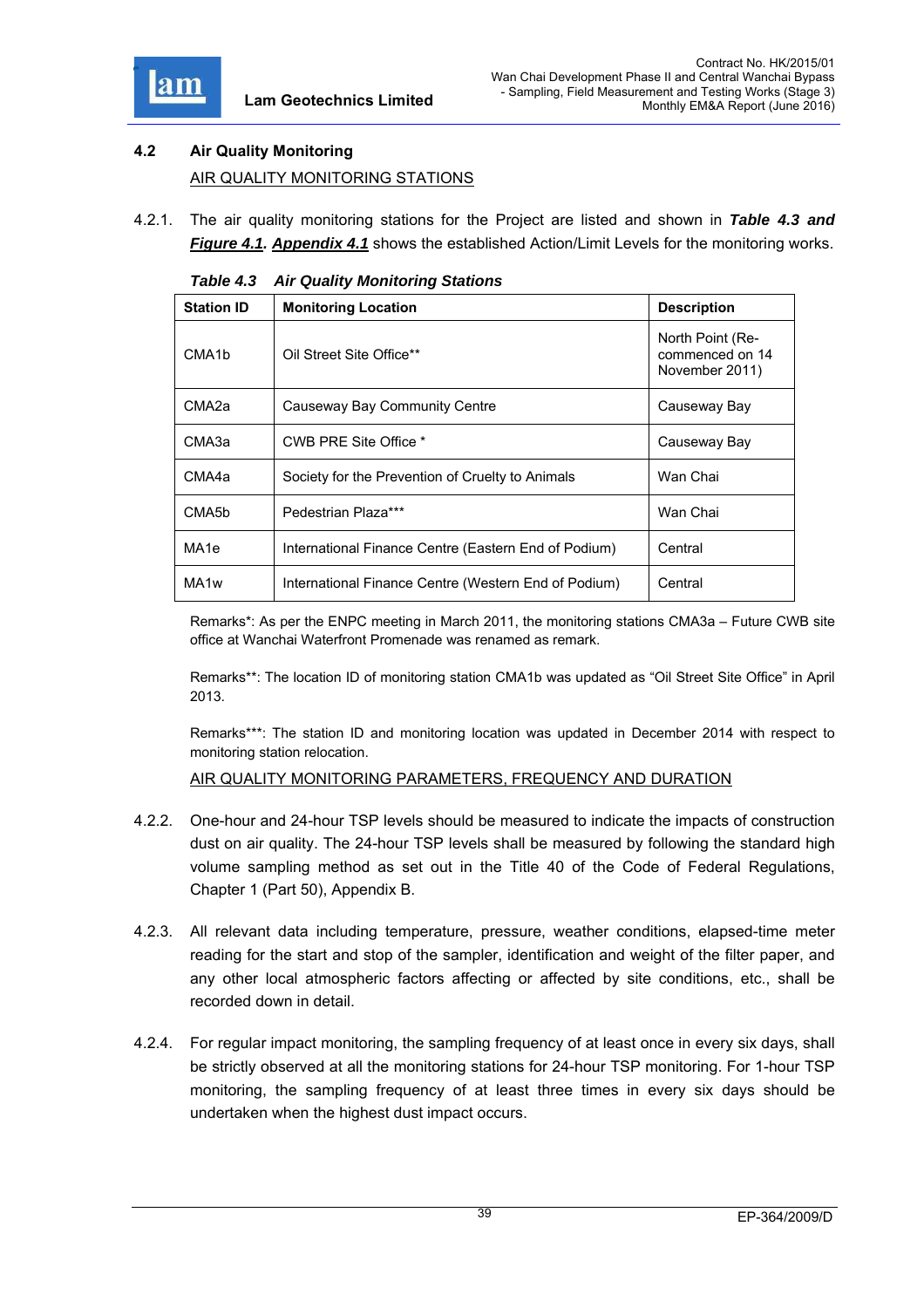

#### SAMPLING PROCEDURE AND MONITORING EQUIPMENT

- 4.2.5. High volume samplers (HVSs) in compliance with the following specifications shall be used for carrying out the 1-hour and 24-hour TSP monitoring:
	- $\cdot$  0.6 1.7 m<sup>3</sup> per minute adjustable flow range;
	- Equipped with a timing / control device with +/- 5 minutes accuracy for 24 hours operation;
	- $\bullet$  Installed with elapsed-time meter with  $+/$  2 minutes accuracy for 24 hours operation;
	- Capable of providing a minimum exposed area of 406 cm2;
	- Flow control accuracy: +/- 2.5% deviation over 24-hour sampling period;
	- Equipped with a shelter to protect the filter and sampler;
	- Incorporated with an electronic mass flow rate controller or other equivalent devices;
	- Equipped with a flow recorder for continuous monitoring;
	- Provided with a peaked roof inlet;
	- Incorporated with a manometer;
	- Able to hold and seal the filter paper to the sampler housing at horizontal position;
	- Easily changeable filter; and
	- Capable of operating continuously for a 24-hour period.
- 4.2.6. Initial calibration of dust monitoring equipment shall be conducted upon installation and thereafter at bi-monthly intervals. The transfer standard shall be traceable to the internationally recognized primary standard and be calibrated annually. The concern parties such as IEC shall properly document the calibration data for future reference. All the data should be converted into standard temperature and pressure condition.

#### LABORATORY MEASUREMENT / ANALYSIS

- 4.2.7. A clean laboratory with constant temperature and humidity control, and equipped with necessary measuring and conditioning instruments to handle the dust samples collected, shall be available for sample analysis, and equipment calibration and maintenance. The laboratory should be HOKLAS accredited.
- 4.2.8. Filter paper of size 8" x 10" shall be labelled before sampling. It shall be a clean filter paper with no pinholes, and shall be conditioned in a humidity-controlled chamber for over 24 hours and be pre-weighed before use for the sampling.
- 4.2.9. After sampling, the filter paper loaded with dust shall be kept in a clean and tightly sealed plastic bag. The filter paper shall then be returned to the laboratory for reconditioning in the humidity controlled chamber followed by accurate weighing by an electronic balance with readout down to 0.1 mg. The balance shall be regularly calibrated against a traceable standard.
- 4.2.10. All the collected samples shall be kept in a good condition for 6 months before disposal.
- 4.2.11. Current calibration certificates of equipments are presented in *Appendix 4.2*.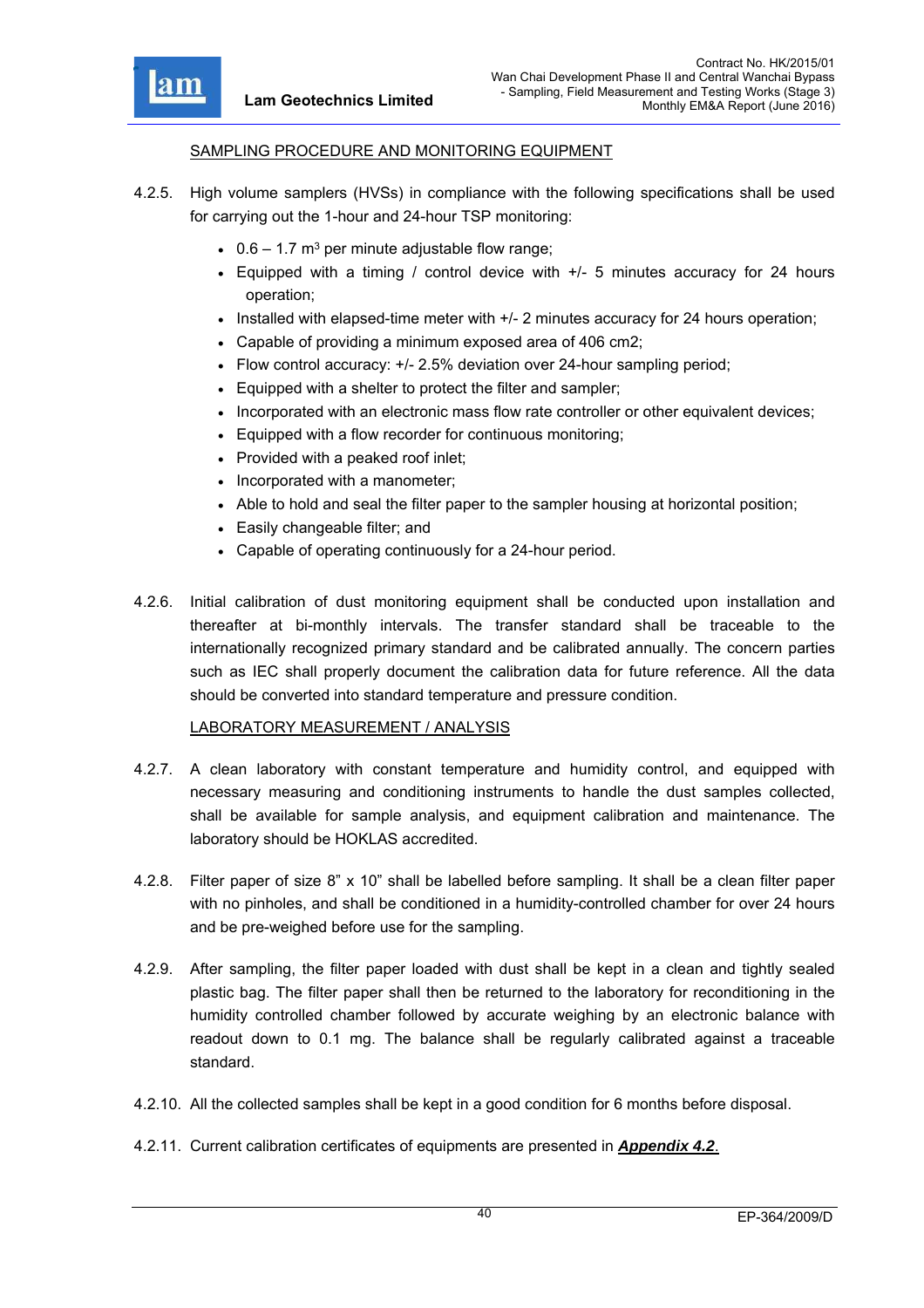

### **5.0 MONITORING RESULTS**

- 5.0.1. The environmental monitoring will be implemented based on the division of works areas of each designated project managed under different contracts with separate FEP applied by individual contractors. Overall layout showing work areas of various contracts, latest status of work commencement and monitoring stations is shown in *Figure 2.1* and *Figure 4.1*. The monitoring results are presented in according to the Individual Contract(s).
- 5.0.2. In the reporting month, the concurrent contracts are as follows:
	- Contract no. HY/2009/15 Central-Wanchai Bypass Tunnel (Causeway Bay Typhoon Shelter Section)
	- Contract no. HY/2009/18 Central Wan Chai Bypass (CWB) Central Interchange
	- Contract no. HY/2009/19 Central Wanchai Bypass Tunnel (North Point Section) and Island Eastern Corridor Link
	- Contract no. HY/2010/08 Central- Wanchai Bypass Tunnel (Slip Road 8 Section)
	- Contract no. HK/2009/01 Wan Chai Development Phase II Central Wan Chai Bypass at Hong Kong Convention and Exhibition Centre
	- Contract no. HK/2009/02 Wan Chai Development Phase II Central Wan Chai Bypass at Wan Chai East
	- Contract no. HK/2012/08 Wan Chai Development Phase II Central Wan Chai Bypass at Wan Chai West
	- Contract no. HY/2011/08 Central Wan Chai Bypass (CWB)– Tunnel Buildings, Systems and Fittings, and Works Associated with Tunnel Commissioning
- 5.0.3. The environment monitoring schedules for reporting month and coming month are presented in *Appendix 5.1*.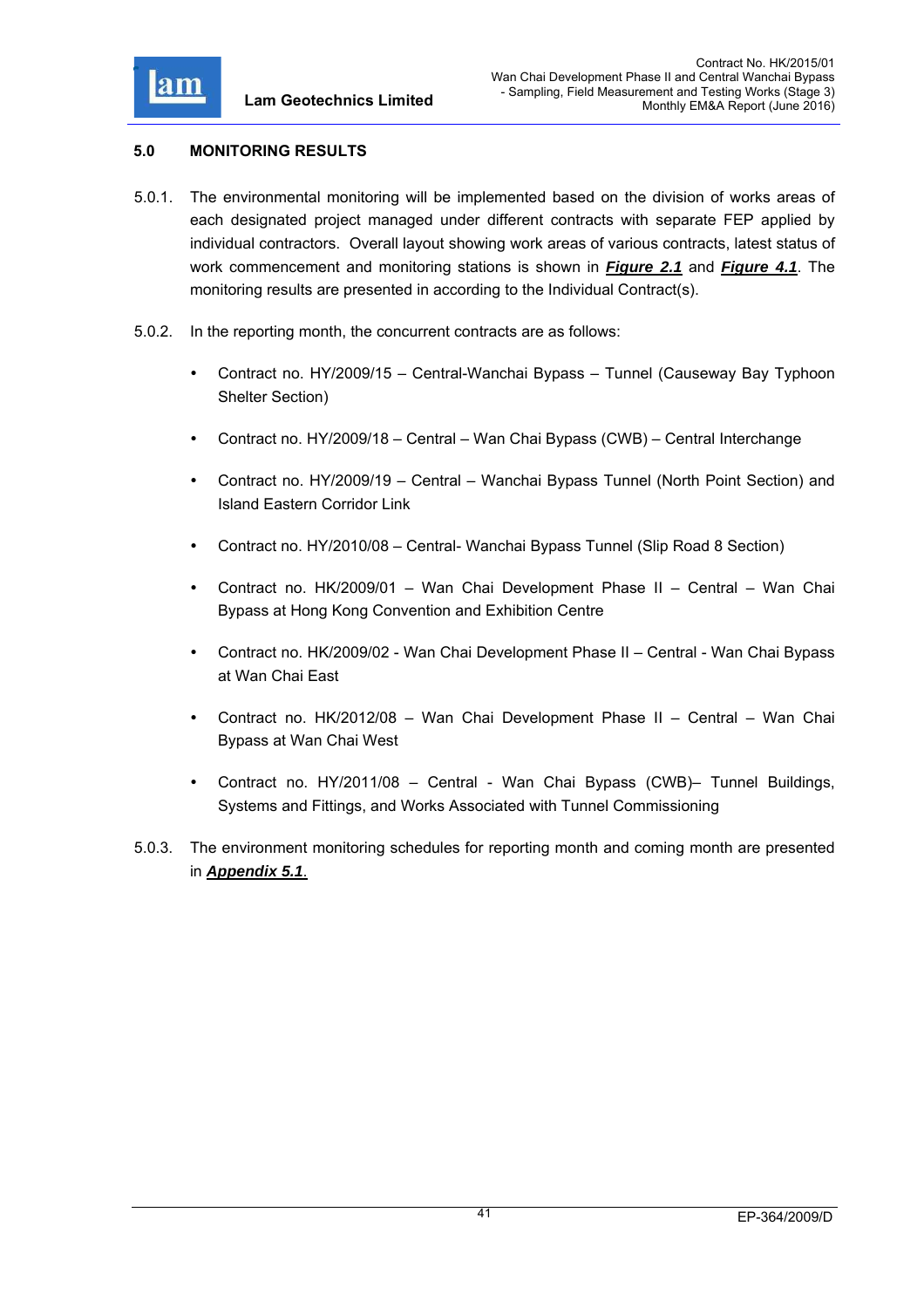

### **5.1 Noise Monitoring Results**

5.1.1 Monitoring for report of review baseline noise level was performed from 11 April 2011 to 8 June 2011. Then the report was submitted on the 20 June 2011, verified by IEC on 18 July 2011 and was approved by ER by January 2012. The new baseline is used for the noise calculation starting from January 2012.

Contract no. HY/2009/18 – Central – Wan Chai Bypass (CWB) – Central Interchange under FEP-05/364/2009/A

5.1.2 Noise monitoring for the Central Interchange works under contract no. HY/2009/18 was commenced on 22 April 2011.The proposed division of noise monitoring stations for Contract no. HY/2009/18 are summarized in *Table 5.1* below:

| <b>Station</b> | <b>Description</b>                                   |
|----------------|------------------------------------------------------|
| *M7e           | International Finance Centre (Eastern End of Podium) |
| M7w            | International Finance Centre (Western End of Podium) |
| M8             | City Hall                                            |

*Table 5.1 Noise Monitoring Stations for Contract no. HY/2009/18* 

\* Remark: M7e has become a reference station starting from 7 Aug 2012

- 5.1.3 No action or limit level exceedance was recorded in this reporting month.
- 5.1.4 Noise monitoring results measured in this reporting period are reviewed and summarized. Details of noise monitoring results and graphical presentation can be referred in *Appendix 5.2*.

Contract no. HK/2009/01 – Wan Chai Development Phase II – Central – Wan Chai Bypass at Hong Kong Convention and Exhibition Centre – Tunnel Works under FEP-02/364/2009 and Contract no. HK/2009/02 – Wan Chai Development Phase II – Central – Wan Chai Bypass at Wan Chai East (CWB Tunnel) under FEP-01/364/2009

5.1.5 The commencement of construction works for Contract no. HK/2009/01 under FEP-02/364/2009 is on 25 August 2011 and HK/2009/02 under FEP-01/364/2009 is on 26 April 2011. The proposed division of noise monitoring stations are summarized in *Table 5.2* below.

### *Table 5.2 Noise Monitoring Station for Contract no HK/2009/01 and HK/2009/02*

| <b>Station</b>   | <b>Description</b>         |
|------------------|----------------------------|
| M <sub>1</sub> a | Harbour Road Sports Centre |

5.1.6 Three limit level exceedances were recorded at M1a- Harbour Road Sports Centre on 07, 13 and 21 June 2016 in this reporting month.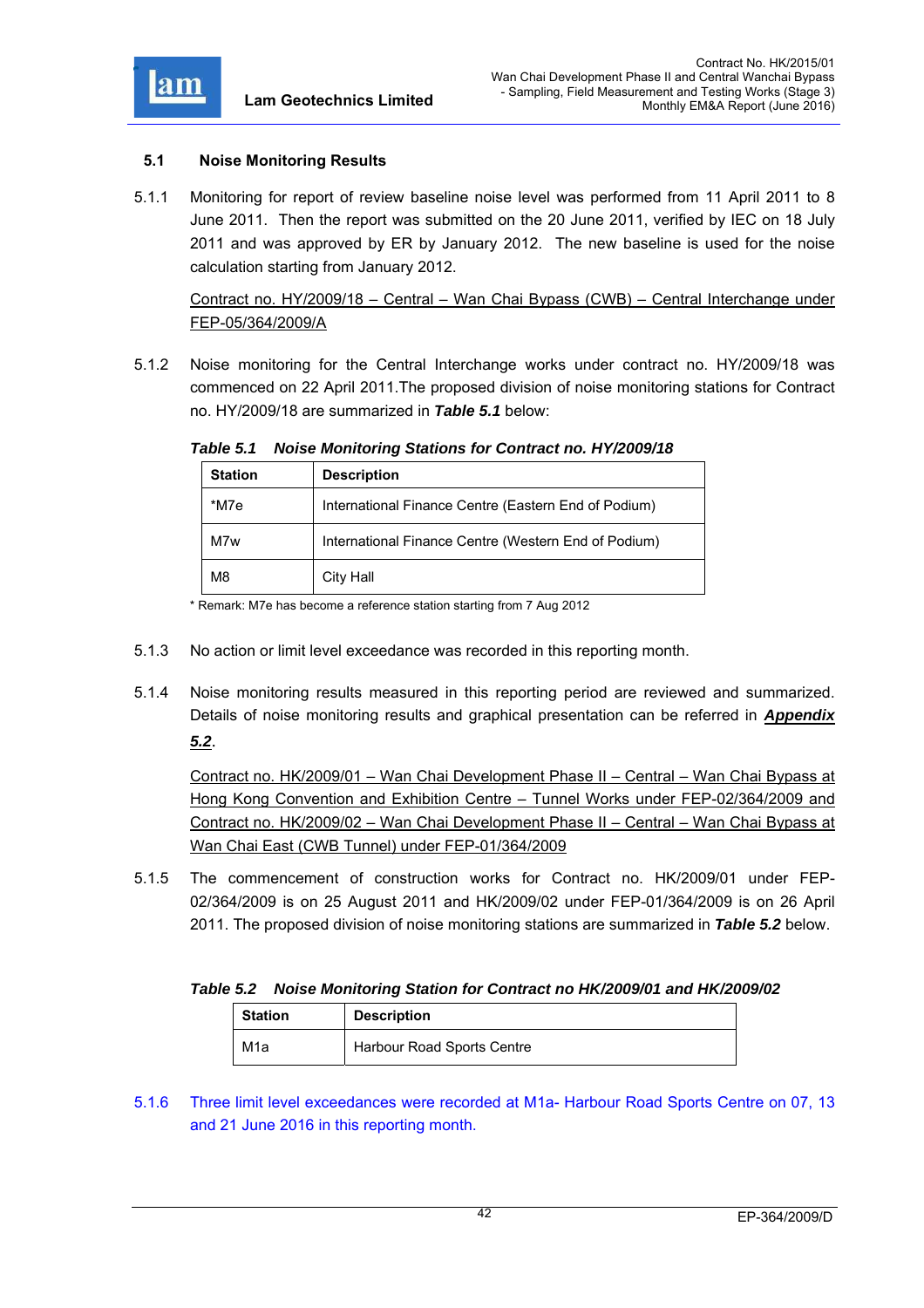

- 5.1.7 Operation of hydromill trench cutter at Ex- Wan Chai Swimming Pool (adjacent to Harbour Road Sports Centre directly opposite to the monitoring station) under non WDII-CWB Contractor was observed as the major noise contribution during monitoring on 07 and 13 June 2016 while breaking opposite to the monitoring station under non WDII-CWB Contractor as major noise contribution during monitoring on 21 June 2016. As such, the exceedances were considered as non-Project related.
- 5.1.8 Noise monitoring results measured in this reporting period are reviewed and summarized. Details of noise monitoring results and graphical presentation can be referred in *Appendix 5.2.*

Contract no. HY/2009/15 – Central-Wanchai Bypass – Tunnel (Causeway Bay Typhoon Shelter Section) under FEP-06/364/2009/A

5.1.9 The commencement of construction works for Contract no. HY/2009/15 under FEP-06/364/2009/A was on 13 July 2011. Noise monitoring was commenced on 13 July 2011. The proposed divisions of noise monitoring stations are summarized in *Table 5.3* below.

#### *Table 5.3 Noise Monitoring Stations for Contract no. HY/2009/15*

| <b>Station</b>   | <b>Description</b>       |  |
|------------------|--------------------------|--|
| M <sub>2</sub> b | Noon Gun Area            |  |
| МЗа              | Tung Lo Wan Fire Station |  |

- 5.1.10 No action or limit level exceedance was recorded in this reporting month.
- 5.1.11 Noise monitoring results measured in this reporting period are reviewed and summarized. Details of noise monitoring results and graphical presentation can be referred in *Appendix 5.2.*

Contract no. HY/2009/19 – Central – Wanchai Bypass Tunnel (North Point Section) and Island Eastern Corridor Link under FEP-07/364/2009/D

5.1.12 Noise monitoring for the tunnel works under contract no. HY/2009/19 was commenced on 24 April 2011. The proposed division of noise monitoring stations are summarized in *Table 5.4* below.

*Table 5.4 Noise Monitoring Stations for Contract no. HY/2009/19* 

| <b>Station</b> | <b>Description</b>                           |
|----------------|----------------------------------------------|
| M4b            | Victoria Centre                              |
| M5b            | City Garden                                  |
| M6             | HK Baptist Church Henrietta Secondary School |

5.1.13 Three limit level exceedances were recorded at M6- Hk Baptist Church Henrietta Secondary School on 07, 13 and 21 June 2016 in this reporting month.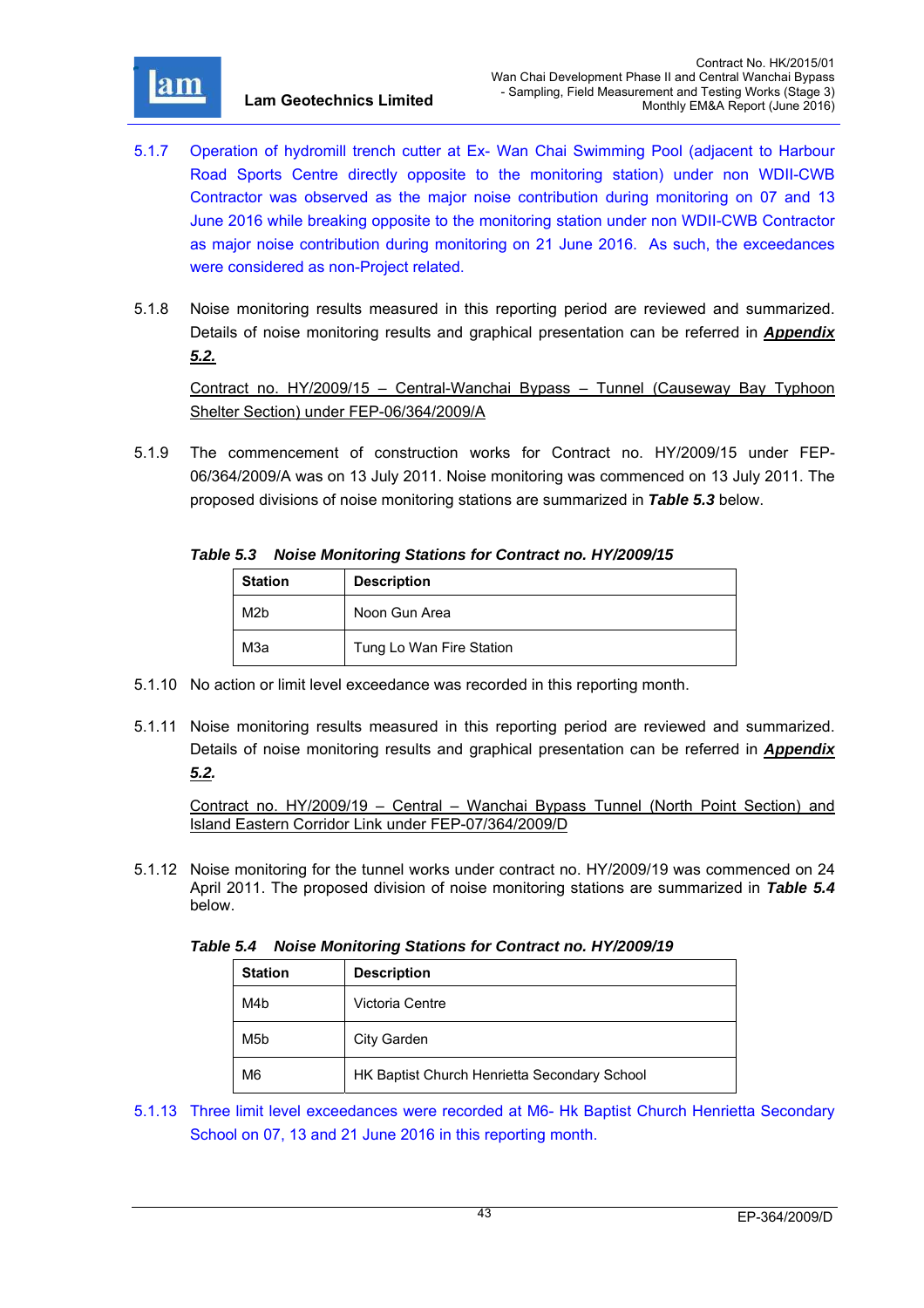

- 5.1.14 Traffic noise was observed during monitoring on 07, 13 and 21 June 2016 and it was considered as the major noise contribution. As such, the limit level exceedances were concluded as non-project related.
- 5.1.15 Noise monitoring results measured in this reporting period are reviewed and summarized. Details of noise monitoring results and graphical presentation can be referred in *Appendix 5.2.* Details of the Notification of Exceedance can be referred in *Appendix 6.2*.

Contract no. HY/2010/08 – Central-Wanchai Bypass –Wanchai Bypass Tunnel (Slip Raod 8 Section) under FEP-09/364/2009/B

5.1.16 The commencement of construction works for Contract no. HY/2010/08 under FEP-10/364/2009/B was on 02 September 2013. Noise monitoring was commenced on 02 September 2013. The proposed divisions of noise monitoring stations are summarized in *Table 5.5* below.

*Table 5.5 Noise Monitoring Stations for Contract no. HY/2010/08* 

| <b>Station</b> | <b>Description</b>       |
|----------------|--------------------------|
| МЗа            | Tung Lo Wan Fire Station |

- 5.1.17 No action or limit level exceedance was recorded in this reporting month.
- 5.1.18 Noise monitoring results measured in this reporting period are reviewed and summarized. Details of noise monitoring results and graphical presentation can be referred in *Appendix 5.2.*

Contract no. HY/2011/08 – Central - Wan Chai Bypass (CWB) – Tunnel Buildings, Systems and Fittings, and Works Associated with Tunnel Commissioning

5.1.19 Noise monitoring for the Central Interchange works under contract no. HY/2009/18 was commenced on 22 April 2011.The proposed division of noise monitoring stations for Contract no. HY/2011/08 are summarized in *Table 5.6* below:

| Table 5.6 Noise Monitoring Stations for Contract no. HY/2011/08 |  |  |  |  |  |
|-----------------------------------------------------------------|--|--|--|--|--|
|-----------------------------------------------------------------|--|--|--|--|--|

| <b>Station</b> | <b>Description</b>                                   |
|----------------|------------------------------------------------------|
| M4b            | Victoria Centre                                      |
| *M7e           | International Finance Centre (Eastern End of Podium) |
| M7w            | International Finance Centre (Western End of Podium) |
| M <sub>8</sub> | City Hall                                            |

\* Remark: M7e has become a reference station starting from 7 Aug 2012

- 5.1.20 No action or limit level exceedance was recorded in this reporting month.
- 5.1.21 Noise monitoring results measured in this reporting period are reviewed and summarized. Details of noise monitoring results and graphical presentation can be referred in *Appendix*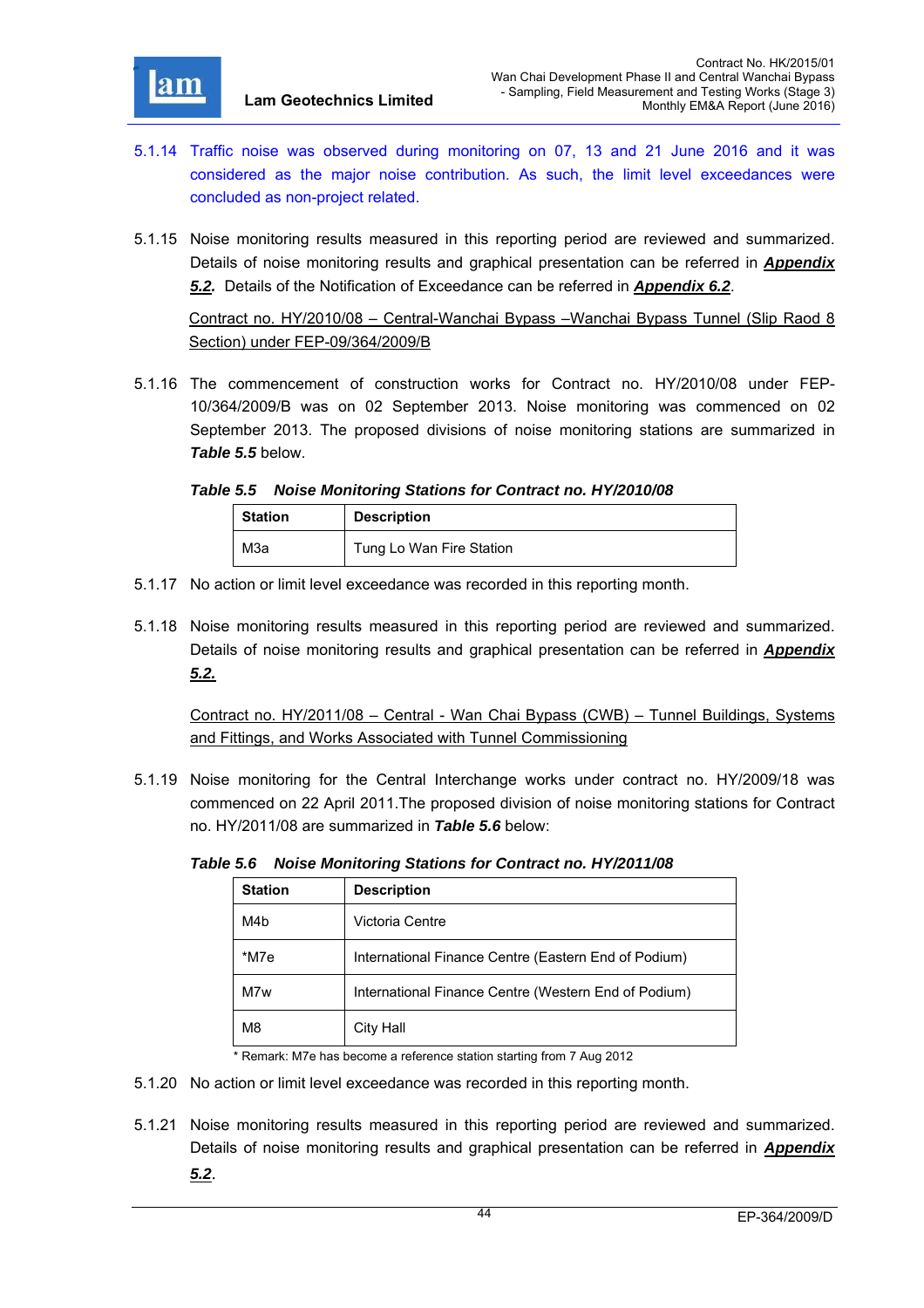

#### **5.2 Real Time Noise Monitoring Results**

- 5.2.1. Real time noise monitoring at RTN4-Causeway Bay Community Centre was commenced on 13 Jan 2013. The baseline noise level of RTN4- Causeway Bay Community Centre has adopted the results from the baseline noise monitoring report for EP/364/2009 in 22 April 2010 in which approved by EPD.
- 5.2.2. Po Leung Kuk Yu Lee Mo Fan Memorial School granted permission for set up on 4 Sep 2012 and real time noise monitoring station RTN3 set up was performed on 14 Sep 2012. Real time noise baseline capturing was conducted during time period without construction work from 21 Sep 2012 to 04 Oct 2012. Real time noise monitoring at RTN3 – Po Leung Kuk Yu Lee Mo Fan Memorial School was commenced since 06 Oct 2012.
- 5.2.3. Real-time noise monitoring station RTN2 previously located at oil Street Community Liaison Centre was relocated to Hong Kong Electric Centre on 5 Oct 2012, which is a representative of the noise sensitive receiver City Garden. The baseline noise level of RTN2a will adopt the results derived from the baseline noise monitoring conducted at Hong Kong Electric Centre from 4 December 2009 to 17 December 2009.
- 5.2.4. Real-time noise monitoring station RTN1-FEHD Whitfield Depot was finely adjusted from 2/F to roof-top at FEHD Whitfield Depot on 24 June 2013 with respect to the commencement of advance works for IEC parapet demolition.

Contract no. HY/2009/19 – Central – Wanchai Bypass Tunnel (North Point Section) and Island Eastern Corridor Link under FEP-07/364/2009/D

5.2.5. The proposed division of noise monitoring stations are summarized in *Table 5.7* below. Real time noise monitoring for major construction works under contract no. HY/2009/19 was commenced on 24 April 2011.

| <b>Location ID</b> | <b>District</b> | <b>Description</b>                               |
|--------------------|-----------------|--------------------------------------------------|
| RTN <sub>1</sub>   | Tin Hau         | FEHD Hong Kong Transport Section Whitfield Depot |
| RTN <sub>2a</sub>  | North Point     | Hong Kong Electric Centre                        |
| RTN <sub>3</sub>   | North Point     | Po Leung Kuk Yu Lee Mo Fan Memorial School       |
| RTN4               | Tin Hau         | Causeway Bay Community Centre                    |

*Table 5.7 Real Time Noise Monitoring Stations for Contract no. HY/2009/19* 

*\* Real time noise monitoring results and graphical presentation during restrict hours and night time period are for information only and noise during CNP period shall be controlled under NCO.* 

- 5.2.6. No limit level exceedance was recorded at RTN1-FEHD Hong Kong Transport Section Whitfield Depot in the reporting month.
- 5.2.7. Limit level exceedances were recorded at RTN2a-Electric Centre on 07, 08, 10, 11, 14, 15, 16, 18, 20, 21 and 22 June 2016 during daytime in the reporting month. After checking, pre bore and sheet piling works were carried out on 07, 08, 10, 11, 14, 15, 16, 18, 20, 21 and 22 June 2016 and mitigation measures including erection of noise barrier was implemented by the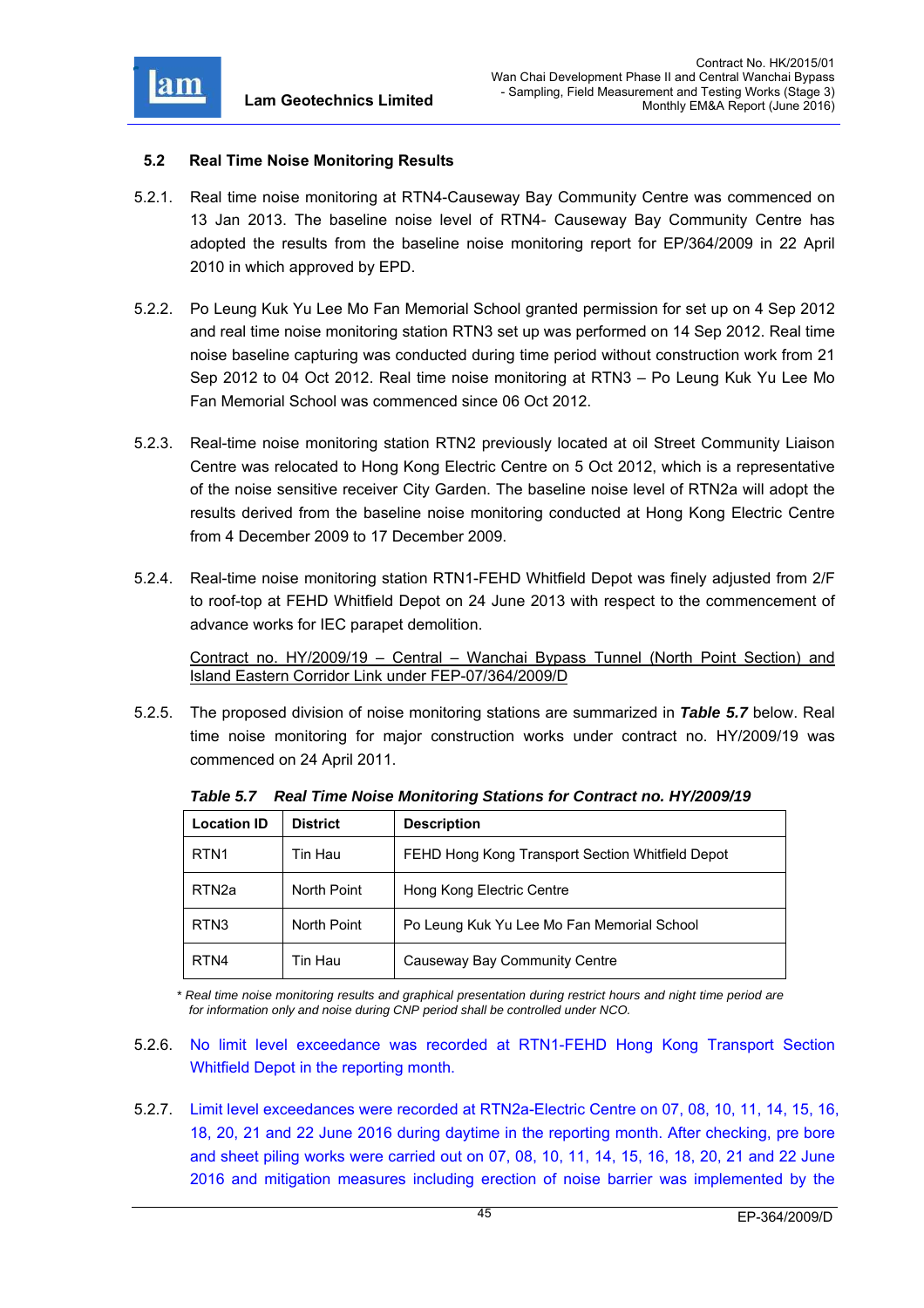

r

Contractor of HY/2009/19 while it was observed that building demolition at non-CWB Project development site opposite to the monitoring station was conducted across the monitoring month and was considered as the major noise contribution. As such, the exceedances were considered as non-Project related.

- 5.2.8. No limit level exceedances were recorded at RTN3-Yue Lee Mo Fan Memorial School in the reporting month.
- 5.2.9. No limit level exceedances were recorded at RTN4-Causeway Bay Community Centre in the reporting month.
- 5.2.10. Real time noise monitoring results measured in this reporting period are reviewed and summarized. Details of real time noise monitoring results and graphical presentation can be referred to *Appendix 5.4.*

Contract no. HY/2011/08 – Central - Wan Chai Bypass (CWB) – Tunnel Buildings, Systems and Fittings, and Works Associated with Tunnel Commissioning

5.2.11. The proposed division of noise monitoring stations are summarized in *Table 5.8* below. Real time noise monitoring for major construction works under contract no. HY/2011/08 was commenced on 19 March 2015.

| <b>Location ID</b> | <b>District</b> | <b>Description</b>                               |
|--------------------|-----------------|--------------------------------------------------|
| RTN <sub>1</sub>   | Tin Hau         | FEHD Hong Kong Transport Section Whitfield Depot |
| RTN2a <sup>1</sup> | North Point     | Hong Kong Electric Centre                        |

*Table 5.8 Real Time Noise Monitoring Stations for Contract no. HY/2011/08* 

*\* Real time noise monitoring results and graphical presentation during restrict hours and night time period are for information only and noise during CNP period shall be controlled under NCO.* 

*Remarks 1 : With respect to the possession of site area Portion Xa and Portion Xb since 7 March 2016 as confirmed by CWB RSS, real time noise monitoring station RTN2a was associated with Contract no. HY/2011/08 from 07 March 2016 onwards.* 

- 5.2.12. No limit level exceedance was recorded at RTN1-FEHD Hong Kong Transport Section Whitfield Depot in the reporting month.
- 5.2.13. Limit level exceedances were recorded at RTN2a-Electric Centre on 07, 08, 10, 11, 14, 15, 16, 18, 20, 21 and 22 June 2016 during daytime in the reporting month. After checking, bars threading with couplers under HY/2011/08 were carried out on 07, 08 June 2016 and steel bar fixing were conducted under Contract HY/2011/08 on 10, 15, 16, 18 and 22 June 2016 and no construction works was undertaken by Contract HY/2011/08 on 11,14, 20 and 21 June 2016. In addition, it was observed that building demolition at non-CWB Project development site opposite to the monitoring station was conducted across the monitoring month and was considered as the major noise contribution. As such, the exceedances were considered as non-Project related.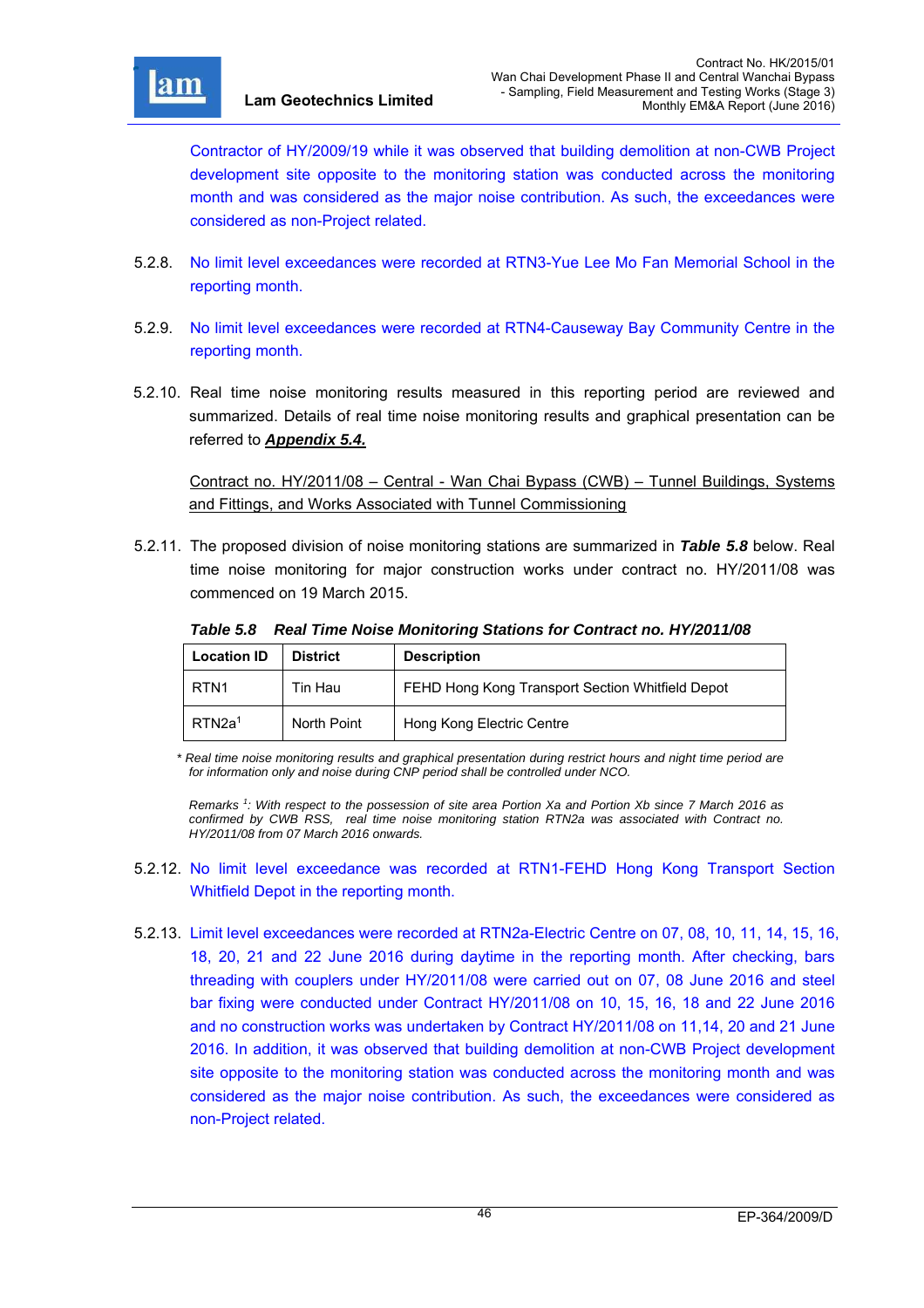

### **5.3 Air Quality Monitoring Results**

Contract no. HY/2009/18 – Central – Wan Chai Bypass (CWB) – Central Interchange under FEP-05/364/2009/A

5.3.1 Air quality monitoring for the Central Interchange works under contract no. HY/2009/18 was commenced on 21 April 2011. The proposed division of air quality monitoring stations are summarized in *Table 5.9* below.

#### *Table 5.9 Air Quality Monitoring Stations for Contract no. HY/2009/18*

| <b>Station</b>   | <b>Description</b>                                   |
|------------------|------------------------------------------------------|
| MA1e             | International Finance Centre (Eastern End of Podium) |
| MA <sub>1w</sub> | International Finance Centre (Western End of Podium) |

- 5.3.2 No exceedance was recorded in the reporting month.
- 5.3.3 Air quality monitoring results measured in this reporting period are reviewed and summarized. Details of air quality monitoring results and graphical presentation can be referred in *Appendix 5.3*.

Contract no. HK/2009/01 – Wan Chai Development Phase II – Central – Wan Chai Bypass at Hong Kong Convention and Exhibition Centre – Tunnel Works under FEP-02/364/2009

5.3.4 The commencement of construction works for Contract no. HK/2009/01 under FEP-02/364/2009 is on 25 August 2011. Air quality monitoring was commenced on 25 August 2011. The proposed division of air quality monitoring stations are summarized in *Table 5.10* below.

### *Table 5.10 Air Quality Monitoring Station for Contract no. HK/2009/01*

| <b>Station</b> | <b>Description</b> |
|----------------|--------------------|
| CMA5b          | Pedestrian Plaza   |

- 5.3.5 No exceedance was recorded in the reporting month.
- 5.3.6 Air quality monitoring results measured in this reporting period are reviewed and summarized. Details of air quality monitoring results and graphical presentation can be referred in *Appendix 5.3*.

Contract no. HK/2009/02 – Wan Chai Development Phase II – Central – Wan Chai Bypass at Wan Chai East (CWB Tunnel) under FEP-01/364/2009

5.3.7 The commencement of construction works for HK/2009/02 under FEP-01/364/2009 is on 26 April 2011. The proposed division of air quality monitoring stations are summarized in *Table 5.11* below.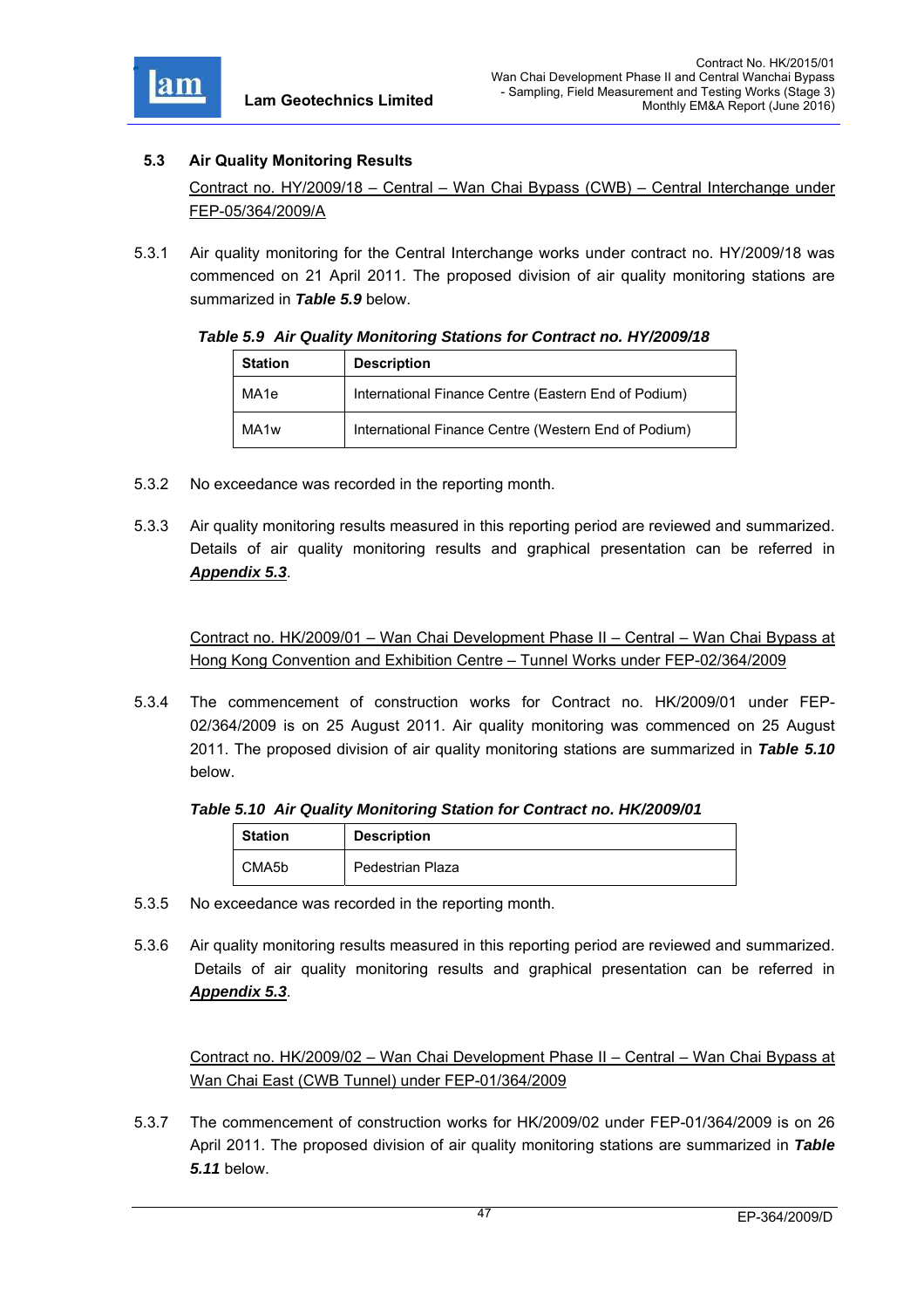

#### *Table 5.11 Air Quality Monitoring Station for Contract no. HK/2009/02*

| <b>Station</b> | <b>Description</b>                               |
|----------------|--------------------------------------------------|
| CMA4a          | Society for the Prevention of Cruelty to Animals |

- 5.3.8 No exceedance was recorded in the reporting month.
- 5.3.9 Air quality monitoring results measured in this reporting period are reviewed and summarized. Details of air quality monitoring results and graphical presentation can be referred in *Appendix 5.3*.

Contract no. HY/2009/15 – Central-Wanchai Bypass – Tunnel (Causeway Bay Typhoon Shelter Section) under FEP-06/364/2009/A

5.3.10 The commencement of construction works for Contract no. HY/2009/15 under FEP-06/364/2009/A was on 13 July 2011. Air quality monitoring was commenced on 14 July 2011. The proposed division of air quality monitoring stations are summarized in *Table 5.12* below.

#### *Table 5.12 Air Quality Monitoring Station for Contract no. HY/2009/15*

| <b>Station</b> | <b>Description</b>         |
|----------------|----------------------------|
| CMA3a          | <b>CWB PRE Site Office</b> |

- 5.3.11 No exceedance was recorded in the reporting month.
- 5.3.12 Air quality monitoring results measured in this reporting period are reviewed and summarized. Details of air quality monitoring results and graphical presentation can be referred in *Appendix 5.3*.

Contract no. HY/2009/19 – Central – Wanchai Bypass Tunnel (North Point Section) and Island Eastern Corridor Link under FEP-07/364/2009/D

5.3.13 The proposed division of air quality monitoring stations are summarized in *Table 5.13* below. Air quality monitoring for the tunnel works under contract no. HY/2009/19 was commenced on 26 April 2011.

*Table 5.13 Air Quality Monitoring Stations for Contract no. HY/2009/19* 

| <b>Station</b>     | <b>Description</b>            |
|--------------------|-------------------------------|
| CMA <sub>1</sub> b | Oil Street Site Office        |
| CMA <sub>2a</sub>  | Causeway Bay Community Centre |

- 5.3.14 No exceedance was recorded in the reporting month.
- 5.3.15 Air quality monitoring results measured in this reporting period are reviewed and summarized. Details of air quality monitoring results and graphical presentation can be referred in *Appendix 5.3*.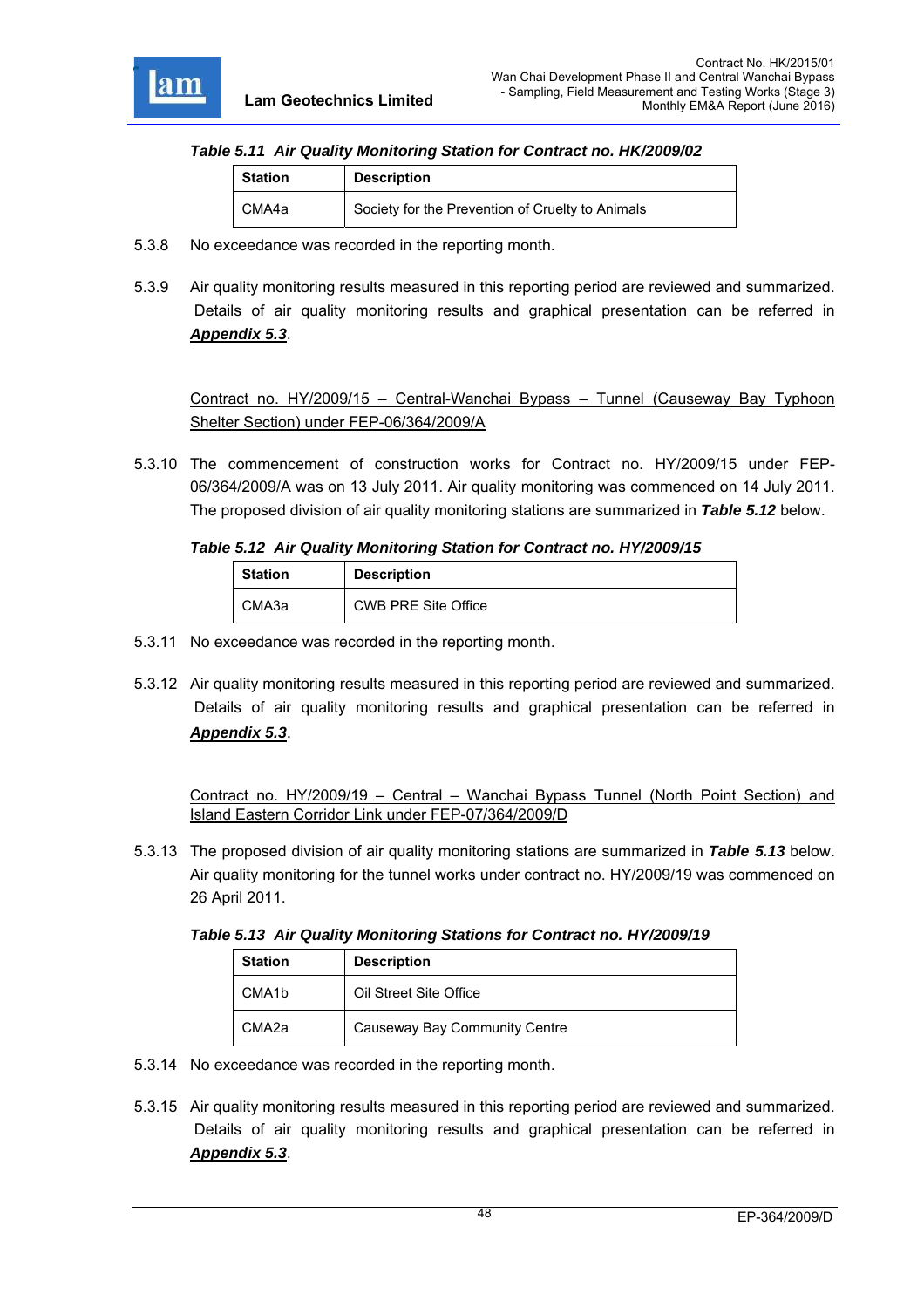

Contract no. HK/2012/08- Wan Chai Development Phase II – Central-Wan Chai Bypass at Wan Chai West

5.3.16 The commencement of construction works for Contract no. HK/2012/08 under FEP-09/364/2009/C was on May 2014. Air quality monitoring was commenced on 25 August 2011. The proposed division of air quality monitoring stations are summarized in *Table 5.14* below.

#### *Table 5.14 Air Quality Monitoring Station for Contract no. HK/2012/08*

| <b>Station</b> | <b>Description</b> |
|----------------|--------------------|
| CMA5b          | Pedestrian Plaza   |

- 5.3.17 No exceedance was recorded in the reporting month.
- 5.3.18 Air quality monitoring results measured in this reporting period are reviewed and summarized. Details of air quality monitoring results and graphical presentation can be referred in *Appendix 5.3*.

Contract no. HY/2010/08 – Central-Wanchai Bypass –Wanchai Bypass Tunnel (Slip Raod 8 Section) under FEP-09/364/2009/B

5.3.19 The commencement of construction works for Contract no. HY/2010/08 under FEP-09/364/2009/B was on July 2014. Air quality monitoring was commenced on 14 July 2011. The proposed division of air quality monitoring stations are summarized in *Table 5.15* below.

### *Table 5.15 Air Quality Monitoring Station for Contract no. HY/2010/08*

| <b>Station</b> | <b>Description</b>         |
|----------------|----------------------------|
| СМАЗа          | <b>CWB PRE Site Office</b> |

5.3.20 No exceedance was recorded in the reporting month. Air quality monitoring results measured in this reporting period are reviewed and summarized. Details of air quality monitoring results and graphical presentation can be referred in *Appendix 5.3*.

Contract no. HY/2011/08 – Central - Wan Chai Bypass (CWB) – Tunnel Buildings, Systems and Fittings, and Works Associated with Tunnel Commissioning

5.3.21 Air quality monitoring for the Central Interchange works under contract no. HY/2011/08 was commenced on 21 April 2011. The proposed division of air quality monitoring stations are summarized in *Table 5.16* below.

*Table 5.16 Air Quality Monitoring Stations for Contract no. HY/2011/08* 

| <b>Station</b>     | <b>Description</b>                                   |
|--------------------|------------------------------------------------------|
| MA <sub>1e</sub>   | International Finance Centre (Eastern End of Podium) |
| MA <sub>1w</sub>   | International Finance Centre (Western End of Podium) |
| CMA <sub>1</sub> b | Oil Street Site Office                               |
| CMA <sub>2a</sub>  | Causeway Bay Community Centre                        |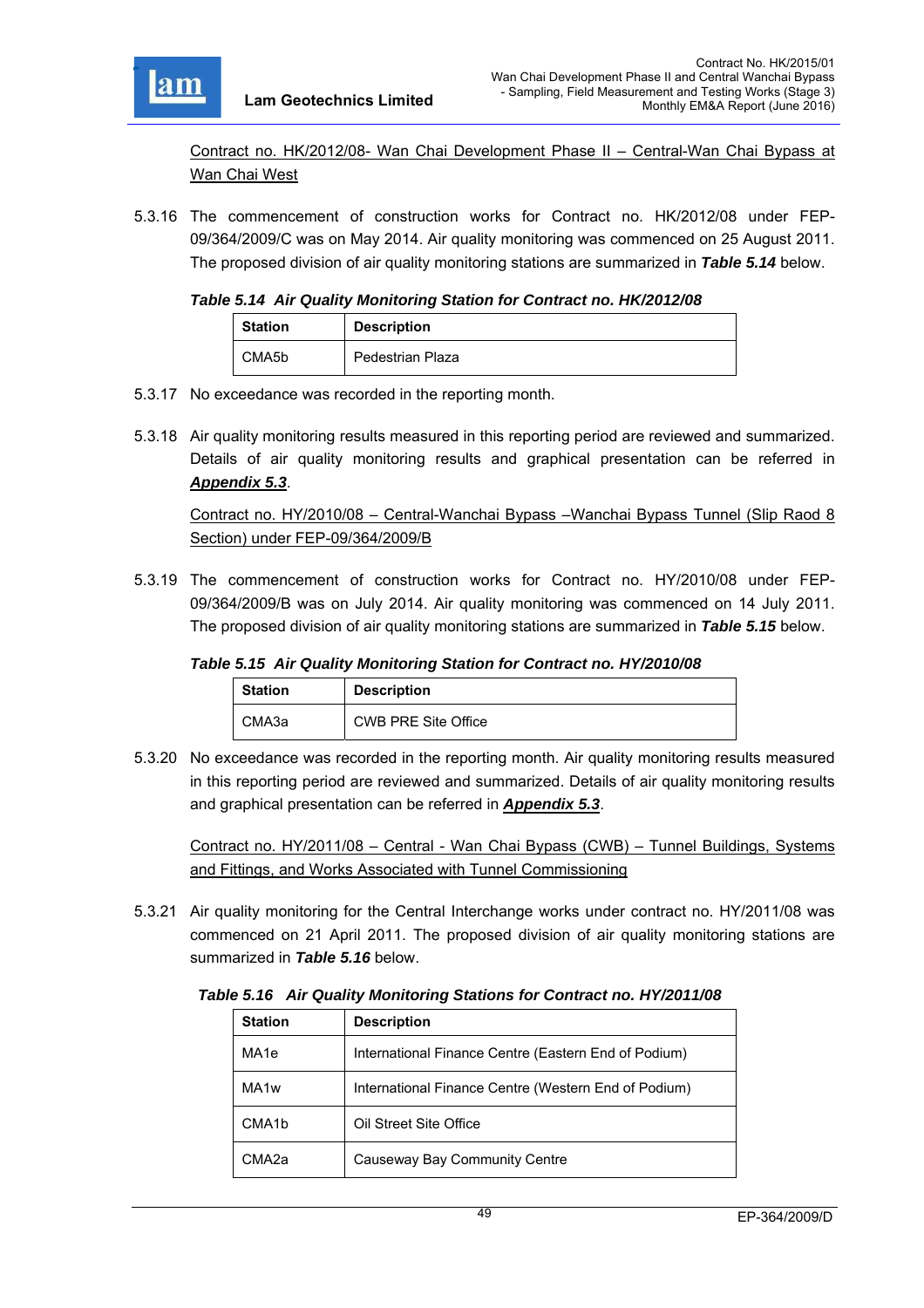

- 5.3.22 No exceedance was recorded in the reporting month.
- 5.3.23 Air quality monitoring results measured in this reporting period are reviewed and summarized. Details of air quality monitoring results and graphical presentation can be referred in *Appendix 5.3*.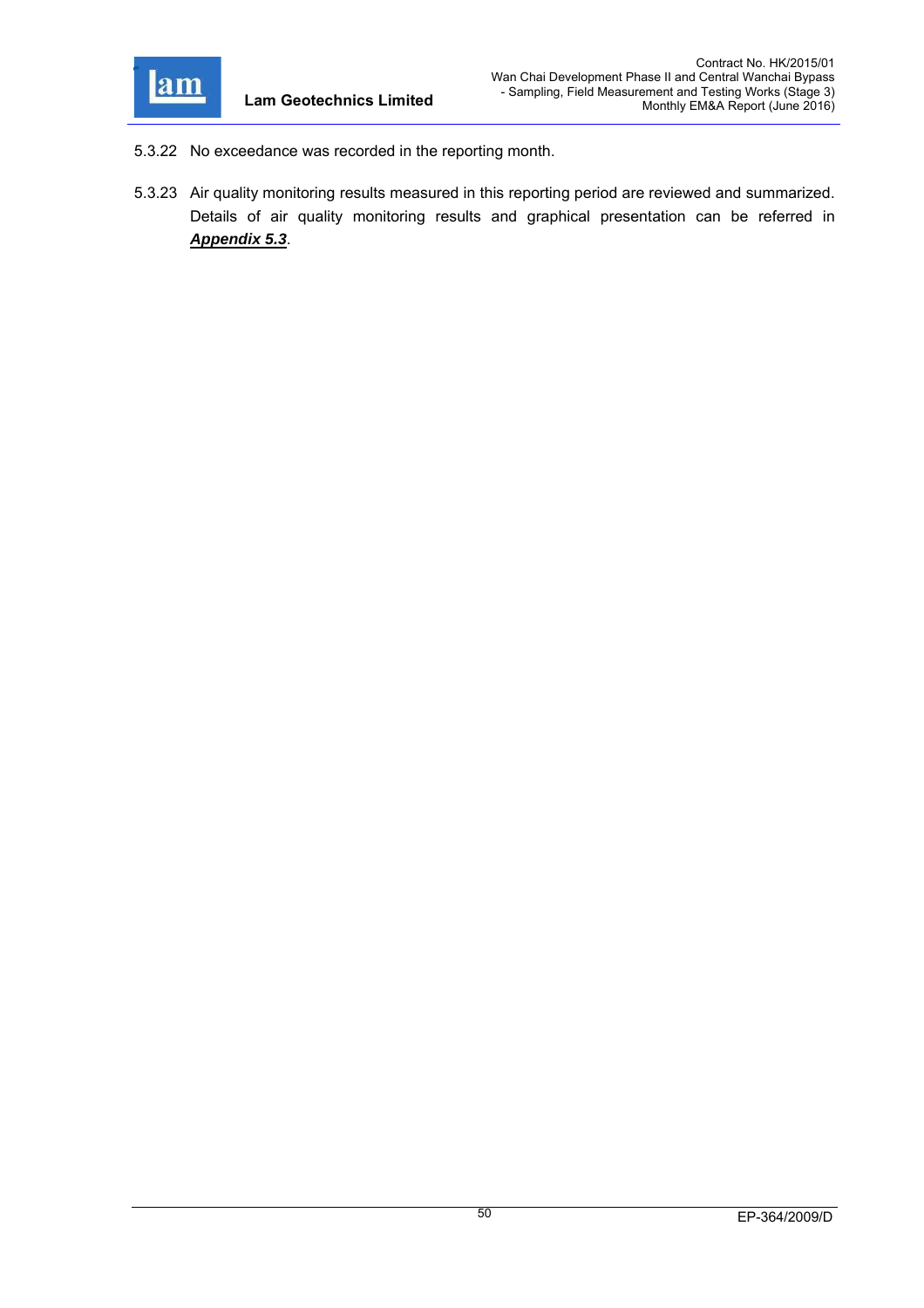

### **5.4 Waste Monitoring Results**

Contract no. HK/2009/01 – Wan Chai Development Phase II – Central – Wan Chai Bypass at Hong Kong Convention and Exhibition Centre – Tunnel Works under FEP-02/364/2009

5.4.1. Inert C&D wastes and non-inert C&D wastes were disposed in this reporting month. Details of the waste flow table are summarized in *Table 5.17*.

| <b>Waste Type</b>                                                                                                          | <b>Quantity this</b><br>month | <b>Cumulative-to-Date</b> | <b>Disposal / Dumping</b><br><b>Grounds</b> |
|----------------------------------------------------------------------------------------------------------------------------|-------------------------------|---------------------------|---------------------------------------------|
| Inert C&D materials<br>disposed, $m3$                                                                                      | <b>Nil</b>                    | 107791.73                 | TKO137, TM38                                |
| Inert C&D materials<br>recycled, m <sup>3</sup>                                                                            | <b>Nil</b>                    | 98512.03                  | N/A                                         |
| Non-inert C&D<br>materials disposed, m <sup>3</sup>                                                                        | 126.76                        | 4716.96                   | <b>SENT Landfill</b>                        |
| Non-inert C&D<br>materials recycled, kg                                                                                    | 75460                         | 1284531                   | N/A                                         |
| Chemical waste<br>disposed, kg                                                                                             | <b>Nil</b>                    | 10400                     | N/A                                         |
| Marine Sediment                                                                                                            |                               |                           |                                             |
| (Type 1 - Open Sea<br>Disposal), $m^3$                                                                                     | <b>Nil</b>                    | 11527                     | South of Cheung Chau                        |
| Marine Sediment<br>(Type 1 – Open Sea<br>Disposal (Dedicate<br>Sites) & Type 2-<br><b>Confined Marine</b><br>Disposal), m3 | <b>Nil</b>                    | 16261                     | East of Cha Chau<br>South Brothers          |

| Table 5.17 Details of Waste Disposal for Contract no. HK/2009/01 |  |  |
|------------------------------------------------------------------|--|--|

Remarks: The cumulative amount of inert C&D material recycled was clarified in the reporting month.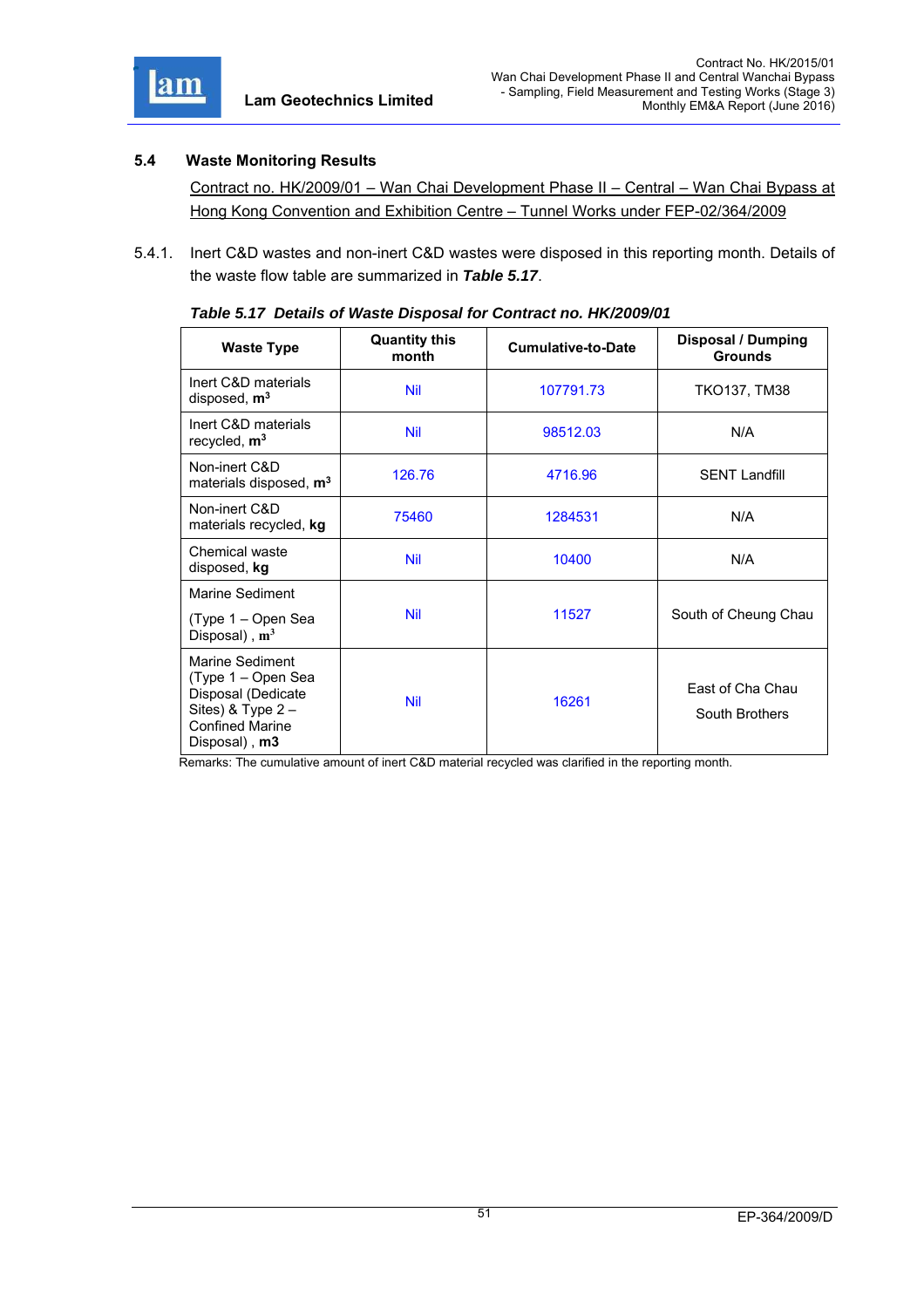

Marine Sediment (Type 1 – Open Sea Disposal) , **m3**

Contract no. HK/2009/02 – Wan Chai Development Phase II – Central – Wan Chai Bypass at Wan Chai East (CWB Tunnel) under FEP-01/364/2009

5.4.2. Inert C&D & non-inert C&D wastes were disposed of in this reporting month. Details of the waste flow table are summarized in *Table 5.18*.

| Table 5.16 Details of Waste Disposal for Contract no. HTV2009/02 |                            |                                        |                                             |  |
|------------------------------------------------------------------|----------------------------|----------------------------------------|---------------------------------------------|--|
| <b>Waste Type</b>                                                | <b>Quantity this month</b> | <b>Cumulative Quantity-</b><br>to-Date | <b>Disposal / Dumping</b><br><b>Grounds</b> |  |
| Inert C&D materials<br>disposed, $m3$                            | 7405                       | 490542.412                             | TKO137 / TM 38                              |  |
| Inert C&D materials<br>recycled, $m3$                            | <b>Nil</b>                 | 46520                                  | N/A                                         |  |
| Non-inert C&D<br>materials disposed,<br>m <sup>3</sup>           | 419                        | 3211.317                               | <b>SENT Landfill</b>                        |  |
| Non-inert C&D<br>materials recycled, m <sup>3</sup>              | <b>Nil</b>                 | N/A                                    | N/A                                         |  |
| Chemical waste<br>disposed, kg                                   | <b>Nil</b>                 | 17718                                  | <b>SENT Landfill</b>                        |  |

*Table 5.18 Details of Waste Disposal for Contract no. HK/2009/02* 

Contract no. HY/2009/18 – Central – Wan Chai Bypass (CWB) – Central Interchange under FEP-05/364/2009/A

Nil 27889 South Cheung Chau

5.4.3. Inert C&D and non-inert C&D waste was disposed of in this reporting month. Details of the waste flow table are summarized in *Table 5.19*.

| <b>Waste Type</b>                                      | <b>Quantity this</b><br>month | <b>Cumulative-to-Date</b> | <b>Disposal / Dumping</b><br><b>Grounds</b> |
|--------------------------------------------------------|-------------------------------|---------------------------|---------------------------------------------|
| Inert C&D materials<br>disposed, $m3$                  | 114.15                        | 140348.09                 | T.K.O. 137, TM 38                           |
| Inert C&D materials<br>recycled, $m3$                  | <b>Nil</b>                    | 58787.05                  | N/A                                         |
| Non-inert C&D<br>materials disposed,<br>m <sup>3</sup> | 34.26                         | 4124.95                   | <b>SENT Landfill</b>                        |
| Non-inert C&D<br>materials recycled,<br>ton            | <b>Nil</b>                    | 878.37                    | N/A                                         |
| Chemical waste<br>disposed, kg                         | 0.98                          | 4440.98                   | N/A                                         |

*Table 5.19 Details of Waste Disposal for Contract no. HY/2009/18*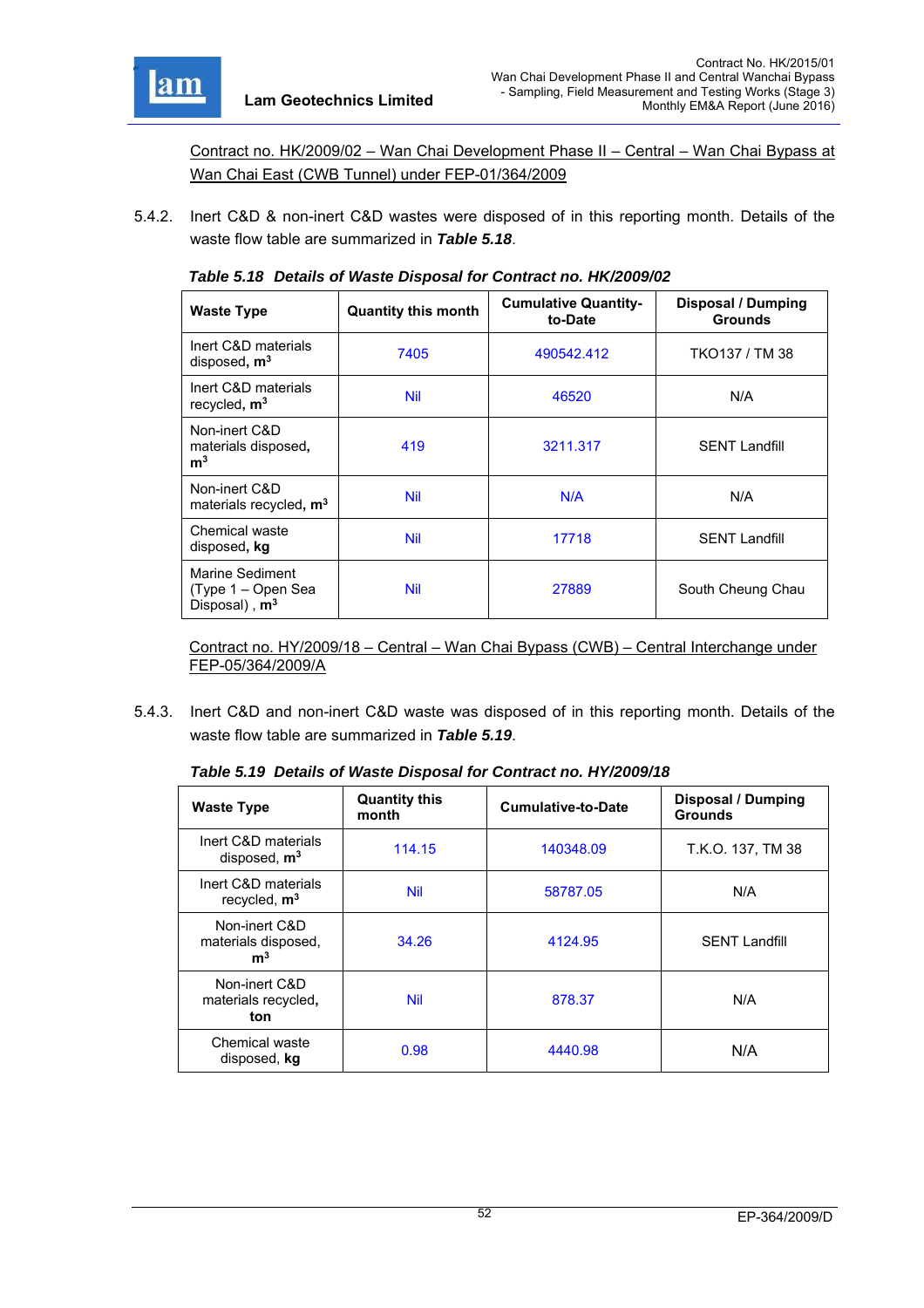

Contract no. HY/2009/15 – Central-Wanchai Bypass – Tunnel (Causeway Bay Typhoon Shelter Section) under FEP-06/364/2009/A

5.4.4. Inert & Non-inert C&D wastes were disposed of in this reporting month. Details of the waste flow table are summarized in *Table 5.20*.

|                                                                                                                                            | $1800$ $0.20$ Detains of Fraste Disposal for Obtitual fib. 111/2009/10 |                                               |                                                           |  |  |
|--------------------------------------------------------------------------------------------------------------------------------------------|------------------------------------------------------------------------|-----------------------------------------------|-----------------------------------------------------------|--|--|
| <b>Waste Type</b>                                                                                                                          | <b>Quantity this</b><br>month                                          | <b>Cumulative Quantity-to-</b><br><b>Date</b> | <b>Disposal / Dumping</b><br><b>Grounds</b>               |  |  |
| Inert C&D materials                                                                                                                        | <b>Nil</b>                                                             | 619726.37                                     | Tuen Mun Area 38                                          |  |  |
| disposed, m <sup>3</sup>                                                                                                                   | <b>Nil</b>                                                             | 245453.3                                      | <b>TKO137 FB</b>                                          |  |  |
|                                                                                                                                            |                                                                        |                                               | HY/2009/11                                                |  |  |
|                                                                                                                                            |                                                                        |                                               | ex-PCWA                                                   |  |  |
|                                                                                                                                            |                                                                        |                                               | <b>TS4/TS2</b>                                            |  |  |
| Inert C&D materials<br>recycled, $m3$                                                                                                      | <b>Nil</b>                                                             | 358660.77                                     | <b>WDII</b>                                               |  |  |
|                                                                                                                                            |                                                                        |                                               | Lun Ku Tan                                                |  |  |
|                                                                                                                                            |                                                                        |                                               | <b>WENT</b>                                               |  |  |
|                                                                                                                                            |                                                                        |                                               | HY/2010/08                                                |  |  |
| Non-inert C&D materials<br>disposed, $m3$                                                                                                  | 44.5                                                                   | 4354.31                                       | <b>SENT Landfill</b>                                      |  |  |
| Non-inert C&D materials<br>recycled, $m3$                                                                                                  | <b>Nil</b>                                                             | 5496446.2                                     | Xun Xiang Metalware<br><b>Skylight Recycle</b><br>(paper) |  |  |
| Chemical waste<br>disposed, kg                                                                                                             | <b>Nil</b>                                                             | 22755                                         | Dunwell Group                                             |  |  |
| <b>Marine Sediment</b><br>(Type1-Open Sea<br>Disposal (Dedicate<br>Sites) & Type 2-<br><b>Confined Marine</b><br>Disposal), m <sup>3</sup> | <b>Nil</b>                                                             | 5684                                          | South of the Brothers                                     |  |  |

|  | Table 5.20 Details of Waste Disposal for Contract no. HY/2009/15 |  |
|--|------------------------------------------------------------------|--|
|  |                                                                  |  |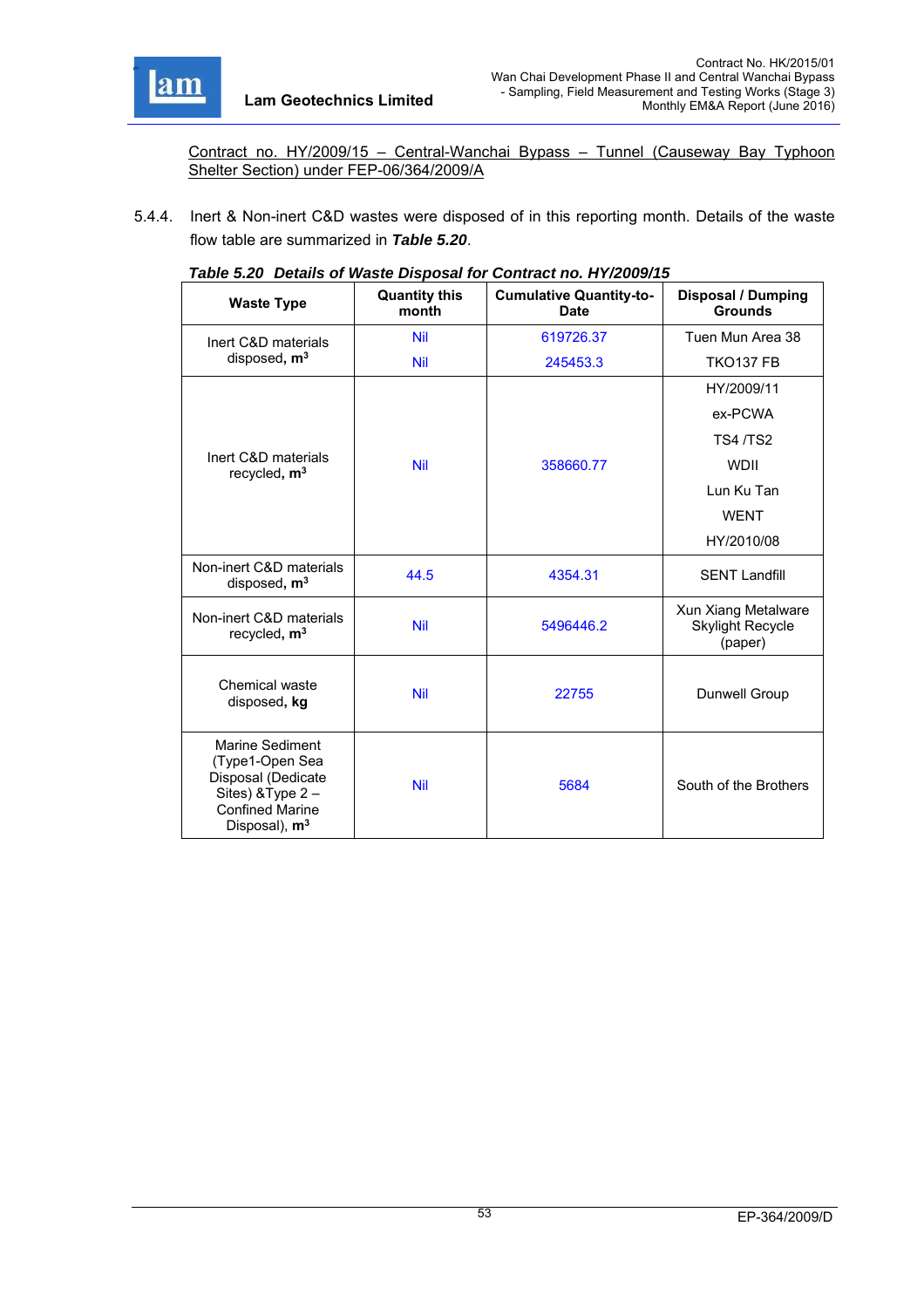

Contract no. HY/2009/19 – Central – Wanchai Bypass Tunnel (North Point Section) and Island Eastern Corridor Link under FEP-07/364/2009/D

5.4.5. Inert and Non-inert C&D wastes were disposed of in this reporting month. Details of the waste flow table are summarized in *Table 5.21*.

| Waste Type*                                                                                                                                        | <b>Quantity this</b><br>month | <b>Cumulative-to-Date</b> | Disposal /<br><b>Dumping Grounds</b> |
|----------------------------------------------------------------------------------------------------------------------------------------------------|-------------------------------|---------------------------|--------------------------------------|
| Inert C&D materials<br>disposed, ton                                                                                                               | 541.4                         | 649687.72                 | N/A                                  |
| Inert C&D materials<br>recycled, ton                                                                                                               | <b>Nil</b>                    | 82349.7                   | N/A                                  |
| Non-inert C&D materials<br>disposed, ton                                                                                                           | 53.81                         | 4869.7                    | <b>SENT Landfill</b>                 |
| Non-inert C&D materials<br>recycled, ton                                                                                                           | <b>Nil</b>                    | 548.4                     | N/A                                  |
| Chemical waste<br>disposed, kg                                                                                                                     | <b>Nil</b>                    | 9.92                      | N/A                                  |
| Marine Sediment<br>(Tunnel) (Type-1 Open<br>Sea Disposal), m <sup>3</sup>                                                                          | <b>Nil</b>                    | 20556                     | South of Cheung<br>Chau              |
| Marine Sediment<br>(Tunnel) (Type 1- Open<br>Sea Disposal (Dedicated<br>Sites) & Type $2 -$<br><b>Confined Marine</b><br>Disposal), m <sup>3</sup> | <b>Nil</b>                    | 30751                     | East of Sha Chau                     |

#### *Table 5.21 Details of Waste Disposal for Contract no. HY/2009/19*

Contract no. HK/2012/08 Wan Chai Development Phase II - Central-Wan Chai Bypass at Wan Chai West under FEP-09/364/2009/B

5.4.6. No inert and Non-inert C&D wastes were disposed of in this reporting month. Details of the waste flow table are summarized in *Table 5.22*.

#### *Table 5.22 Details of Waste Disposal for Contract no. HK/2012/08*

| Waste Type*                                         | <b>Quantity this month</b> | Cumulative-to-Date | <b>Disposal / Dumping</b><br><b>Grounds</b>                           |
|-----------------------------------------------------|----------------------------|--------------------|-----------------------------------------------------------------------|
| Inert C&D materials<br>disposed, $m3$               | 2863                       | 164301             | <b>TKO 137</b>                                                        |
| Inert C&D materials<br>recycled, $m3$               | 10685                      | 80303              | N/A                                                                   |
| Non-inert C&D<br>materials<br>disposed, $m3$        | 215                        | 1717               | <b>SENT</b>                                                           |
| Non-inert C&D<br>materials recycled, m <sup>3</sup> | <b>Nil</b>                 | Nil                | N/A                                                                   |
| Chemical waste<br>disposed, kg                      | <b>Nil</b>                 | Nil                | N/A                                                                   |
| Marine sediment<br>(Type 1) disposal, $m3$          | <b>Nil</b>                 | 3145               | South of Cheung Chau /<br>Fast of Sha Chau /<br>South of The Brothers |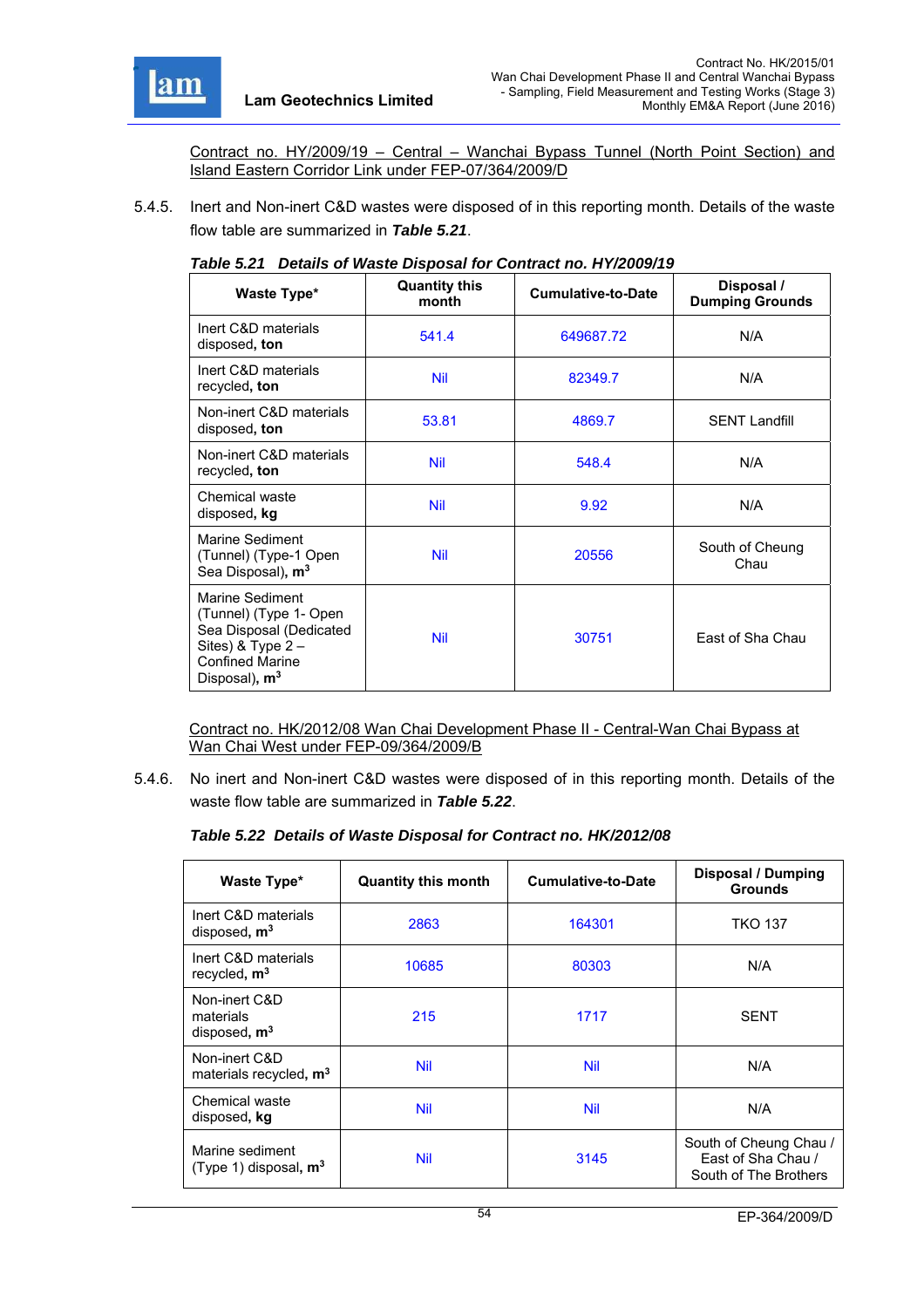

Contract no. HY/2010/08 Central – Wan Chai Bypass (CWB) – Tunnel (Slip Road 8) under FEP-10/364/2009/B

5.4.7. No inert and Non-inert C&D wastes were disposed of in this reporting month. Details of the waste flow table are summarized in *Table 5.23*.

| Waste Type*                                            | <b>Quantity this month</b> | <b>Cumulative-to-Date</b> | Disposal / Dumping<br><b>Grounds</b>           |
|--------------------------------------------------------|----------------------------|---------------------------|------------------------------------------------|
|                                                        | 13144.9                    | 554269.1                  | TM 38                                          |
| Inert C&D materials                                    | 30567.5                    | 235442.1                  | <b>WENT</b>                                    |
| disposed, m <sup>3</sup>                               | 11530.1                    | 82911.8                   | <b>SENT</b>                                    |
|                                                        | 32814.1                    | 70934.1                   | TKO area 137                                   |
| Inert C&D materials<br>recycled, m <sup>3</sup>        | <b>Nil</b>                 | <b>Nil</b>                | N/A                                            |
| Non-inert C&D<br>materials disposed, m <sup>3</sup>    | 40.3                       | 1945.96                   | <b>SENT</b>                                    |
| Non-inert C&D<br>materials recycled, m <sup>3</sup>    | <b>Nil</b>                 | <b>Nil</b>                | N/A                                            |
| Chemical waste<br>disposed, kg                         | <b>Nil</b>                 | 979                       | N/A                                            |
| Type 1 - Open Sea<br>Disposal, m <sup>3</sup>          | 5468                       | 21836.4                   | East Sha Chau/ South<br><b>Brothers Island</b> |
| Type $2$ – Confined<br>Marine disposal, m <sup>3</sup> | 0                          | 549.2                     | East Sha Chau                                  |

| Table 5.23 Details of Waste Disposal for Contract no. HY/2010/08 |  |  |
|------------------------------------------------------------------|--|--|
|                                                                  |  |  |

Remarks: The cumulative amount if inert C&D material disposed was clarified in the reporting month. The cumulative amount of Type 1 – Open Sea Disposal and Type 2 – Confined Marine Disposal under FEP-10/364/2009/B has been clarified by the Contractor in the reporting month.

 Contract no. HY/2011/08 Central –Central - Wan Chai Bypass (CWB) –Tunnel Buildings, Systems and Fittings, and Works Associated with Tunnel Commissioning under FEP-11/364/2009B

5.4.8. No inert and Non-inert C&D wastes were disposed of in this reporting month. Details of the waste flow table are summarized in *Table 5.24*.

*Table 5.24 Details of Waste Disposal for Contract no. HY/2011/08*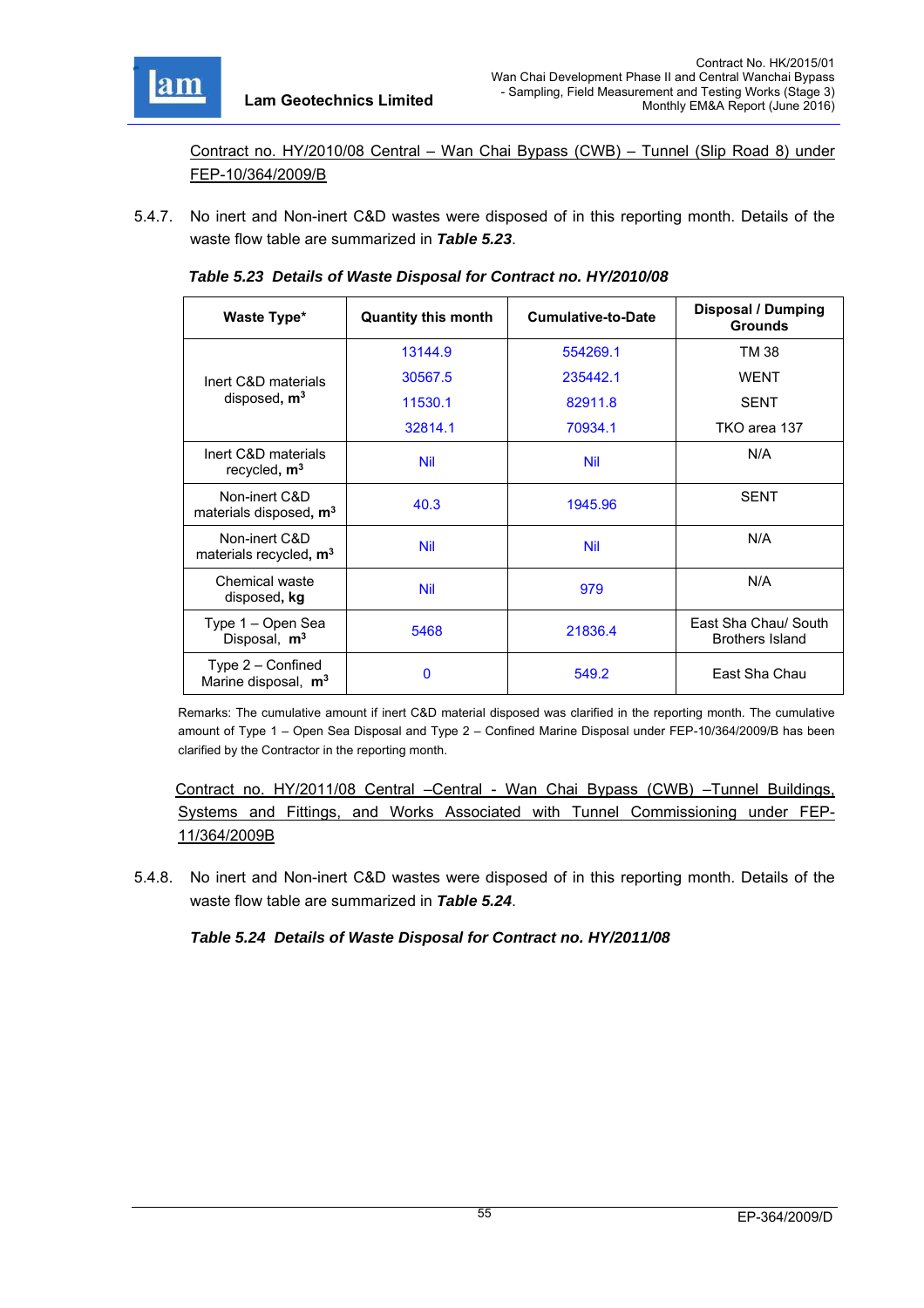

| Waste Type*                                         | <b>Quantity this month</b> | <b>Cumulative-to-Date</b> | Disposal / Dumping<br><b>Grounds</b> |
|-----------------------------------------------------|----------------------------|---------------------------|--------------------------------------|
| Inert C&D materials<br>disposed, $m3$               | <b>Nil</b>                 | 367.68                    | CWPF & TKO137                        |
| Inert C&D materials<br>recycled, $m3$               | <b>Nil</b>                 | Nil                       | N/A                                  |
| Non-inert C&D<br>materials disposed, m <sup>3</sup> | 30.88                      | 760.45                    | <b>SENT</b>                          |
| Non-inert C&D<br>materials recycled, ton            | <b>Nil</b>                 | 31.72                     | N/A                                  |
| Chemical waste<br>disposed, kg                      | <b>Nil</b>                 | 3800                      | N/A                                  |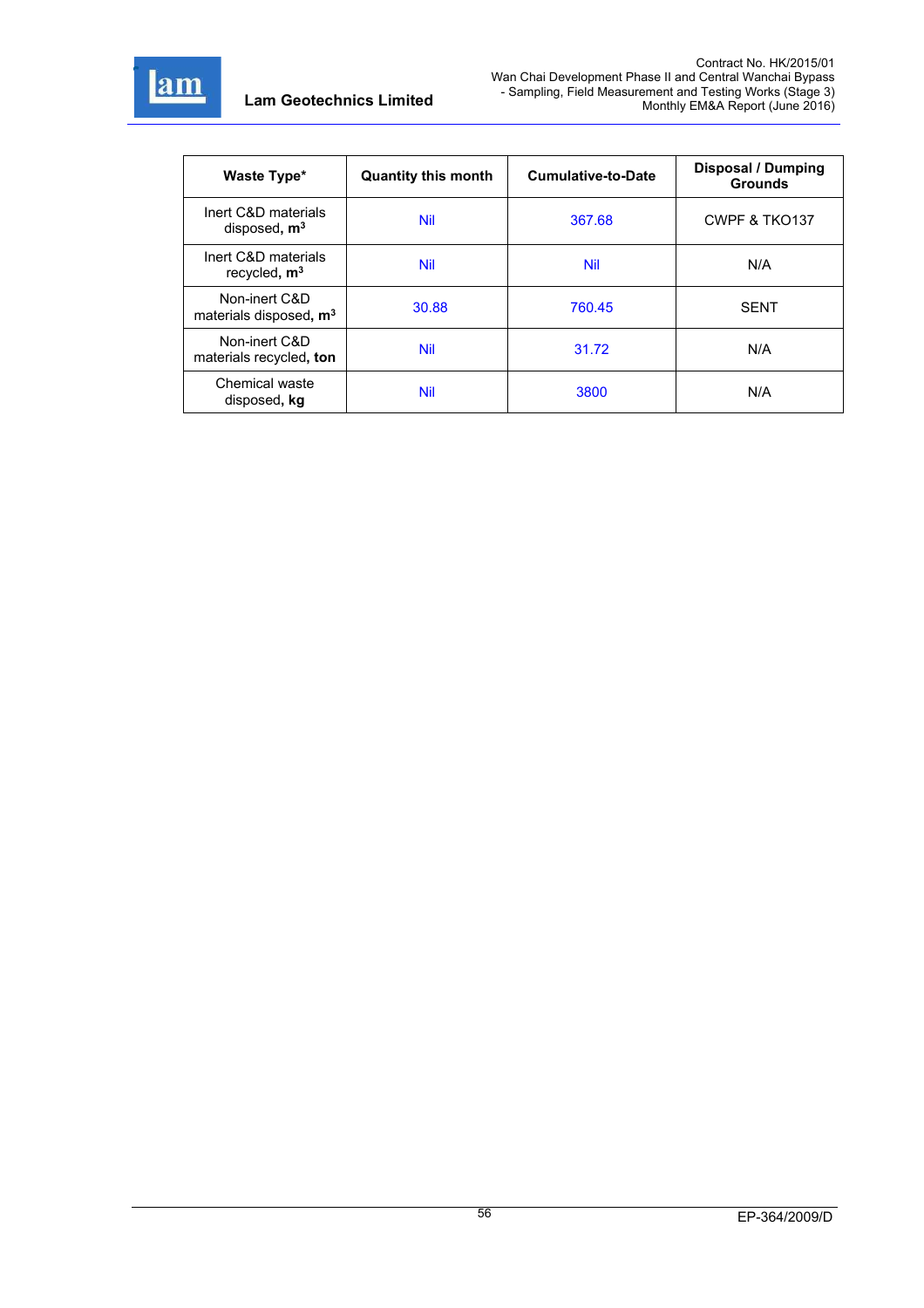

### **6.0 COMPLIANCE AUDIT**

6.0.1. The Event Action Plan for construction noise, air qualities are presented in *Appendix 6.1*.

#### **6.1 Noise Monitoring**

Contract no. HY/2009/18 – Central – Wan Chai Bypass (CWB) – Central Interchange under FEP-05/364/2009/A

6.1.1. No exceedance was recorded in the reporting month.

Contract no. HK/2009/01 – Wan Chai Development Phase II – Central – Wan Chai Bypass at Hong Kong Convention Exhibition Centre – Tunnel Works under FEP-02/364/2009

- 6.1.2. Three limit level exceedances were recorded at M1a- Harbour Road Sports Centre on 07, 13 and 21 June 2016 in this reporting month.
- 6.1.3. Operation of hydromill trench cutter at Ex- Wan Chai Swimming Pool (adjacent to Harbour Road Sports Centre directly opposite to the monitoring station) under non WDII-CWB Contractor was observed as the major noise contribution during monitoring on 07 and 13 June 2016 while breaking opposite to the monitoring station under non WDII-CWB Contractor as major noise contribution during monitoring on 21 June 2016. As such, the exceedances were considered as non-Project related.

Contract no. HK/2009/02 – Wan Chai Development Phase II – Central – Wan Chai Bypass at Wan Chai East (CWB Tunnel) under FEP-01/364/2009

- 6.1.4. Three limit level exceedances were recorded at M1a- Harbour Road Sports Centre on 07, 13 and 21 June 2016 in this reporting month.
- 6.1.5. Operation of hydromill trench cutter at Ex- Wan Chai Swimming Pool (adjacent to Harbour Road Sports Centre directly opposite to the monitoring station) under non WDII-CWB Contractor was observed as the major noise contribution during monitoring on 07 and 13 June 2016 while breaking opposite to the monitoring station under non WDII-CWB Contractor as major noise contribution during monitoring on 21 June 2016. As such, the exceedances were considered as non-Project related.

Contract no. HY/2009/15 – Central-Wanchai Bypass – Tunnel (Causeway Bay Typhoon Shelter Section) under FEP-06/364/2009/A

6.1.6. No exceedance was recorded in the reporting month.

Contract no. HY/2009/19 – Central – Wanchai Bypass Tunnel (North Point Section) and Island Eastern Corridor Link under FEP-07/364/2009/D

6.1.7. No exceedance was recorded in the reporting month.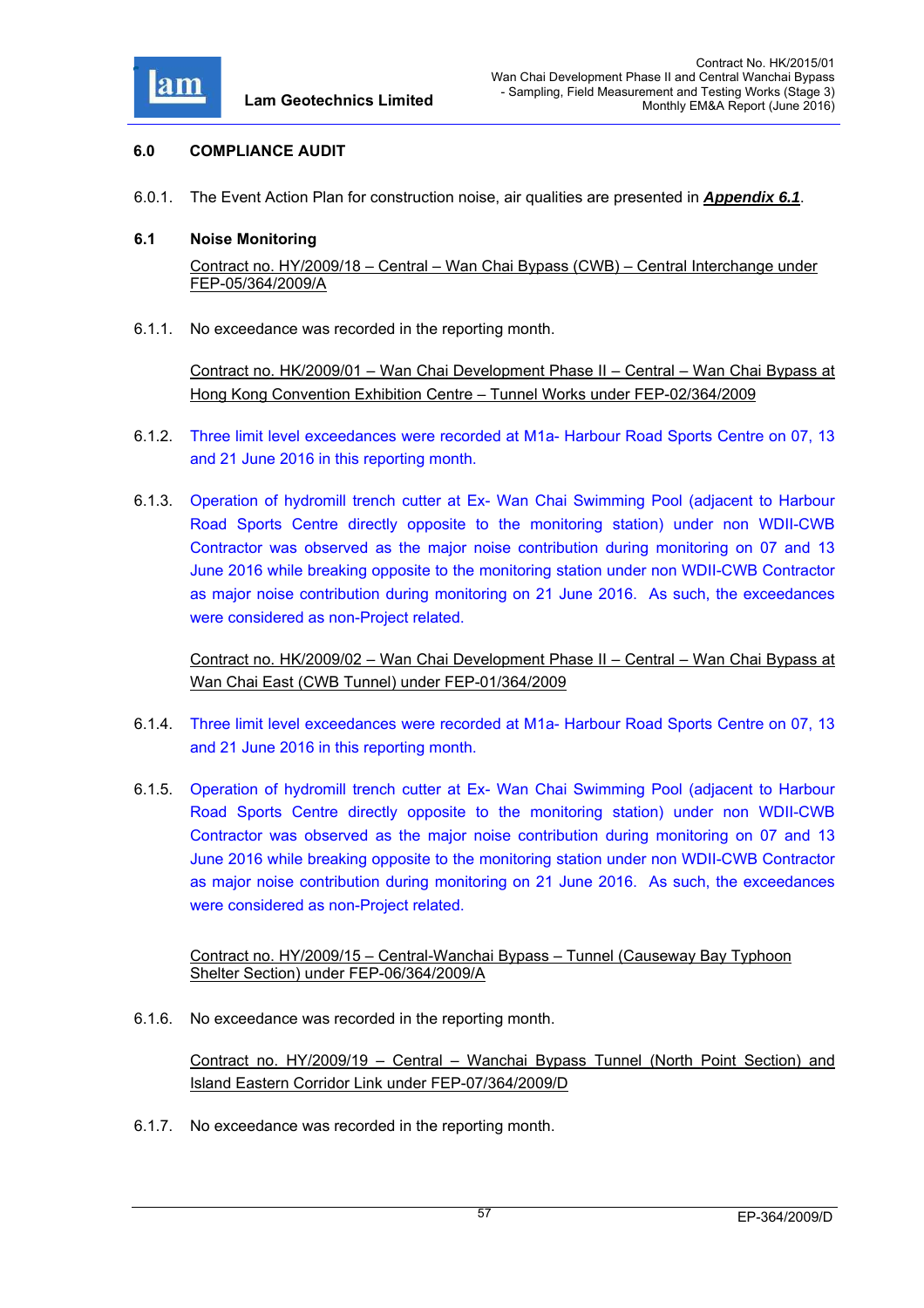

Contract no. HY/2010/08 – Central-Wanchai Bypass – Tunnel (Slip Raod 8 Section) under FEP-10/364/2009/B

6.1.8. No exceedance was recorded in the reporting month.

Contract no. HY/2011/08 Central –Central - Wan Chai Bypass (CWB) –Tunnel Buildings, Systems and Fittings, and Works Associated with Tunnel Commissioning under FEP-11/364/2009B

6.1.9. No exceedance was recorded in the reporting month.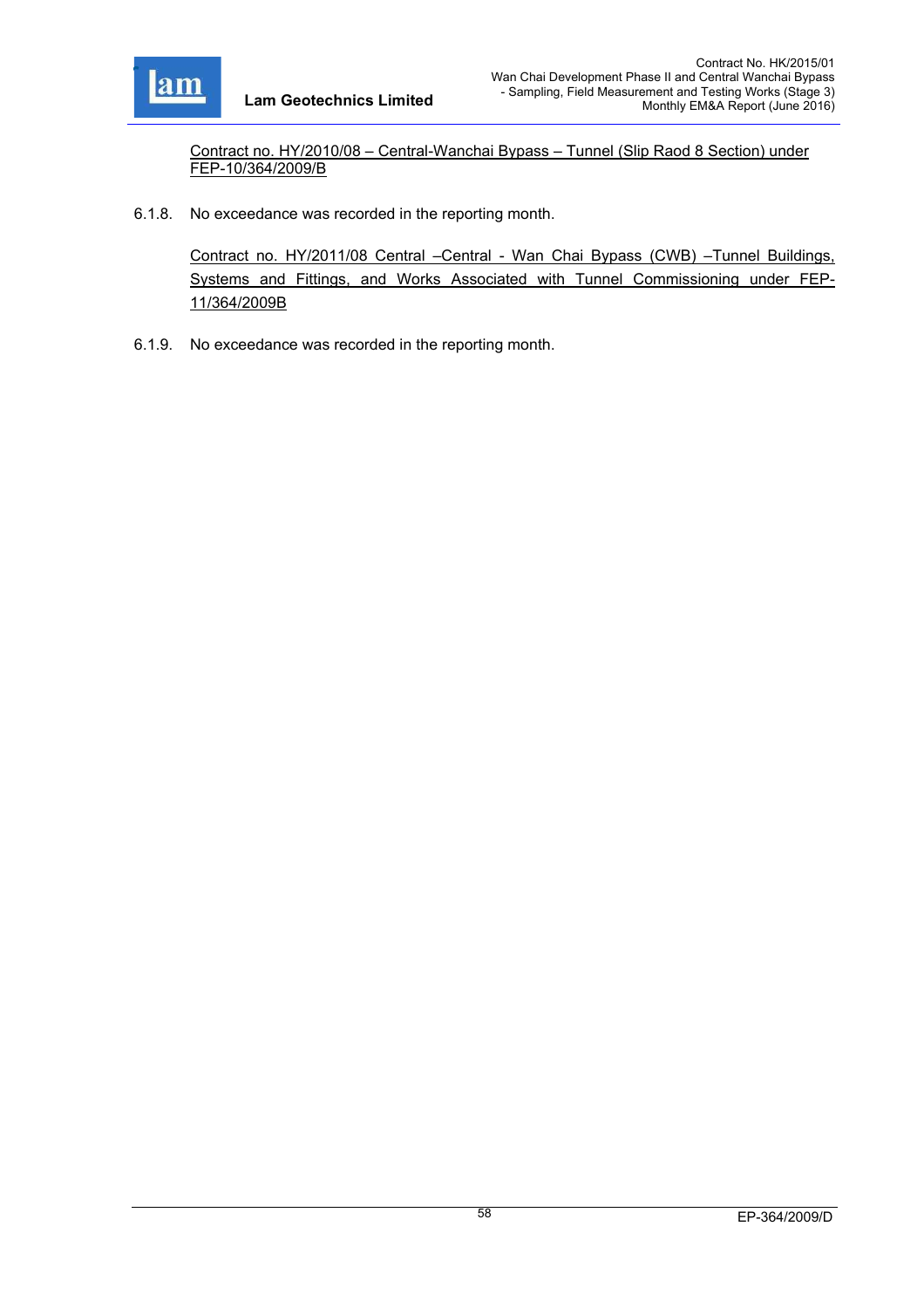

### **Real Time Noise Monitoring**

Contract no. HY/2009/19 – Central – Wanchai Bypass Tunnel (North Point Section) and Island Eastern Corridor Link under FEP-07/364/2009/D

- 6.1.10. No limit level exceedance was recorded at RTN1-FEHD Hong Kong Transport Section Whitfield Depot in the reporting month.
- 6.1.11. Limit level exceedances were recorded at RTN2a-Electric Centre on 07, 08, 10, 11, 14, 15, 16, 18, 20, 21 and 22 June 2016 during daytime in the reporting month. After checking, pre bore and sheet piling works were carried out on 07, 08, 10, 11, 14, 15, 16, 18, 20, 21 and 22 June 2016 and mitigation measures including erection of noise barrier was implemented by the Contractor of HY/2009/19 while it was observed that building demolition at non-CWB Project development site opposite to the monitoring station was conducted across the monitoring month and was considered as the major noise contribution. As such, the exceedances were considered as non-Project related.
- 6.1.12. No limit level exceedances were recorded at RTN3-Yue Lee Mo Fan Memorial School in the reporting month.
- 6.1.13. No limit level exceedances were recorded at RTN4-Causeway Bay Community Centre in the reporting month.

Contract no. HY/2011/08 Central –Central - Wan Chai Bypass (CWB) –Tunnel Buildings, Systems and Fittings, and Works Associated with Tunnel Commissioning under FEP-11/364/2009B

- 5.2.14. No limit level exceedance was recorded at RTN1-FEHD Hong Kong Transport Section Whitfield Depot in the reporting month.
- 5.2.15. Limit level exceedances were recorded at RTN2a-Electric Centre on 07, 08, 10, 11, 14, 15, 16, 18, 20, 21 and 22 June 2016 during daytime in the reporting month. After checking, bars threading with couplers under HY/2011/08 were carried out on 07, 08 June 2016 and steel bar fixing were conducted under Contract HY/2011/08 on 10, 15, 16, 18 and 22 June 2016 and no construction works was undertaken by Contract HY/2011/08 on 11,14, 20 and 21 June 2016. In addition, it was observed that building demolition at non-CWB Project development site opposite to the monitoring station was conducted across the monitoring month and was considered as the major noise contribution. As such, the exceedances were considered as non-Project related.

### **6.2 Air Quality Monitoring**

Contract no. HY/2009/18 – Central – Wan Chai Bypass (CWB) – Central Interchange under FEP-05/364/2009/A

6.2.1. No exceedance was recorded in the reporting month.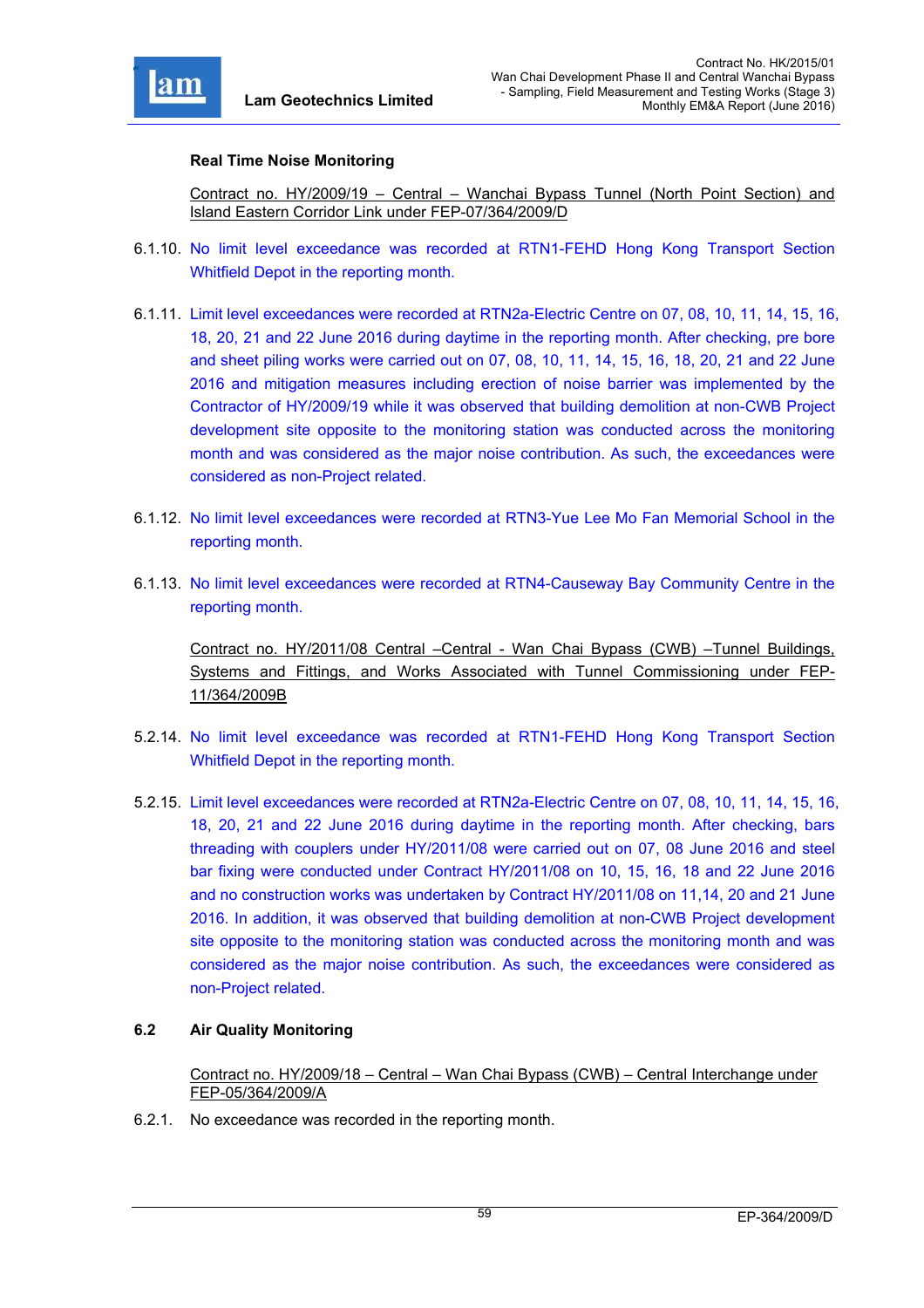

Contract no. HK/2009/01 – Wan Chai Development Phase II – Central – Wan Chai Bypass at Hong Kong Convention and Exhibition Centre – Tunnel Works under FEP-02/364/2009

6.2.2. No exceedance was recorded in the reporting month.

Contract no. HK/2009/02 – Wan Chai Development Phase II – Central – Wan Chai Bypass at Wan Chai East (CWB Tunnel) under FEP-01/364/2009

6.2.3. No exceedance was recorded in the reporting month.

Contract no. HY/2009/15 – Central-Wanchai Bypass – Tunnel (Causeway Bay Typhoon Shelter Section) FEP-06/364/2009/A

6.2.4. No exceedance was recorded in the reporting month.

Contract no. HY/2009/19 – Central – Wanchai Bypass Tunnel (North Point Section) and Island Eastern Corridor Link under FEP-07/364/2009/D

6.2.5. No exceedance was recorded in the reporting month.

Contract no. HK/2012/08 Wan Chai Development Phase II - Central-Wan Chai Bypass at Wan Chai West under FEP-09/364/2009/B

6.2.6. No exceedance was recorded in the reporting month.

Contract no. HY/2010/08 – Central-Wanchai Bypass – Tunnel (Slip Raod 8 Section) under FEP-10/364/2009/B

6.2.7. No exceedance was recorded in the reporting month.

Contract no. HY/2011/08 Central –Central - Wan Chai Bypass (CWB) –Tunnel Buildings, Systems and Fittings, and Works Associated with Tunnel Commissioning under FEP-11/364/2009B

6.2.8. No exceedance was recorded in the reporting month.

# **6.3 Review of the Reasons for and the Implications of Non-compliance**

6.3.1. There was no non-compliance from the site audits and monitoring in the reporting period. The observations and recommendations made in each individual site audit session were presented in Section 8.

# **6.4 Summary of action taken in the event of and follow-up on non-compliance**

6.4.1 There was no particular action taken since no non-compliance was recorded from the site audits and monitoring in the reporting period.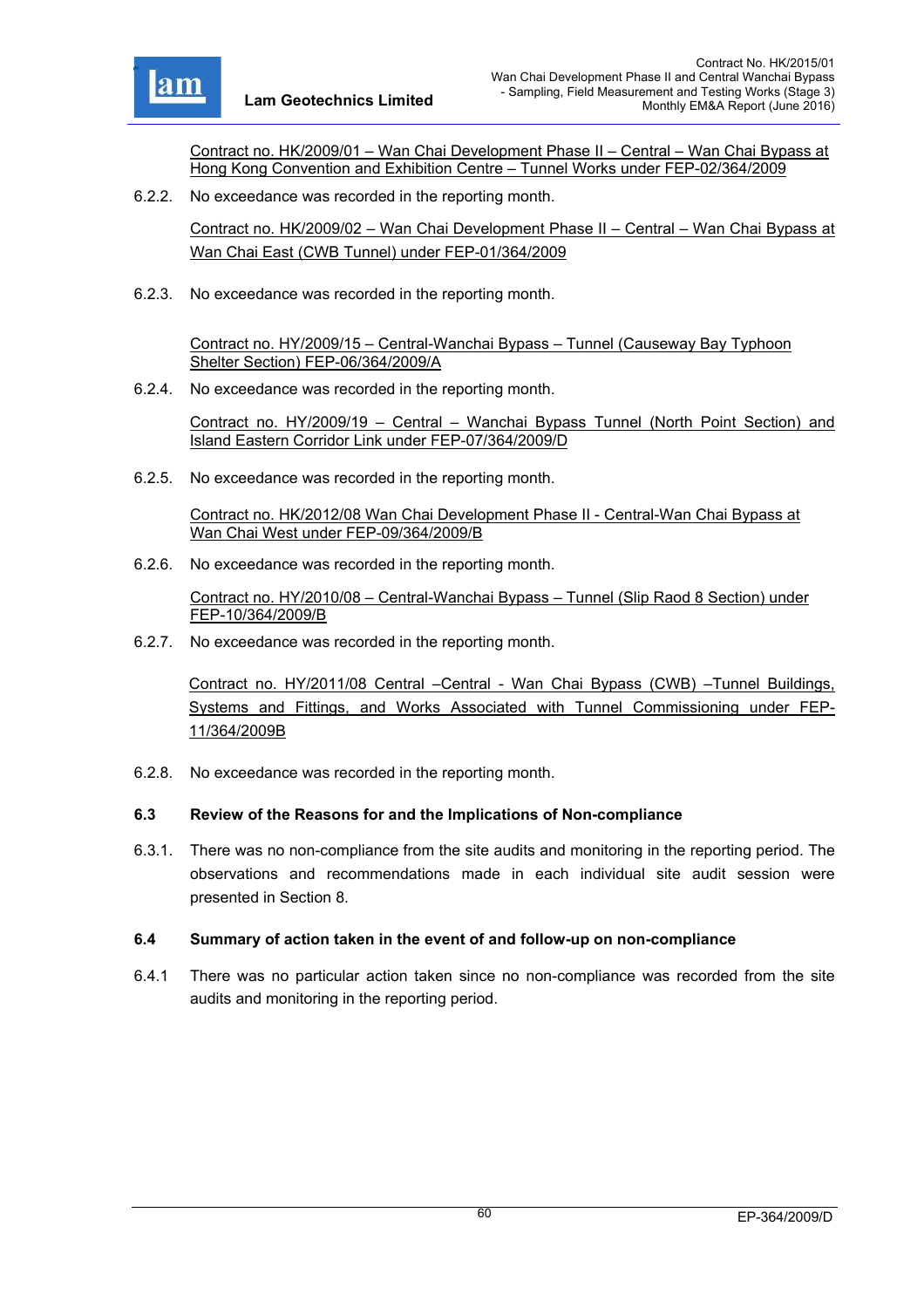

### **7.0 CUMULATIVE CONSTRUCTION IMPACT DUE TO THE CONCURRENT PROJECTS**

- 7.0.1. According to Condition 3.4 of the EP-364/2009/D, this section addresses the relevant cumulative construction impact due to the concurrent activities of the current projects including the Central Reclamation Phase III (CRIII), Wan Chai Development Phase II (WDII), Central-WanChai Bypass (CWB), Island Eastern Corridor Link projects (IECL) and Wan Chai Development Phase II – Central – Wan Chai Bypass at Wan Chai East (CWB Tunnel).
- 7.0.2. According to the Final EM&A Report of Central Reclamation Phase III (CRIII) for Contract HK 12/02, the major construction activities were completed by end of January 2014 and no construction activities were undertaken thereafter and the water quality monitoring was completed in October 2011. As such, it is considered that there were no cumulative construction impact due to the concurrent activities of the current projects with the Central Reclamation Phase III (CRIII) undertaken by contractor HK12/02 in the reporting month.
- 7.0.3. According to the construction programme of Central-Wanchai Bypass at Wanchai West at the Central Reclamation Phase III area include structural works for tunnel construction, road works and drainage works and seawall modification were performed in June 2016 reporting month. As no project related exceedance were recorded during the reporting period, cumulative construction impact due to the concurrent activities of the current projects with the Central Reclamation Phase III (CRIII) was considered as insignificant.
- 7.0.4. According to the construction programme of Wan Chai Development Phase II, Central-Wan Chai Bypass and Island Eastern Corridor Link projects, the major construction activities under Wan Chai Development Phase II were tunnel and backfilling works at Wan Chai East and culvert construction, tunnel construction and ELS works at Wan Chai West. The major construction activities under Central-Wan Chai Bypass and Island Eastern Corridor Link Projects were road works and ventilation building construction at Central Interchange, temporary reclamation removal works at Ex-PCWAW, ELS works and retaining wall construction at Victoria Park, ELS works and tunnel works at TS3; bridge construction, piling and tunnel works at North Point area in the reporting month. In addition, other non-Wan Chai Development Phase II, Central-Wan Chai Bypass and Island Eastern Corridor Link projects was observed undertaken at Wan Chai North and North Point area.
- 7.0.5. No significant air quality impact from construction activities was anticipated in the reporting month. Besides, no project related exceedance was recorded during the air quality and noise environmental monitoring events in the reporting month. Thus, it is evaluated that the cumulative construction impact from the concurrent projects including Central Reclamation Phase III (CRIII), Wan Chai Development Phase II (WDII), Central-WanChai Bypass (CWB), Island Eastern Corridor Link projects (IECL) was insignificant.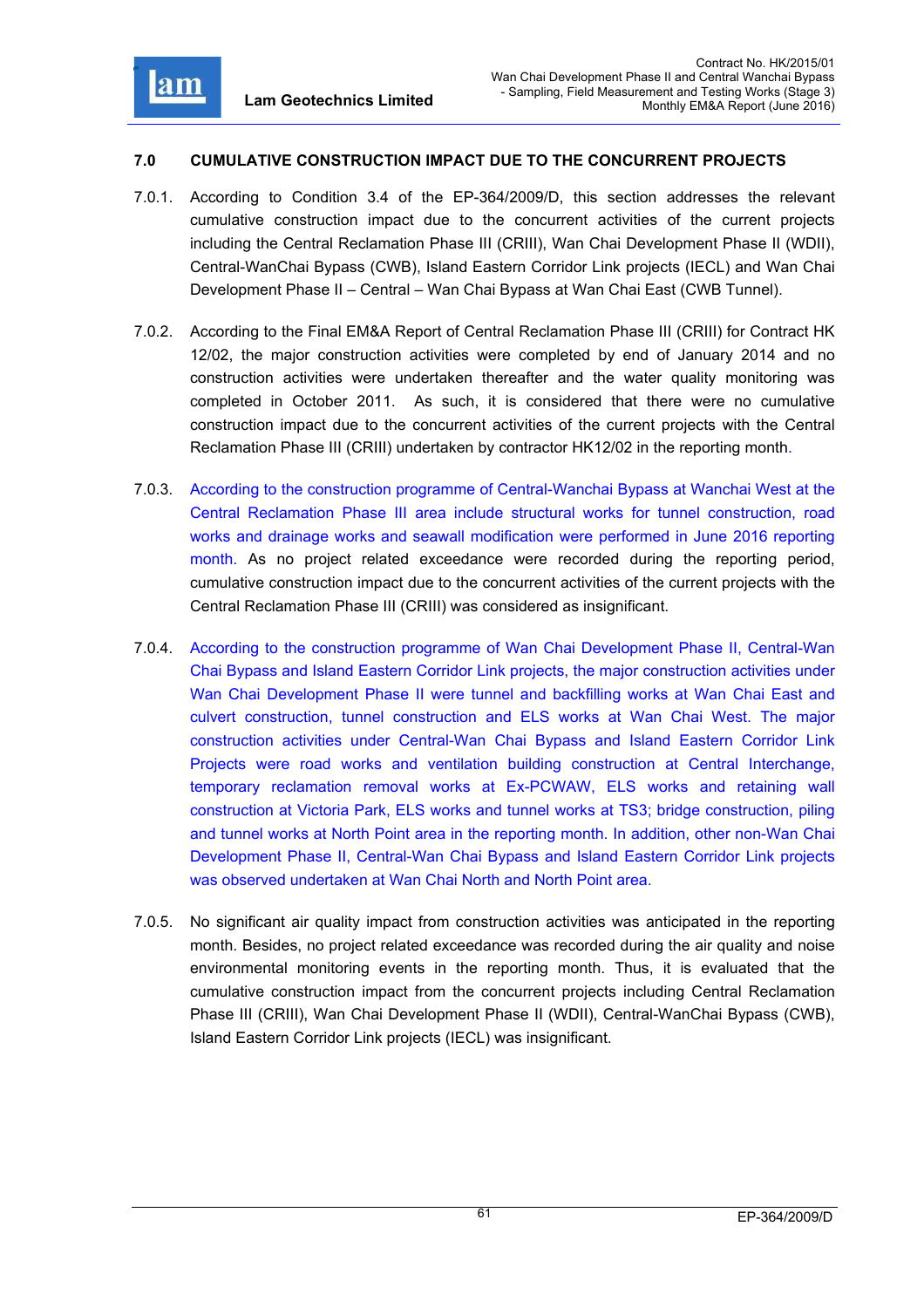

### **8.0 ENVIROMENTAL SITE AUDIT**

- 8.0.1. During this reporting month, weekly environmental site audits were conducted for Contracts no. HY/2009/15, HY/2009/18, HY/2009/19, HK/2012/08, HK/2009/01, HK/2009/02, HY/2010/08 and HY/2011/08. No non-conformance was identified during the site audits. The Contractors rectified major observations and recommendations made during the audit sessions. No non-conformance was identified during the site inspections.
- 8.0.2. Site inspections for Contract no. HY/2009/15 were carried out during this reporting period. The results of these inspections and outcomes are summarized in *Table 8.1*.

| <b>Item</b> | <b>Date</b> | <b>Observations</b>                                                                                                                                                               | <b>Action taken by</b><br><b>Contractor</b>                                                            | <b>Completion</b><br>date                    |
|-------------|-------------|-----------------------------------------------------------------------------------------------------------------------------------------------------------------------------------|--------------------------------------------------------------------------------------------------------|----------------------------------------------|
| 160614 2    | 14 Jun 2016 | Contractor shall critically<br>review the status and<br>deploy of impermeable<br>barrier and silt curtain to<br>avoid muddy dispersion<br>(EX PCWA North)                         | Impermeable<br>barrier and silt<br>curtain were<br>provided and no<br>muddy dispersion<br>was observed | Completion as<br>observed on<br>21 June 2016 |
| 160621 1    | 21 Jun 2016 | Silt curtain shall be<br>deployed to surround the<br>derrick barge conducting<br>seawall block removal<br>works with seawall<br>opening to around muddy<br>seepage.<br>(EX-PCWAW) | Silt curtain was<br>deployed to<br>surround the derrick<br>barge                                       | Completion as<br>observed on<br>24 June 2016 |
| 160621 2    | 21 Jun 2016 | Clear the oil and floating<br>refuses within works area<br>(EX-PCWAW)                                                                                                             | Floating refuses<br>within works area<br>was cleared                                                   | Completion as<br>observed on<br>24 June 2016 |

*Table 8.1 Summary of Environmental Inspections for Contract no. HY/2009/15* 

8.0.3. Site inspections for Contract no. HY/2009/18 were carried out during this reporting period. The results of these inspections and outcomes are summarized in *Table 8.2*.

| Table 8.2 | <sup>2</sup> Summary of Environmental Inspections for Contract no. HY/2009/18 |  |
|-----------|-------------------------------------------------------------------------------|--|
|-----------|-------------------------------------------------------------------------------|--|

| <b>Item</b> | <b>Date</b> | <b>Observations</b>                                                                       | <b>Action taken by</b><br><b>Contractor</b>                                         | <b>Completion</b><br>date                    |
|-------------|-------------|-------------------------------------------------------------------------------------------|-------------------------------------------------------------------------------------|----------------------------------------------|
| 160602 1    | 2 Jun 2016  | Stockpile stored on-site<br>shall be covered (Area<br>outside Four seasons<br>Hotel)      | Stockpile stored on-<br>site was removed                                            | Completion as<br>observed on<br>10 June 2016 |
| 160617 1    | 17 Jun 2016 | Dust suppression<br>measure shall be provided<br>to concrete breaking<br>works (Bridge B) | Watering was<br>provided to<br>concrete breaking<br>works to avoid dust<br>emission | Completion as<br>observed on<br>30 June 2016 |
| 160617 2    | 17 Jun 2016 | Drip tray shall be provided<br>to chemical containers<br>(Bridge B)                       | Chemical wastes<br>has cleared and<br>disposed.                                     | Completion as<br>observed on<br>23 June 2016 |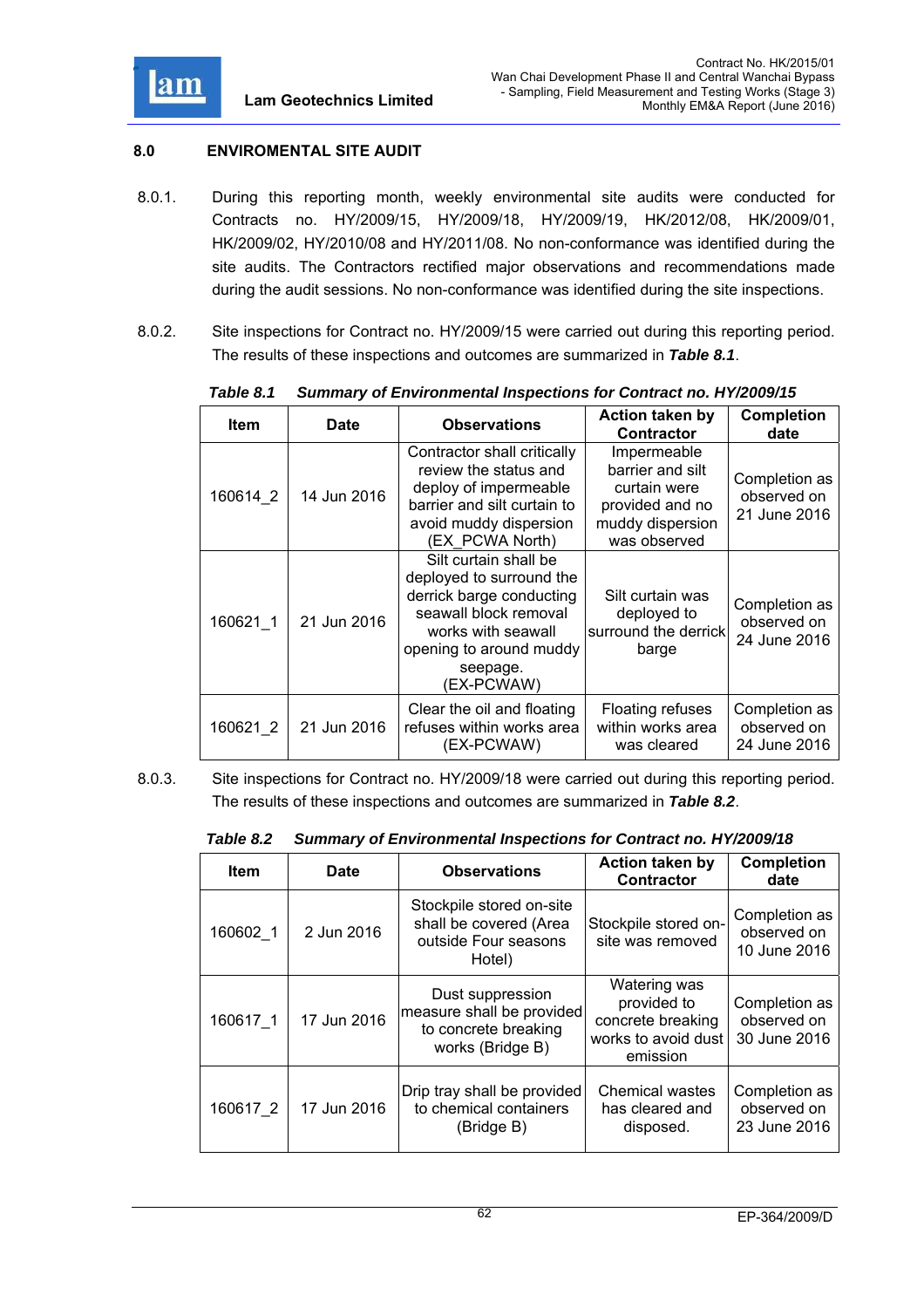

| <b>Item</b> | <b>Date</b> | <b>Observations</b>                                                                                                          | <b>Action taken by</b><br><b>Contractor</b> | <b>Completion</b><br>date                    |
|-------------|-------------|------------------------------------------------------------------------------------------------------------------------------|---------------------------------------------|----------------------------------------------|
| 160623 1    | 23 Jun 2016 | Idle stockpiles stored on<br>site shall be properly<br>covered or sprayed to<br>maintain the entire<br>surface wet(Bridge A) | Stockpile stored on-<br>site was removed    | Completion as<br>observed on<br>30 June 2016 |

- 8.0.4. Site inspections for Contract no. HY/2009/19 were carried out during this reporting period. No observation was found in the reporting month.
- 8.0.5. Site inspections for Contract no. HK/2009/01 was carried out during this reporting period. No observation was found in the reporting month.
- 8.0.6. Site inspections for Contract no. HK/2009/02 were carried out during this reporting period. The results of these inspections and outcomes are summarized in *Table 8.5.*

| Item      | <b>Date</b> | <b>Observations</b>                                                                                                                                                                                                              | <b>Action taken by</b><br><b>Contractor</b>                                                                | <b>Completion</b><br>date                    |
|-----------|-------------|----------------------------------------------------------------------------------------------------------------------------------------------------------------------------------------------------------------------------------|------------------------------------------------------------------------------------------------------------|----------------------------------------------|
| 160602_01 | 2 Jun 2016  | Silt screen at RW21-P789<br>monitoring station shall be<br>properly maintain and<br>minimize the gap between<br>two curtains.                                                                                                    | Silt screen at<br>RW21-P789 was<br>properly maintained<br>and deployed.                                    | Completion as<br>observed on 7<br>Jun 2016   |
| 160607_01 | 7 Jun 2016  | Top and 3 sides covering<br>of grouting station at<br>Portion 3&4 shall be<br>maintained.                                                                                                                                        | Top and 3 sides<br>covering of the<br>grouting station at<br>Portion 3&4 was<br>properly<br>maintained.    | Completion as<br>observed on<br>16 Jun 2016  |
| 160616 01 | 16 Jun 2016 | Water pipe placed on a<br>concrete block was<br>observed. No discharge<br>was noted. Nevertheless,<br>contractor shall ensure no<br>direct discharge on site<br>and shall properly treated<br>prior discharge in Portion<br>384. | Water pipe was<br>removed and no<br>potential direct<br>discharge point was<br>observed at Portion<br>3&4. | Completion as<br>observed on<br>21 Jun 2016  |
| 160621 01 | 21 Jun 2016 | Silt screen at RW21-P789<br>shall be properly deployed<br>and ensure no gaps<br>between two curtains.                                                                                                                            | Silt screen at<br>RW21-P789 was<br>properly maintained<br>and deployed.                                    | Completion as<br>observed on<br>30 Jun 2016. |

*Table 8.5 Summary of Environmental Inspections for Contract no. HK/2009/02* 

8.0.7. Site inspection for Contract no. HK/2012/08 were carried out during this reporting period. The results of these inspections and outcomes are summarized in *Table 8.6*.

 *Table 8.6 Summary of Environmental Inspections for Contract no. HK/2012/08* 

| <b>Item</b> | Date        | <b>Observations</b>                                                                                                      | Action taken by<br><b>Contractor</b>                  | <b>Completion</b><br>date  |
|-------------|-------------|--------------------------------------------------------------------------------------------------------------------------|-------------------------------------------------------|----------------------------|
| 160531 01   | 31 May 2016 | The hole of drip tray under The hole of drip tray $\vert$ Completion as<br>generator at Zone A2 (2)<br>shall be covered. | under the generator<br>at Zone A2 (2) was<br>covered. | observed on 7<br>June 2016 |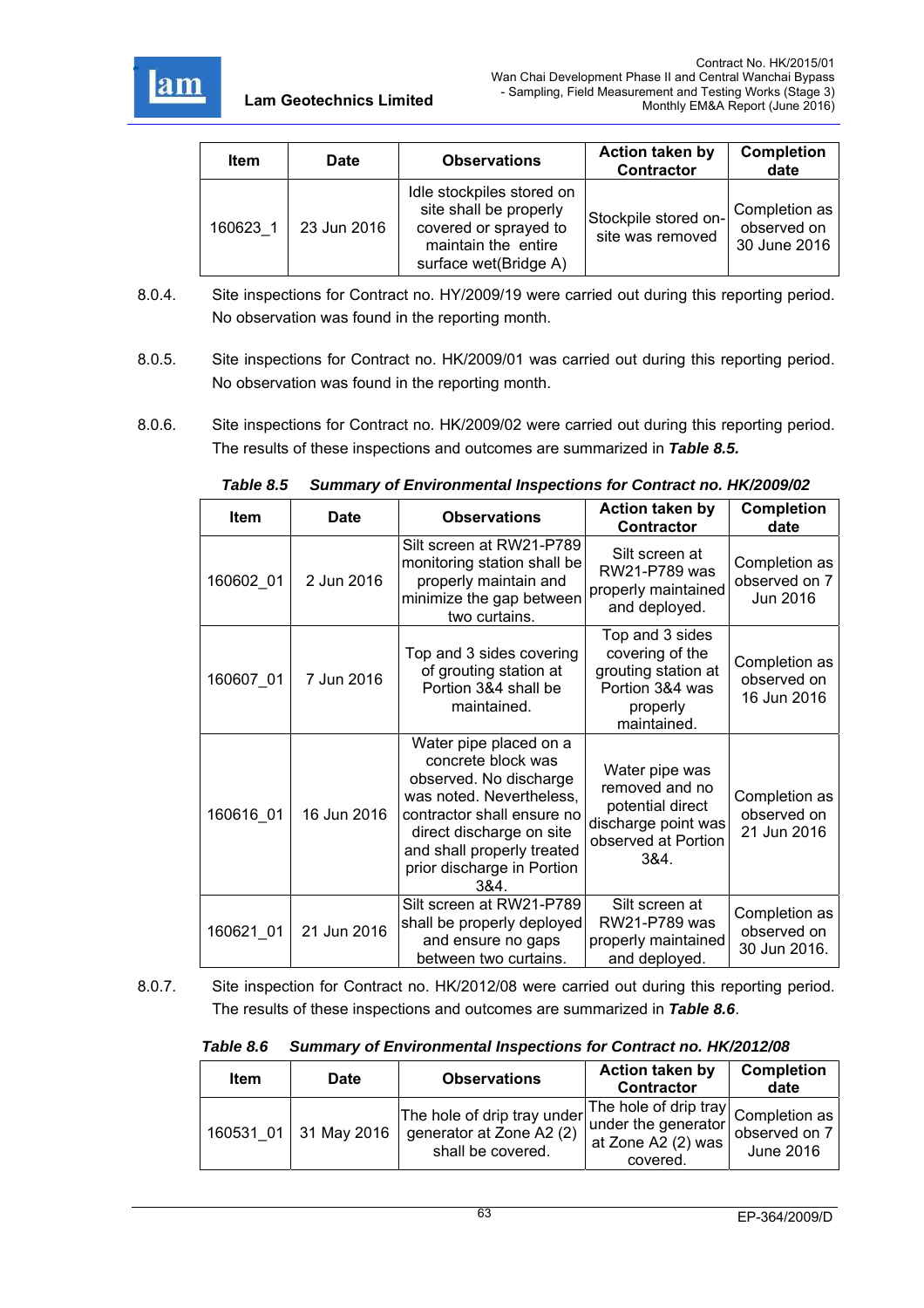

| <b>Item</b> | <b>Date</b> | <b>Observations</b>                                                                | <b>Action taken by</b><br><b>Contractor</b>                                       | <b>Completion</b><br>date                          |
|-------------|-------------|------------------------------------------------------------------------------------|-----------------------------------------------------------------------------------|----------------------------------------------------|
| 160531 02   | 31 May 2016 | Spraying water on haul<br>road shall be implemented<br>at Zone D                   | Water spraying has<br>implemented and<br>haul road was<br>observed wet.           | Completion as<br>observed on 7<br><b>June 2016</b> |
| 160607 01   | 7 Jun 2016  | Drip tray shall be provided<br>for chemical container at<br>Zone $C(W)$            | Drip tray was<br>provided for<br>chemical container<br>at Zone C(W)               | Completion as<br>observed on<br>14 June 2016       |
| 160607 02   | 7 Jun 2016  | Breaker tip shall be<br>properly covered with<br>acoustic material at Zone<br>C(E) | Breaker tip was<br>properly covered<br>with acoustic<br>material at Zone C(<br>E) | Completion as<br>observed on<br>14 June 2016       |

8.0.8. Site inspections for Contract no. HY/2010/08 were carried out during this reporting period. The results of these inspections and outcomes are summarized in *Table 8.7*

|  | Table 8.7 Summary of Environmental Inspections for Contract no. HY/2010/08 |  |  |
|--|----------------------------------------------------------------------------|--|--|
|--|----------------------------------------------------------------------------|--|--|

| <b>Item</b> | <b>Date</b> | <b>Observations</b>                                                                                                                                 | <b>Action taken by</b><br><b>Contractor</b>                                            | <b>Completion</b><br>date                    |
|-------------|-------------|-----------------------------------------------------------------------------------------------------------------------------------------------------|----------------------------------------------------------------------------------------|----------------------------------------------|
| 160601_1    | 1 Jun 2016  | Drip tray shall be provided<br>to oil containers (TS3<br>North)                                                                                     | Oil containers have<br>been removed                                                    | Completion as<br>observed on<br>10 June 2016 |
| 160601_3    | 1 Jun 2016  | Critical review the dosage<br>if waste water treatment<br>plant and tighten silt<br>curtain around the<br>discharge point (TS3<br>North)            | No more over<br>dosage was<br>observed                                                 | Completion as<br>observed on<br>10 June 2016 |
| 160610 1    | 10 Jun 2016 | Drip trap shall be provided<br>to oil containers (TS3)                                                                                              | Oil containers have<br>been removed                                                    | Completion as<br>observed on<br>15 June 2016 |
| 160615 1    | 15 Jun 2016 | Drip tray shall be provided<br>to oil containers and<br>leaked oil shall be cleaned<br>waste(TS3 Victoria Park)                                     | Oil containers have<br>been removed                                                    | Completion as<br>observed on<br>29 June 2016 |
| 160615 2    | 15 Jun 2016 | Mitigation measure shall<br>be provide to material<br>transportation process<br>between derrick barge                                               | No more material<br>transportation<br>process between<br>derrick barge was<br>observed | Completion as<br>observed on<br>22 June 2016 |
| 160622 1    | 22 Jun 2016 | Silt curtain shall be deploy<br>around the derrick barge<br>working area (TS3 East)                                                                 | No more marine<br>works was<br>observed at<br>concerned location                       | Completion as<br>observed on<br>29 June 2016 |
| 160622 2    | 22 Jun 2016 | Muddy seepage was<br>observed. Contractor shall<br>provide mitigation<br>measure to prevent any<br>contamination to nearby<br>water(TS3 North East) | No more muddy<br>seepage was<br>observed                                               | Completion as<br>observed on<br>29 June 2016 |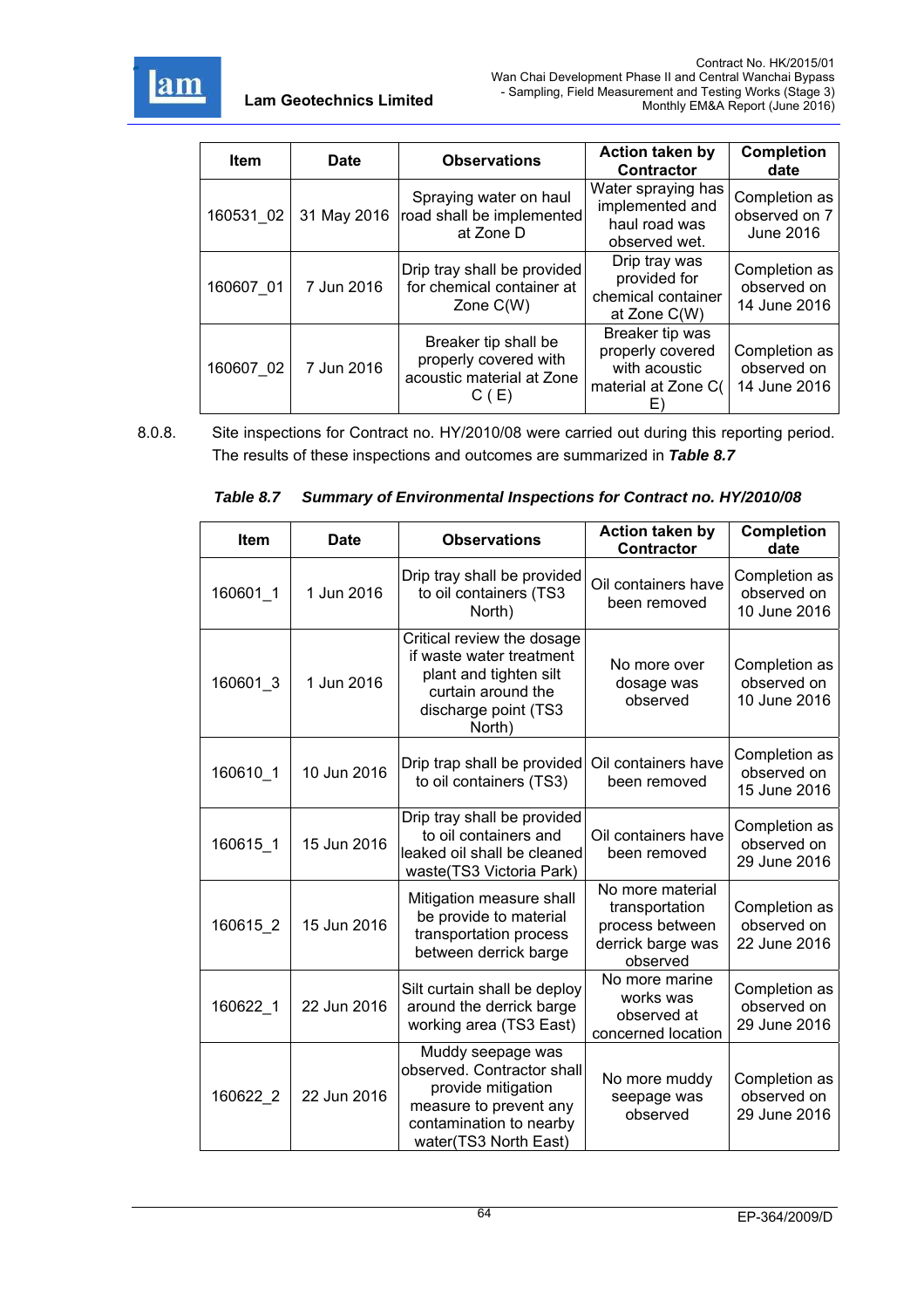

| <b>Item</b> | Date        | <b>Observations</b>                                                                                                                         | <b>Action taken by</b><br><b>Contractor</b>                                                                                | <b>Completion</b><br>date |
|-------------|-------------|---------------------------------------------------------------------------------------------------------------------------------------------|----------------------------------------------------------------------------------------------------------------------------|---------------------------|
| 160622 3    | 22 Jun 2016 | Embankment shall be<br>provided along the<br>seawall and mud/silt<br>sitting on the edge of<br>seawall shall be cleared<br>(TS3 North East) | Embankment has<br>been provided and Completion as<br>mud siting on the<br>edge of seawall has 29 June 2016<br>been cleared | observed on               |

8.0.9. Site inspections for Contract no. HY/2011/08 were carried out during this reporting period. No observation was found in the reporting month.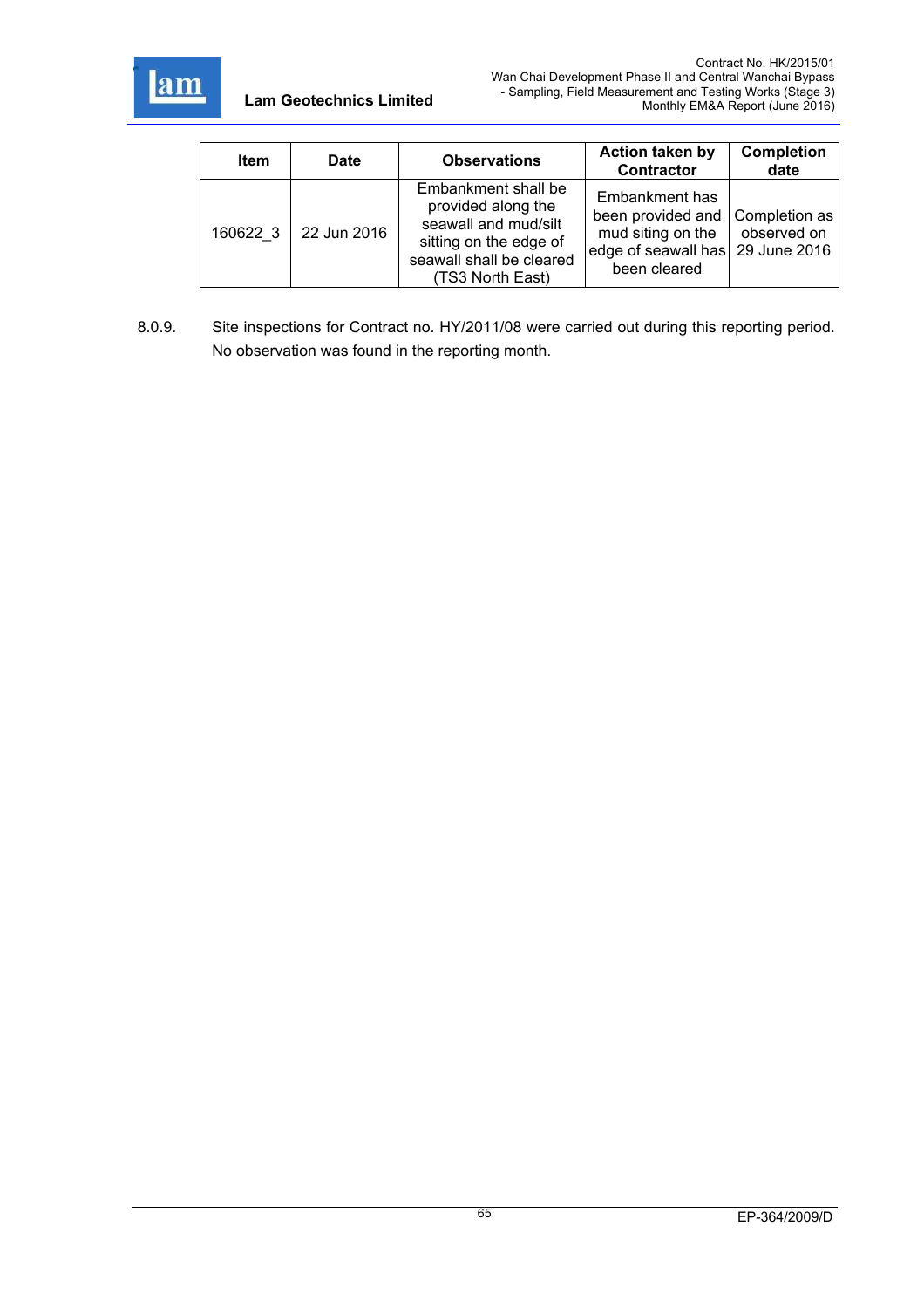

#### **9.0 COMPLAINTS, NOTIFICATION OF SUMMONS AND PROSECUTION**

- 9.0.1. One environmental complaint was received in the reporting month.
- 9.0.2. A EPD complaint was referred by EPD was received by ET on 16 June 2016 (Case Ref.: H08/RS/00014627-16). The complainant reported that his or her properties were covered by many water stains which were splashing from the working area of Island Eastern Corridor near Sea View Estate.

ET confirmed with the Resident Site Staff that rebar fixing was carried out on 13 and 14 June 2016 under the Contractor of HY/2009/19 while formwork cleaning and laying concrete for stitching and curing work for concrete were carried out under the Contractor of HY/2009/19 on 15 June 2016 and 16 June 2016 respectively.

Mitigation measures including provision of metal cover underneath the bridge deck in slanting position at Watson Road to prevent spilling of water onto public road and provision of tarpaulin sheet along the guard rails of the bridge deck at Pier 19-20 (opposite to Sea View Estate) to prevent splashing of water to outside area were implemented by the Contractor of HY/2009/19.

Based on the site records confirmed by RSS, rebar fixing was carried out on 13 and 14 June 2016 under the Contractor of HY/2009/19 while formwork cleaning and laying concrete for stitching and curing work for concrete were carried out under the Contractor of HY/2009/19 on 15 June 2016 and 16 June 2016 respectively.

Mitigation measures including provision of metal cover underneath the bridge deck in slanting position at Watson Road to prevent spilling of water onto public road and provision of tarpaulin sheet along the guard rails of the bridge deck at Pier 19-20 (opposite to Sea View Estate) to prevent splashing of water to outside area were implemented by the Contractor of HY/2009/19.

Follow up inspection was conducted on 22 June 2016, mitigation measures including the use of metal cover underneath the bridge deck at Watson Road and provision of tarpaulin sheet along the guard rails of the section of bridge deck opposite to Sea View Estate were implemented by the Contractor of HY/2009/19. No particular spilling or splashing of construction water was observed during inspection around the concerned location.

Nevertheless, in view of the public concern, the Contractor of HY/2009/19 was suggested that the direction of the water hose shall be pointed away from the public area as far as practicable during water use or watering for dust suppression to avoid potential splashing nuisance caused to the surroundings. The Contractor of HY/2009/19 was also reminded to maintain proper site drainage to direct surface runoff generated from construction works or cleaning to the proper collection point within site area to avoid potential nuisance to the surroundings.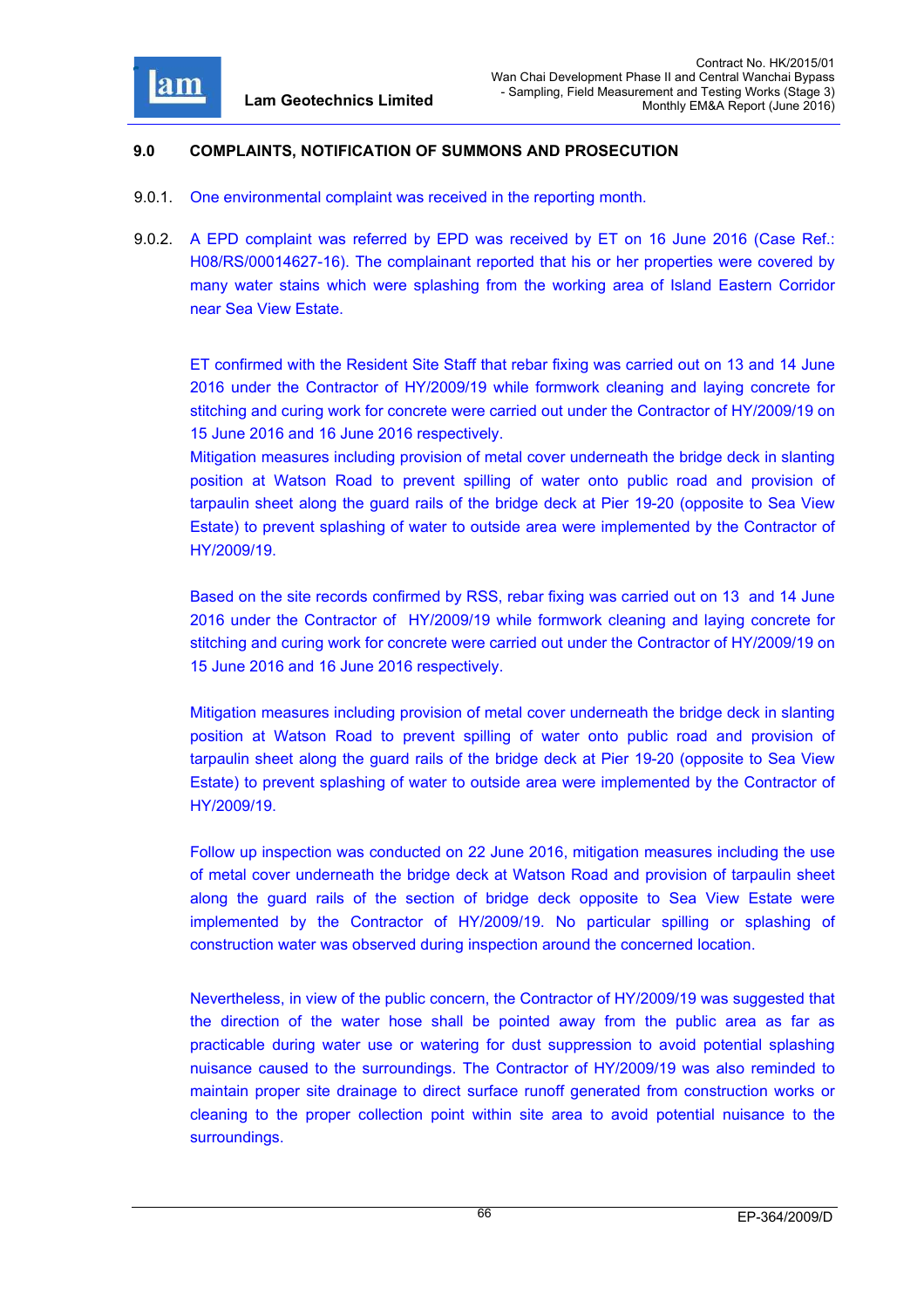

- 9.0.3. The details of cumulative complaint log and updated summary of complaints are presented in *Appendix 9.1*
- 9.0.4. Cumulative statistic on complaints and successful prosecutions are summarized in *Table 9.1* and *Table 9.2* respectively.

| <b>Reporting Period</b>   | <b>No. of Complaints</b> |  |  |  |
|---------------------------|--------------------------|--|--|--|
| <b>June 2016</b>          |                          |  |  |  |
| September 2010 - May 2016 | 65                       |  |  |  |
| Total                     | 66                       |  |  |  |

*Table 9.1 Cumulative Statistics on Complaints* 

| <b>Environmental</b><br><b>Parameters</b> | <b>Cumulative No.</b><br><b>Brought Forward</b> | No. of Successful<br><b>Prosecutions this month</b><br>(Offence Date) | <b>Cumulative No.</b><br>Project-to-Date |
|-------------------------------------------|-------------------------------------------------|-----------------------------------------------------------------------|------------------------------------------|
| Air                                       |                                                 |                                                                       |                                          |
| <b>Noise</b>                              |                                                 |                                                                       |                                          |
| Water                                     |                                                 |                                                                       |                                          |
| Waste                                     |                                                 |                                                                       |                                          |
| <b>Total</b>                              | -                                               |                                                                       |                                          |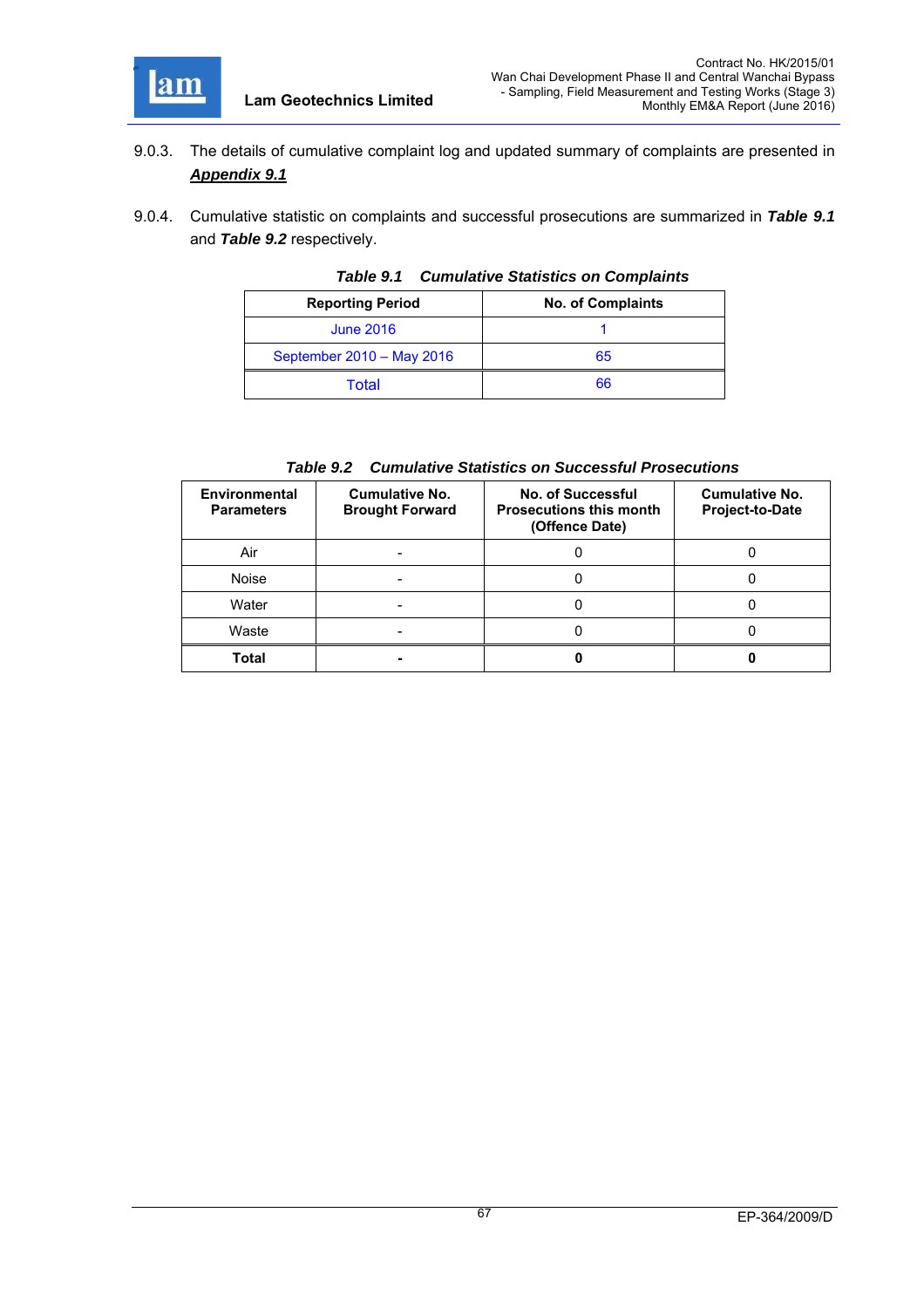

### **10 CONCLUSION**

- 10.0.1. The EM&A programme was carried out in accordance with the EM&A Manual requirements, minor alterations to the programme proposed were made in response to changing circumstances.
- 10.0.2. The scheduled construction activities and the recommended mitigation measures for the coming month are listed in *Table 10.1*. The construction programmes of individual contracts are provided in *Appendix 10.1*.

### *Table 10.1 Summary of Key Construction Activities of Individual Contract(s) to be commenced in Coming Reporting Month*

| <b>Contract No.</b> | <b>Key Construction Works</b>                                                                                                                                                                                                           | <b>Recommended Mitigation Measures</b>                                                                                                                                                                                                                                                                                                                                      |
|---------------------|-----------------------------------------------------------------------------------------------------------------------------------------------------------------------------------------------------------------------------------------|-----------------------------------------------------------------------------------------------------------------------------------------------------------------------------------------------------------------------------------------------------------------------------------------------------------------------------------------------------------------------------|
| HY/2009/15          | <b>Remedial works at Mined</b><br>$\bullet$<br><b>Tunnel</b><br>Remaining works inside tunnel<br>$\bullet$<br>at TS4 and TPCWAE<br><b>Removal of temporary</b><br>$\bullet$<br>reclamation at TPCWAW                                    | Dust control during dust<br>$\bullet$<br>generating activities and covering<br>for stockpile stored on site.<br>Provide protection works and<br>$\bullet$<br>adequate drainage system to<br>ensure no direct discharge into<br>public drainage system or the<br>nearby water.<br>Maintain regular cleaning of<br>$\bullet$<br>floating refuses within<br>construction area. |
| HY/2009/18          | <b>Drainage works</b><br>$\bullet$<br><b>Road works</b><br>$\bullet$<br><b>Landscaping works</b><br>$\bullet$<br><b>Modification and Construction of</b><br>$\bullet$<br><b>Sign Gantries / Traffic Signs</b><br>Maintenance works<br>٠ | Dust control during dust<br>$\bullet$<br>generating activities<br>Provide protection works to<br>$\bullet$<br>ensure no runoff out of site area<br>or direct discharge into public<br>drainage system.                                                                                                                                                                      |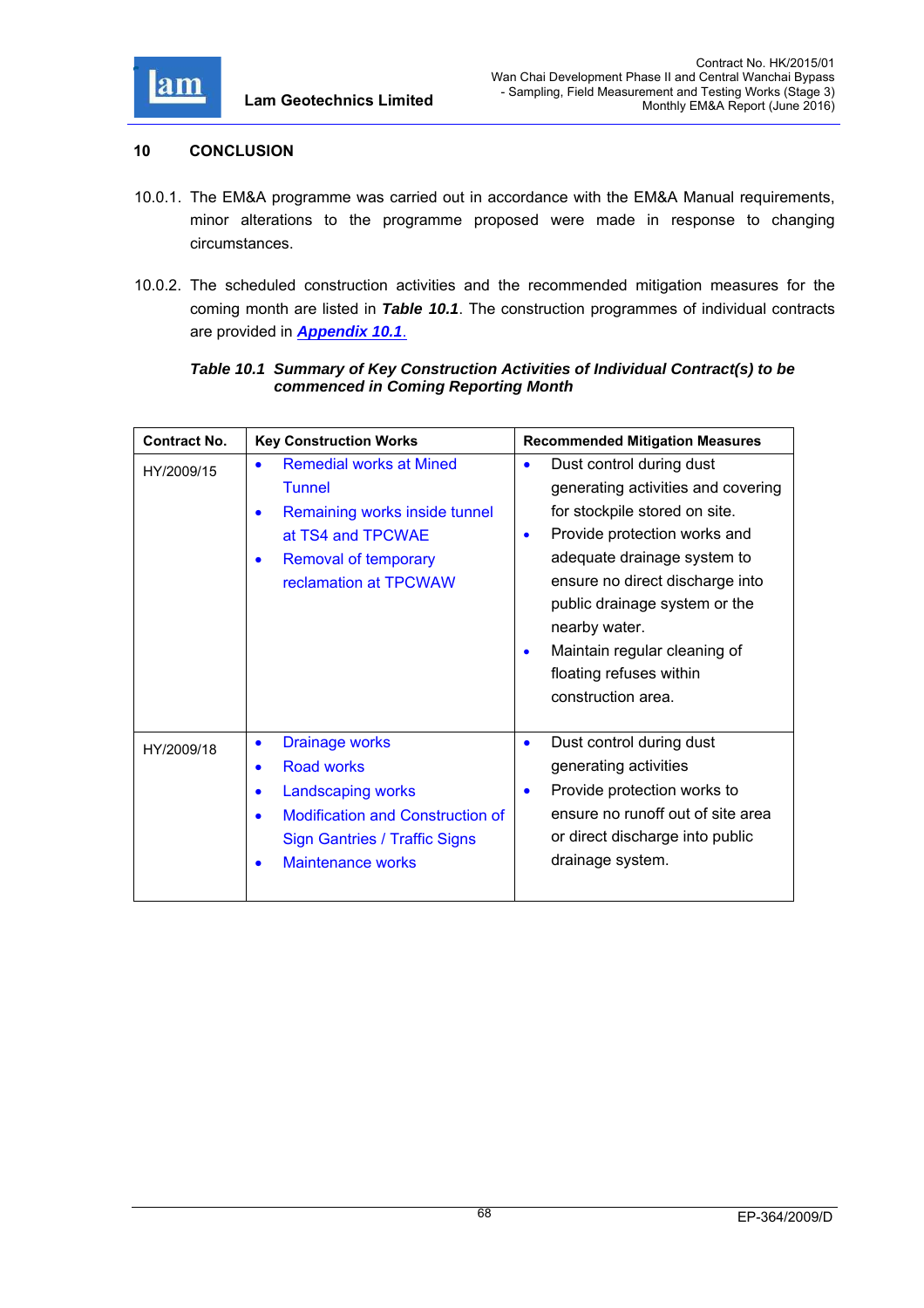

| HY/2009/19 | Pier construction for IEC<br>$\bullet$<br><b>Construction of EVB</b><br>$\bullet$<br>Column modification at F1 to F8<br>$\bullet$<br>Oil Street drainage works<br>$\bullet$<br>Approach ramp sheet piling and<br>$\bullet$<br>pre-bored piling works<br><b>Bridge construction and</b><br>$\bullet$<br>segment erection<br><b>Hing Fat Street modification</b><br>$\bullet$<br>works | Noise level shall be controlled by<br>$\bullet$<br>reducing the breaking operation<br>rate.<br>Noise barrier shall be<br>$\bullet$<br>implemented<br>Dust control during dust<br>$\bullet$<br>generating works<br>Provide protection works and<br>$\bullet$<br>adequate drainage system to<br>ensure no direct discharge into |
|------------|--------------------------------------------------------------------------------------------------------------------------------------------------------------------------------------------------------------------------------------------------------------------------------------------------------------------------------------------------------------------------------------|-------------------------------------------------------------------------------------------------------------------------------------------------------------------------------------------------------------------------------------------------------------------------------------------------------------------------------|
|            | <b>EVA structure construction</b><br>$\bullet$<br><b>Hing Fat Street Slip Road</b><br>$\bullet$<br><b>Bridge E parapet construction</b><br><b>EVB waterproofing works</b><br>$\bullet$<br><b>Excavation / Construction of</b><br>$\bullet$<br>retaining wall                                                                                                                         | public drainage system or the<br>sea.                                                                                                                                                                                                                                                                                         |
| HK/2009/01 | Stage 4 backfilling works would<br>$\bullet$<br>be completed.<br>Reinstatement of outfall to be<br>continued.<br>Road and Drain works would be<br>$\bullet$<br>in progress.                                                                                                                                                                                                          | Provide protection works and<br>$\bullet$<br>adequate drainage system to<br>ensure no direct discharge into<br>public drainage system or the<br>sea.<br>Dust control during dust<br>٠<br>generating works<br>Noise mitigation measures during<br>breaking works                                                               |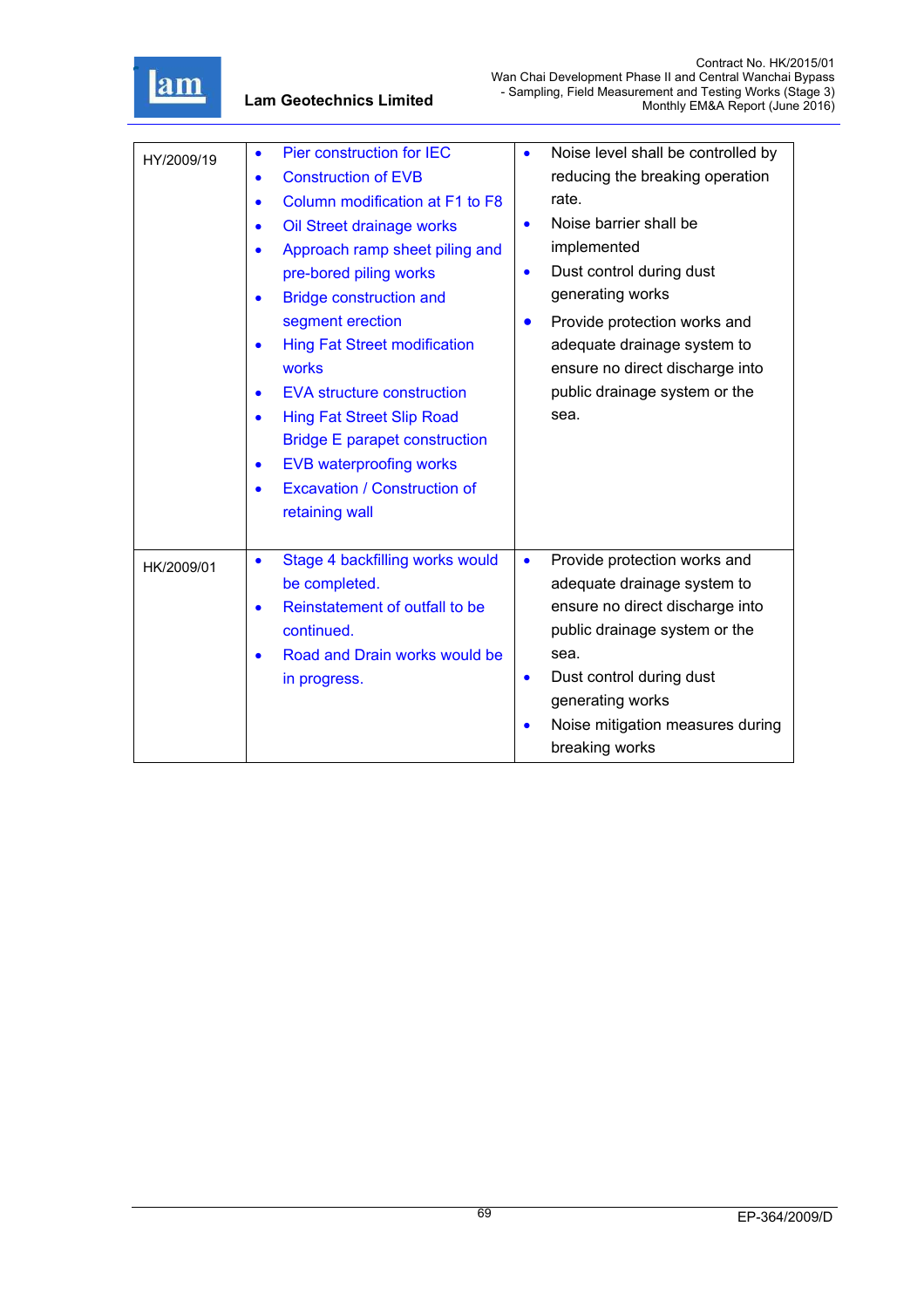

| HK/2009/02 | Site clearance works was on<br>going at Tunnel Portion 1<br>Placing of pre-cast concrete<br>$\bullet$<br><b>covers</b><br>Site clearance works was on<br>going at Tunnel Portion 2<br>Placing of pre-cast concrete<br>$\bullet$<br><b>covers</b><br><b>Tunnel OHVD construction</b><br>$\bullet$<br>Tunnel wall and top slab<br>$\bullet$<br>construction<br>Road side barrier construction<br>$\bullet$<br><b>Cutting and removal of Eastern</b><br>$\bullet$<br><b>Bulkhead Wall BWE</b><br><b>Removal of scaffolds</b><br>$\bullet$<br>underneath tunnel soffit<br>ELS S4 removal and king post<br>load transfer<br>Waterproofing layer at tunnel<br>$\bullet$<br>top slab<br><b>Tunnel backfilling</b><br>$\bullet$<br><b>Removal of remaining</b><br>$\bullet$<br>temporary sheet pile seawall<br>Removal of blockwork seawall<br>near the interface between<br><b>Portion 2 and Portion 5</b><br>Installation of instrumentations<br>$\bullet$<br><b>Commencement of pumping</b><br>test<br><b>Excavation work</b><br><b>Strut installation</b><br>Erection of hoarding for the<br>$\bullet$<br>demolition of ex-WSD Salt<br><b>Water Pumping Station</b> | Dust control during dust<br>٠<br>generating works<br>Proper maintenance boundary<br>$\bullet$<br>surface runoff protection and<br>water treatment facilities to avoid<br>potential runoff related impact.<br>Provision of protection measures<br>$\bullet$<br>to ensure no runoff out of site<br>area or direct discharge into<br>public drainage system. |
|------------|-----------------------------------------------------------------------------------------------------------------------------------------------------------------------------------------------------------------------------------------------------------------------------------------------------------------------------------------------------------------------------------------------------------------------------------------------------------------------------------------------------------------------------------------------------------------------------------------------------------------------------------------------------------------------------------------------------------------------------------------------------------------------------------------------------------------------------------------------------------------------------------------------------------------------------------------------------------------------------------------------------------------------------------------------------------------------------------------------------------------------------------------------------------------|-----------------------------------------------------------------------------------------------------------------------------------------------------------------------------------------------------------------------------------------------------------------------------------------------------------------------------------------------------------|
| HK/2012/08 | <b>Grouting</b><br>$\bullet$<br><b>Construction of MVB and CWB</b><br><b>Tunnel</b><br><b>Construction of concrete plug</b><br>$\bullet$<br><b>Excavation and lateral support</b><br>$\bullet$<br>installation for CWB tunnel                                                                                                                                                                                                                                                                                                                                                                                                                                                                                                                                                                                                                                                                                                                                                                                                                                                                                                                                   | Dust control during dust<br>$\bullet$<br>generating works<br>Provide protection works and<br>$\bullet$<br>adequate drainage system to<br>ensure no direct discharge into<br>public drainage system.                                                                                                                                                       |